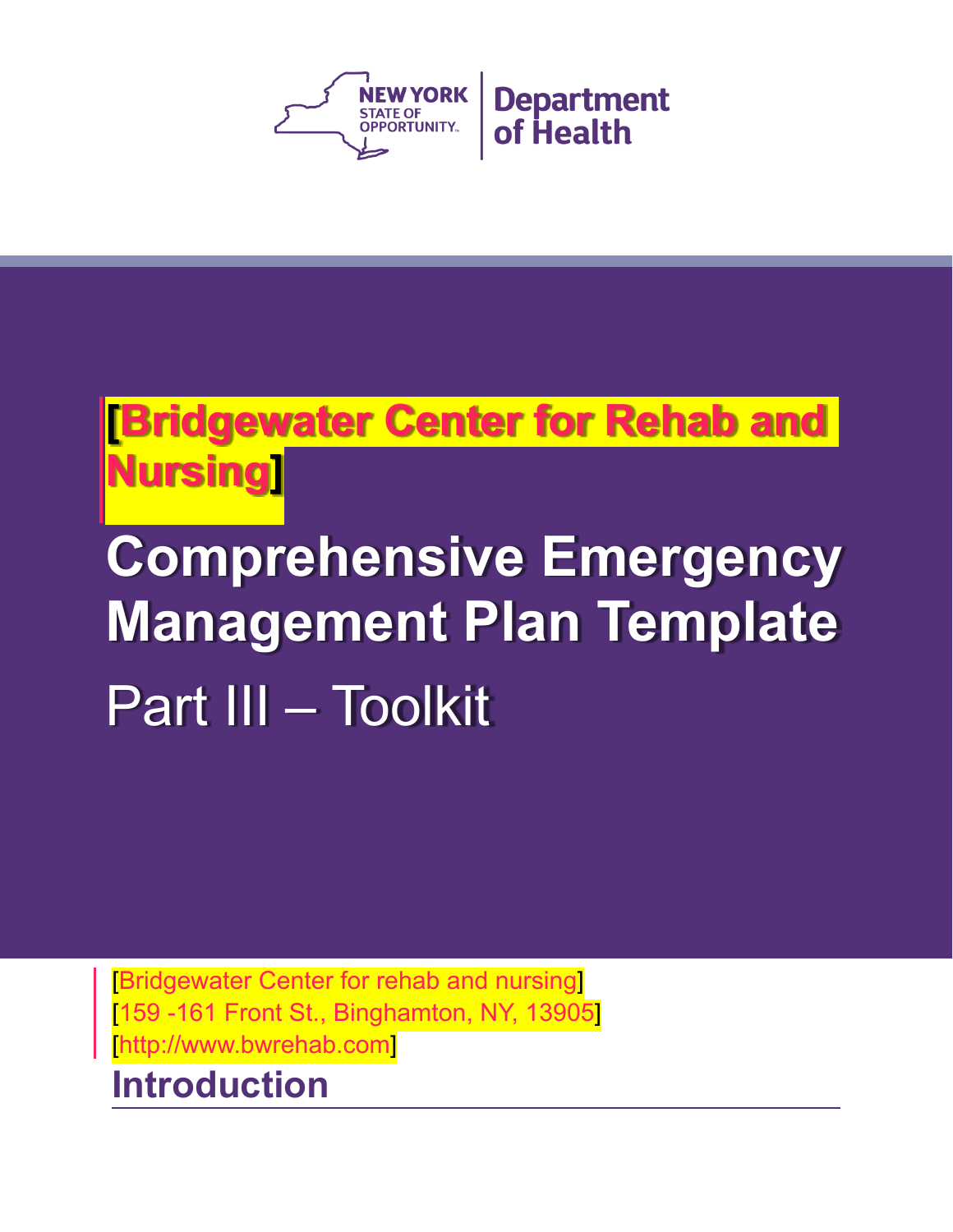This Toolkit Template is meant to supplement the Comprehensive Emergency Management Plan (CEMP) Template to help facilities develop and implement their CEMP. Annex K has been updated to include guidance and format to comply with the new requirements of Chapter 114 of the Laws of 2020 for the development of a Pandemic Emergency Plan (PEP). This document provides a compendium of resources to help empower staff engaged in facility preparedness, response, and recovery operations. Templates and tools should be reviewed and updated on a regular basis.

Refer to *Part 1 – Instructions* for additional information about completion of this template.

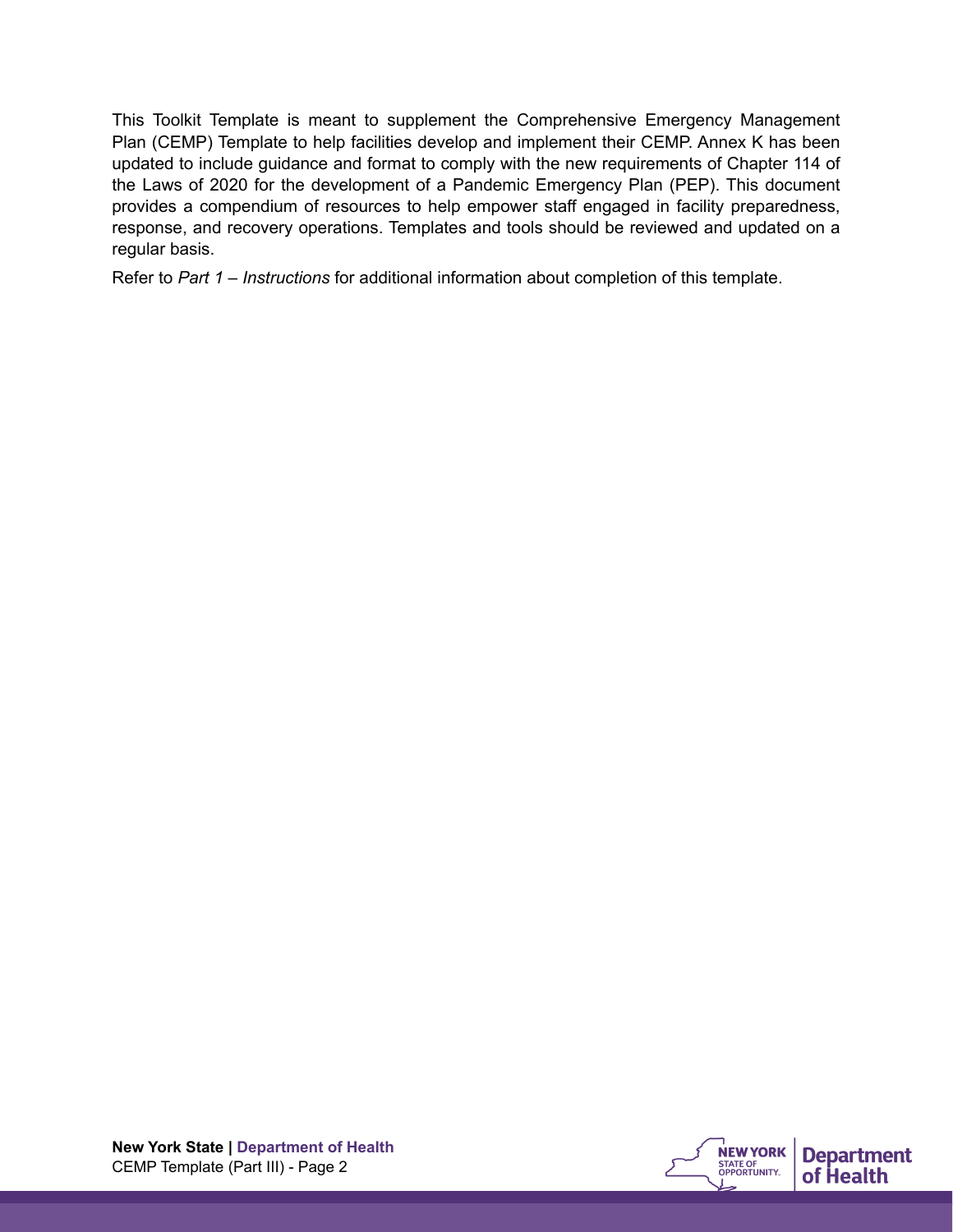## **Table of Contents**

| 1. <b>FACILITY OVERVIEW</b>                                               | 4              |
|---------------------------------------------------------------------------|----------------|
| 2. HAZARD VULNERABILITY ANALYSIS                                          | 7              |
| 2.1.HVA Tools                                                             | 7              |
| <b>2.2.HVA Process</b>                                                    | 7              |
| 2.2.1. Convene Staff with Facility-Specific Knowledge                     | $\overline{7}$ |
| 2.2.2. Identify Facility-Specific Hazards                                 | 8              |
| 2.2.3. Assess Hazards                                                     | 9              |
| 3. ACTIVATION CHECKLIST                                                   | 10             |
| <b>3.1.Command Center</b>                                                 | 13             |
| <b>4. INCIDENT MANAGEMENT TEAM POSITION CHECKLISTS</b>                    | 13             |
| 4.1.Incident Commander                                                    | 14             |
| 4.2. Public Information Officer                                           | 14             |
| 4.3. Safety Officer                                                       | 16             |
| <b>4.4. Operations Section Chief</b>                                      | 17             |
| <b>4.5. Planning Section Chief</b><br><b>4.6. Logistics Section Chief</b> | 17<br>19       |
| 4.7. Finance/Administration Section Chief                                 | 20             |
|                                                                           |                |
| <b>5. DEMOBILIZATION CHECKLIST</b>                                        | 21             |
| <b>6. STAKEHOLDER ENGAGEMENT</b>                                          | 23             |
| 6.1. County Office of Emergency Management                                | 23             |
| 6.2. Fire Department and Law Enforcement                                  | 24             |
| <b>6.3. Other Stakeholders</b>                                            | 26             |
| 6.3.1. Corporate / Parent Organization                                    | 26             |
| 6.3.2. Community Stakeholders                                             | 26             |
| <b>7. COMMUNICATIONS PLAN</b>                                             | 28             |
| 7.1. Objectives                                                           | 28             |
| 7.2. Implementation                                                       | 29             |
| 7.3. Pre-Scripted Messaging                                               | 32             |
| 7.3.1. Internal Pre-Scripted Messaging                                    | 32             |
| 7.3.2. External Pre-Scripted Messaging                                    | 33             |
| 7.4. Communicating with the Public                                        | 34             |
| 8. PROTECTIVE ACTION DECISION SUPPORT                                     | <b>36</b>      |
| <b>9. AFTER-ACTION REVIEW PROCESS</b>                                     | <u>38</u>      |

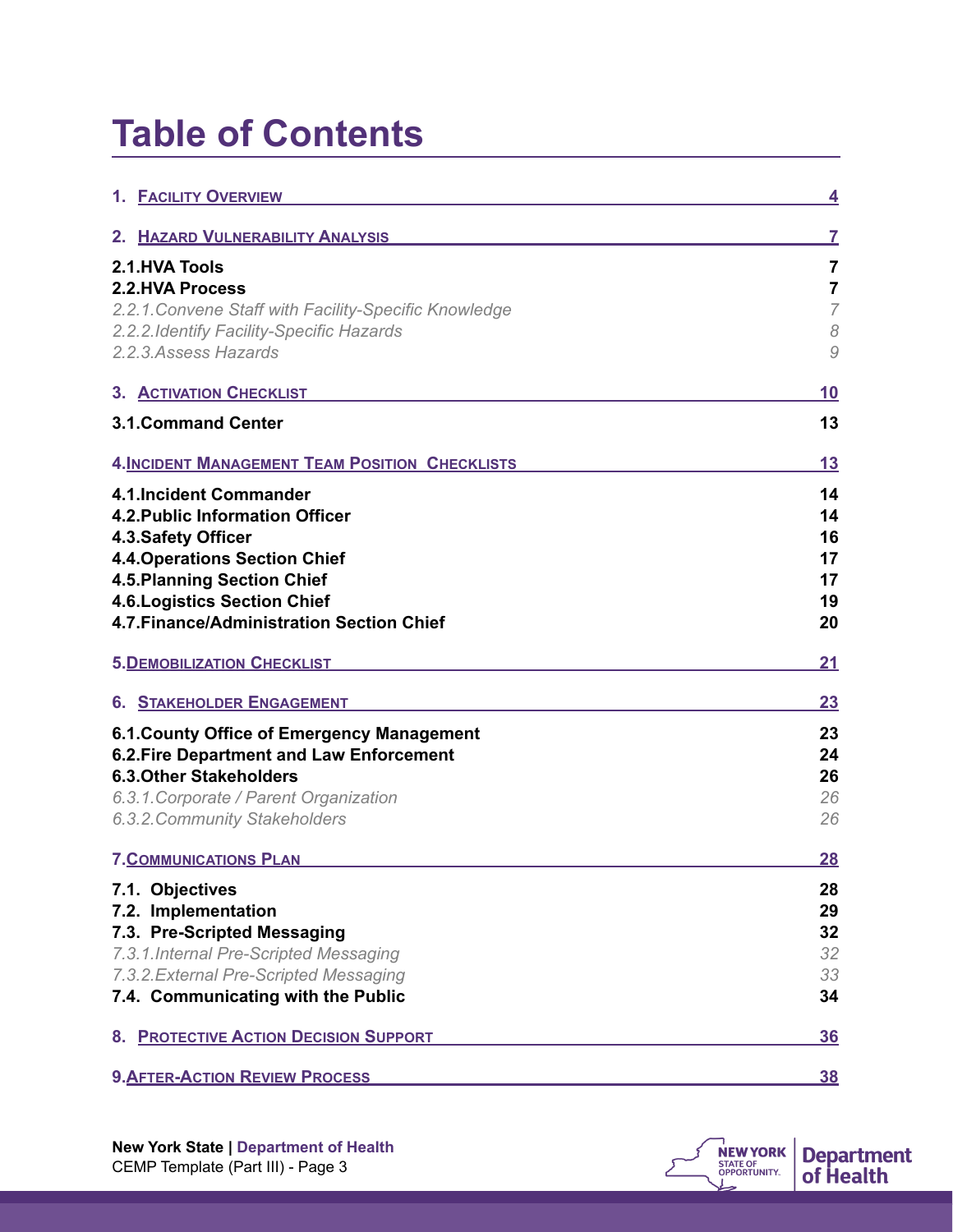| 10. AFTER-ACTION REPORT TEMPLATE                                                                                                                                                                                                     | <u>39</u> |
|--------------------------------------------------------------------------------------------------------------------------------------------------------------------------------------------------------------------------------------|-----------|
| 11. RESOURCE MANAGEMENT <b>Annual Structure Community Community</b>                                                                                                                                                                  | 40        |
| 11.1. Resource Considerations                                                                                                                                                                                                        | 40        |
| 12.GLOSSARY <b>2.8 August 2.5 August 2.5 August 2.6 August 2.6 August 2.6 August 2.6 August 2.6 August 2.6 August 2.6 August 2.7 August 2.7 August 2.7 August 2.7 August 2.7 August 2.7 August 2.7 August 2.7 August 2.7 August </b> | 42        |
| A. <u>ACTIVE THREAT And the series of the series of the series of the series of the series of the series of the series of the series of the series of the series of the series of the series of the series of the series of the </u> | 46        |
| B.BLIZZARD/ICE STORM NATIONAL PROPERTY OF A STATE OF A STATE OF A STATE OF A STATE OF A STATE OF A STATE OF A                                                                                                                        | 48        |
| C.COASTAL STORMS CONTROL CONTROL CONTROL CONTROL CONTROL CONTROL CONTROL CONTROL CONTROL CONTROL CONTROL CONTROL CONTROL CONTROL CONTROL CONTROL CONTROL CONTROL CONTROL CONTROL CONTROL CONTROL CONTROL CONTROL CONTROL CONTR       | <u>49</u> |
| D. <u>DAM FAILURE Experience</u>                                                                                                                                                                                                     | 50        |
|                                                                                                                                                                                                                                      | 51        |
| F.EXTREME COLD <b>AND AN INCOLLECT COLD</b>                                                                                                                                                                                          | 53        |
| <b>G.EXTREME HEAT STATES AND RESIDENT AND RESIDENCE AND RESIDENCE AND RESIDENCE AND RESIDENCE AND RESIDENCE AND RESIDENCE AND RESIDENCE AND RESIDENCE AND RESIDENCE AND RESIDENCE AND RESIDENCE AND RESIDENCE AND RESIDENCE AN</b>   | 55        |
|                                                                                                                                                                                                                                      | 57        |
| <u>I.FLOOD And a strategie of the strategie of the strategie of the strategie of the strategie of the strategie of the strategie of the strategie of the strategie of the strategie of the strategie of the strategie of the str</u> | <u>59</u> |
| J.CHEMICAL, BIOLOGICAL, RADIOLOGICAL, NUCLEAR, EXPLOSIVE (CBRNE)                                                                                                                                                                     | 61        |
| <b>K.INFECTIOUS DISEASE AND ARRAIGNMENT CONTROLLER CONTROLLER CONTROLLER CONTROLLER CONTROLLER CONTROLLER CONTROL</b>                                                                                                                | 63        |
| <b>NYSDOH Regulated Article 28 nursing homes:</b>                                                                                                                                                                                    | 65        |
| <u>L.IT/COMMUNICATIONS FAILURENE AND ANNOUNCES AND ANNOUNCES AND ANNOUNCES AND ANNOUNCES AND ANNOUNCES AND ANNOUN</u>                                                                                                                | <b>68</b> |
| <b>M.LANDSLIDE</b><br>the control of the control of the control of the control of the control of the control of                                                                                                                      | 71        |
| <b>N.POWER OUTAGE</b>                                                                                                                                                                                                                | <u>72</u> |
| <b>O.TORNADO</b>                                                                                                                                                                                                                     | <u>73</u> |
| <b>P.WILDFIRE</b>                                                                                                                                                                                                                    | <u>74</u> |
| <b>Facility Overview</b>                                                                                                                                                                                                             |           |

<span id="page-3-0"></span>The facility overview provides an immediate reference sheet about each facility (or individual buildings within a facility's campus) for use when communicating with external parties during an emergency (e.g., law enforcement, fire department, emergency management officials).

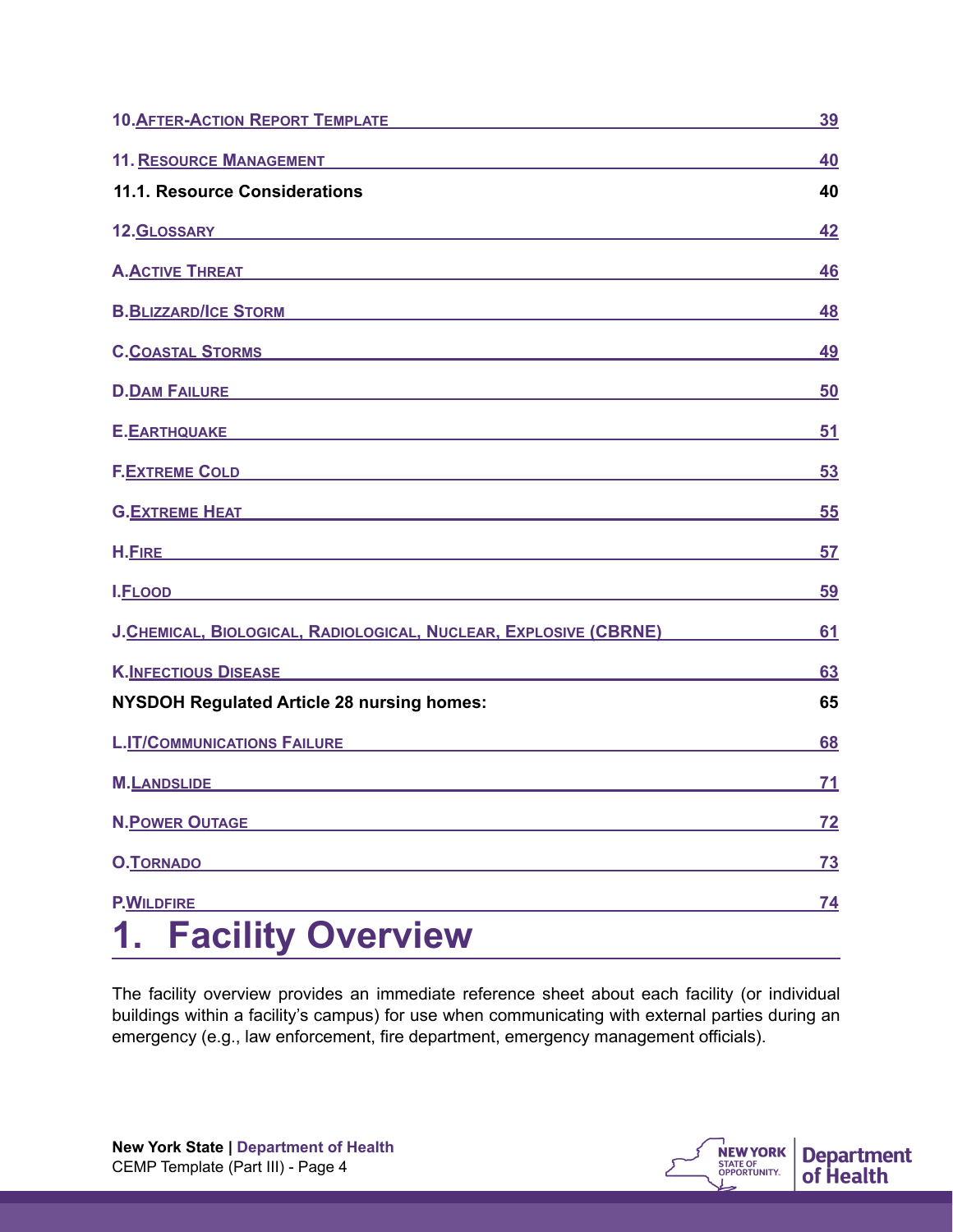#### **Table 1: Facility Overview**

| <b>LOCATION AND CONTACT INFORMATION</b> |                                                    |
|-----------------------------------------|----------------------------------------------------|
| <b>Name of Facility</b>                 | <b>Bridgewater Center for Rehab</b><br>and Nursing |
| <b>Address</b>                          | [159 -161 Front St., Binghamton,<br>NY, 13905      |
| <b>Cross Streets</b>                    | [North st. and Oak st.]                            |
| <b>Telephone</b>                        | [607-772-7225]                                     |
| <b>Fax</b>                              | 607-772-0061                                       |
| Email                                   | [bmaloney@bwrehab.com]                             |
| <b>Website</b>                          | http://www.bwrehab.com]                            |
| <b>CONSTRUCTION</b>                     |                                                    |
| <b>Construction Type</b>                | [Brick]                                            |
| <b>Year Building Constructed</b>        | <b>1968</b>                                        |
| Number of Floors (above/below grade)    | [5/1]                                              |
| <b>Square Footage</b>                   | [140, 757.8]                                       |

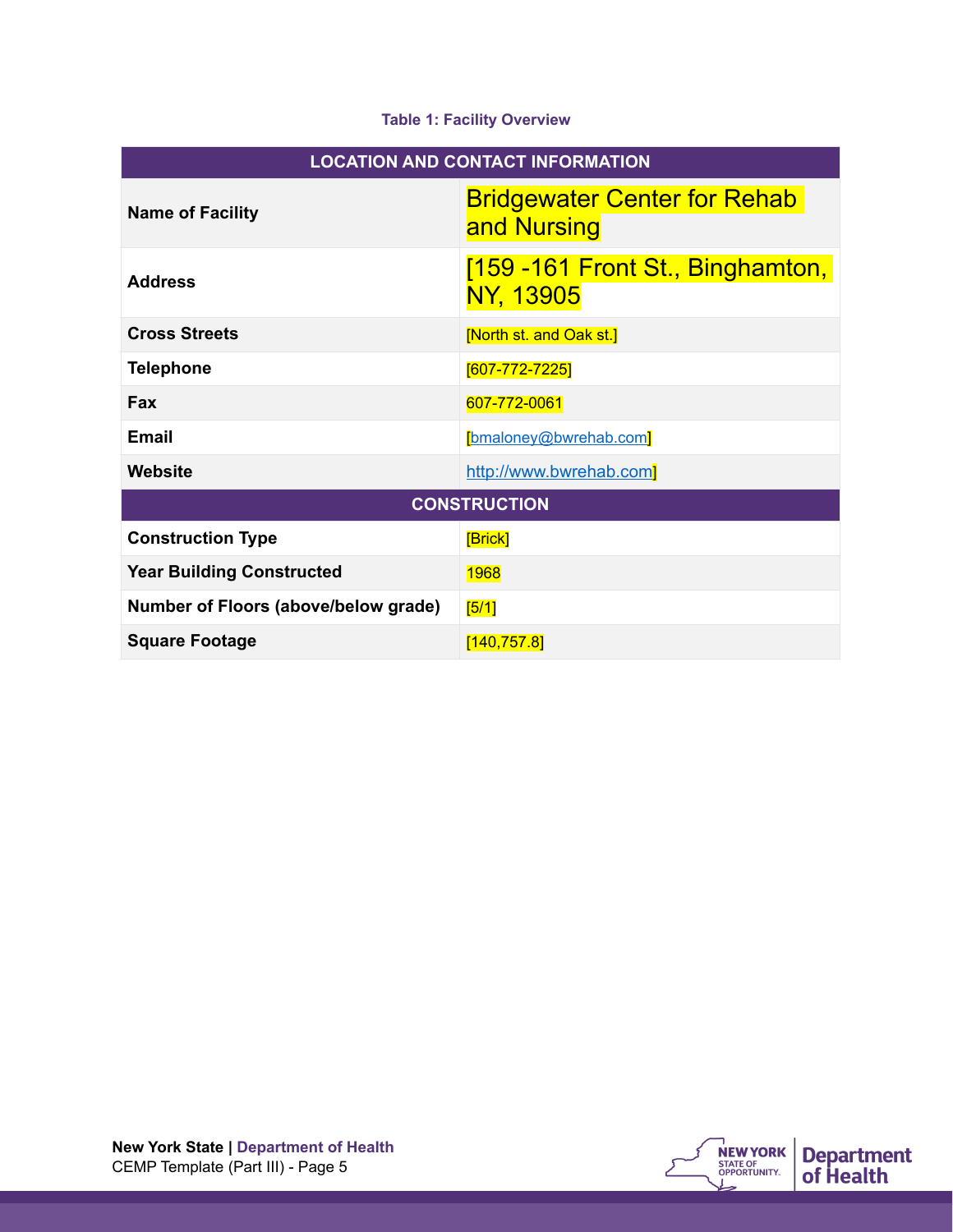| <b>CAPACITY AND STAFFING</b>                                                     |                                      |
|----------------------------------------------------------------------------------|--------------------------------------|
| <b>Non-Traditional Surge Space</b>                                               | 2200                                 |
| <b>Number of Facility-Owned Vehicles (in-</b><br>cluding accessible spots/seats) | [2]                                  |
|                                                                                  | <b>UTILITY AND SERVICE PROVIDERS</b> |
| <b>Electric Provider</b>                                                         | NYSEG, 800-572-1111                  |
| <b>Local Water Provider</b>                                                      | City of Binghamton, 607-772-7020     |
| <b>Telephone Provider</b>                                                        | Verizion, 855-655-2577               |
| <b>Internet Service Provider</b>                                                 | Spectrom, 866-874-2389               |
| <b>Generator Services</b>                                                        | Pen Powers, 877-736-7697             |
| <b>Propane</b>                                                                   | <b>None</b>                          |
| Plumbing                                                                         | Mr Rooter, 607-296-0379              |
| <b>Elevator</b>                                                                  | Ottis, 607-722-6867                  |
| <b>HVAC Equipment</b>                                                            | Sure Temp, 607-729-6800              |
| <b>Fire Equipment/Sprinklers</b>                                                 | Allstate, 800-932-3822               |

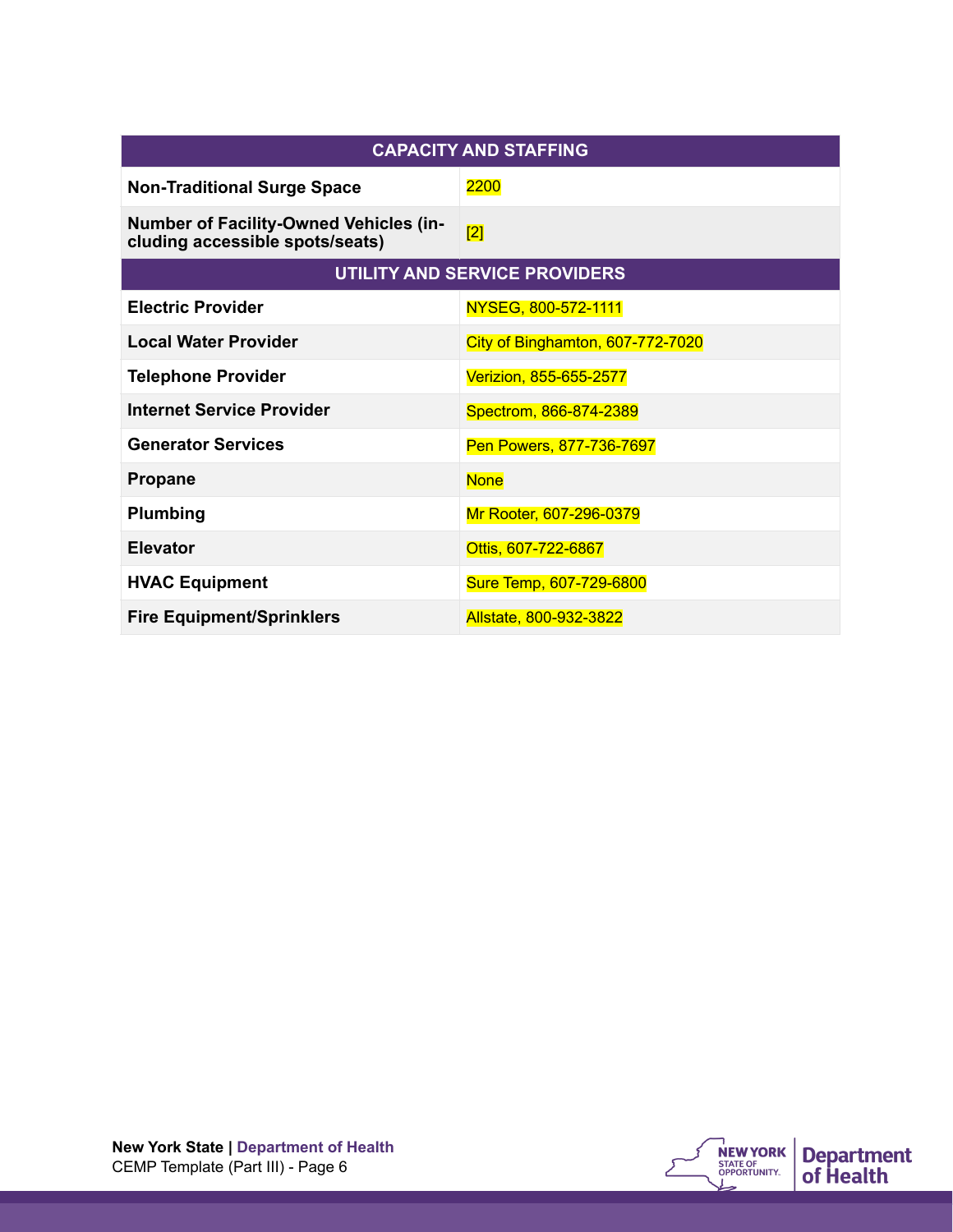## <span id="page-6-0"></span>**2. Hazard Vulnerability Analysis**

## <span id="page-6-1"></span>**2.1.HVA Tools**

The Centers for Medicare and Medicaid Services (CMS) requires healthcare facilities to conduct annual facility-specific risk assessments to identify and assess potential hazards and their impacts. HVAs are used to estimate the hazards (and associated risks) that are most likely to occur and/or may affect a facility's ability to maintain operations and services. The results of the analysis can be used to prioritize planning, mitigation, response, and recovery projects and initiatives.

Below are example HVA tools that facilities can use to conduct a facility-specific HVA. Facilities can modify the tools to suit their needs.

| <b>Tool Name</b>                                                                                                                                                       | <b>Description</b>                                                                                                                                                                                                                                                                                             |
|------------------------------------------------------------------------------------------------------------------------------------------------------------------------|----------------------------------------------------------------------------------------------------------------------------------------------------------------------------------------------------------------------------------------------------------------------------------------------------------------|
| <b>Kaiser Permanente</b><br><b>HVA Tool</b>                                                                                                                            | An excel spreadsheet with incorporated formulas which provide<br>the user with relative risk percentages and summary informa-<br>tion.                                                                                                                                                                         |
| <b>Children's Hospital Col-</b><br>orado, Community Hazard<br><b>Vulnerability Assessment</b><br>Tool                                                                  | An excel spreadsheet with incorporated formulas which provide<br>the user with relative risk percentages and summary informa-<br>tion. The tool includes capabilities throughout the four phases of<br>emergency management (mitigation, preparedness, response,<br>recovery) as a factor in calculating risk. |
| <b>U.S. Department of Health</b><br>and Human Services,<br><b>Healthcare and Public Health</b><br><b>Sector Threat/Hazard As-</b><br>sessment Module Automated<br>Tool | An excel spreadsheet that guides facilities through the hazard<br>analysis process through a series of guided questions. After<br>completing all the questions, the tool provides a comprehensive<br>list of risks associated with each hazard.                                                                |

#### **Table 2: Example HVA Tools**

### <span id="page-6-2"></span>**2.2.HVA Process**

The following outlines the process and recommendations for conducting a facility-specific HVA:

### <span id="page-6-3"></span>2.2.1.Convene Staff with Facility-Specific Knowledge

Conducting an HVA requires an in-depth knowledge of facility preparedness and response capabilities. In addition, understanding the capabilities of response partners is another important piece of completing an HVA. As a result, staff possessing this knowledge should be involved in the HVA process, including:



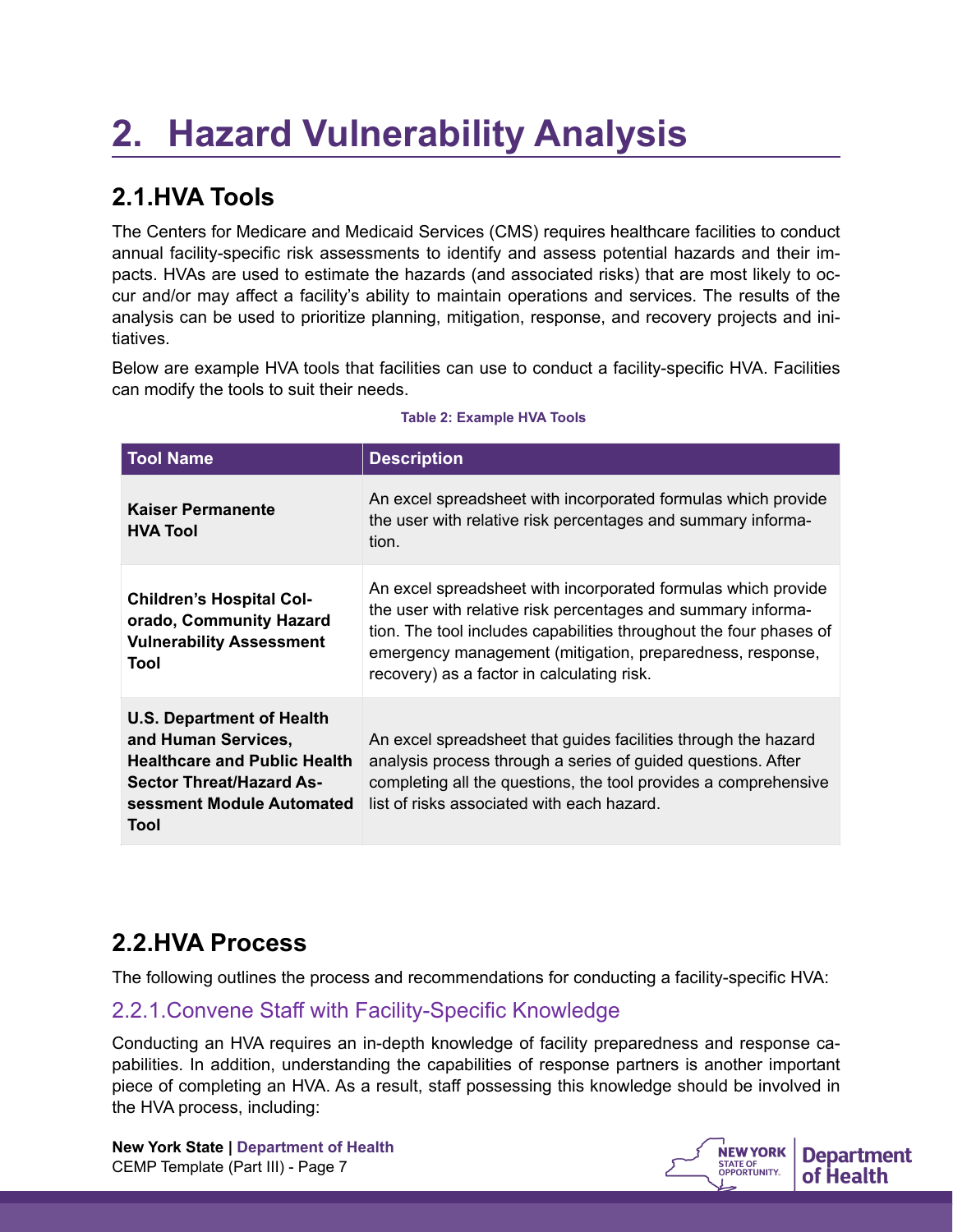- **Facility Senior Leader**
- Lead Clinical Staff
- Head of Administration/Finance
- Communications Staff

Completing the HVA can be done by a single knowledgeable staff member or as a collaborative process with multiple staff members. For example, multiple staff members can complete an individual HVA, then they can be compared to validate each assessment and a consensus can be reached using the variety of assessments.

#### <span id="page-7-0"></span>2.2.2.Identify Facility-Specific Hazards

In order to complete an HVA, staff must know the hazards which might affect their facility. The list of hazards can be developed through a variety of means, including:

- Historical knowledge of hazards
- Subjective predictions of hazards
- Using predetermined hazards in HVA tools
- Using local emergency plans to determine hazards (also known as a "community-based assessment"). Examples of these plans, which can be obtained from your Local Office of Emergency Management, include:
	- Hazard Mitigation Plans
	- Emergency Operations Plans
	- Threat and Hazard Identification and Risk Assessment

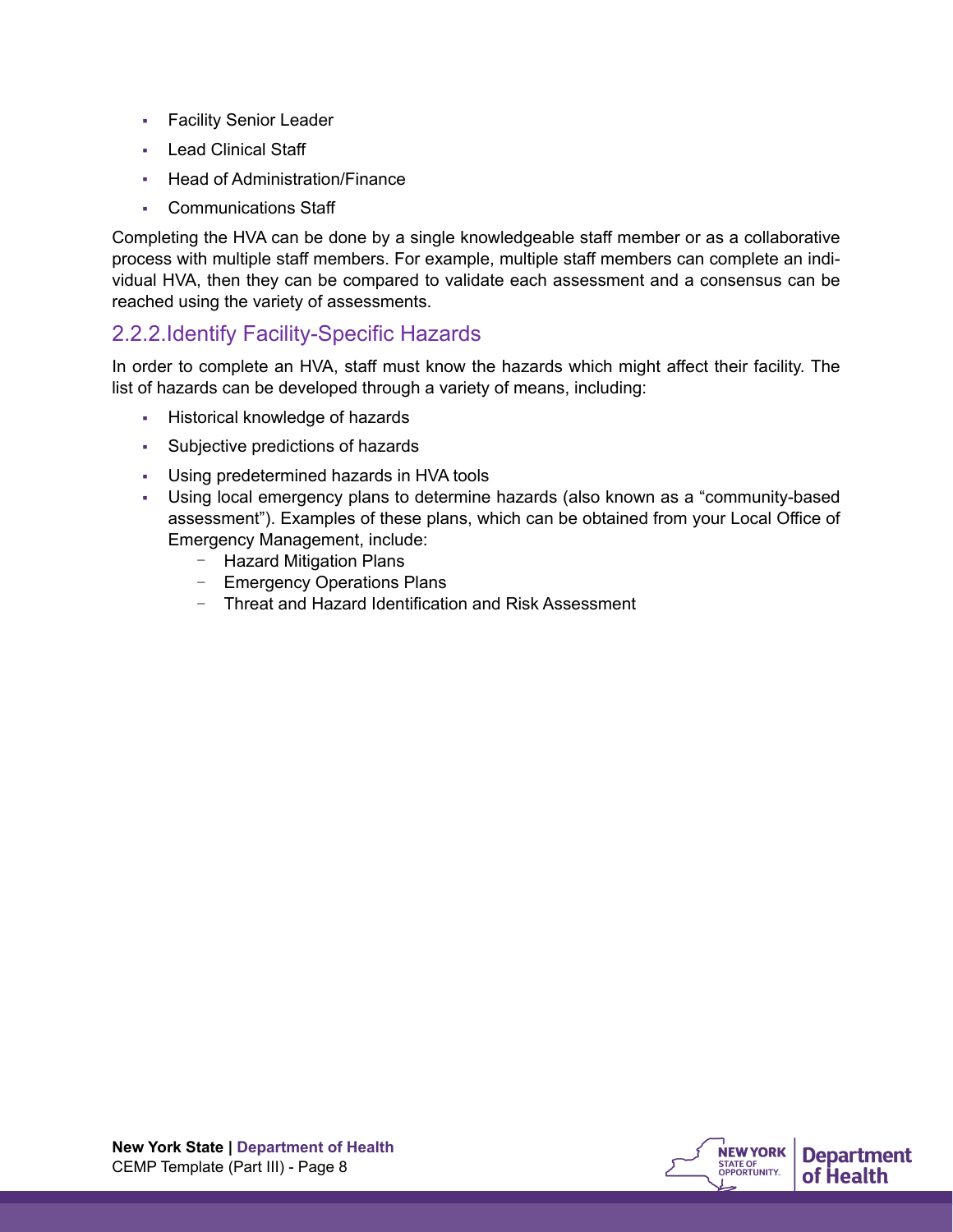### <span id="page-8-0"></span>2.2.3.Assess Hazards

The risk each hazard poses to the facility is determined through a variety of factors. The table below presents each factor and the considerations to make when evaluating them.

#### **Table 3: HVA Considerations**

| <b>Hazard Factor</b>     | <b>Considerations</b>                                                                                                                                                                                                                                              |
|--------------------------|--------------------------------------------------------------------------------------------------------------------------------------------------------------------------------------------------------------------------------------------------------------------|
| <b>Probability</b>       | Current local and regional plans<br>à.<br>Manufacturer/vendor statistics<br>٠<br>Subjective evaluations or best estimate<br>٠                                                                                                                                      |
| <b>Human Impact</b>      | Potential for staff, resident, or visitor injury or death<br>×.<br>Emotional or psychological impact<br>T,<br>Local cultural norms<br>٠                                                                                                                            |
| <b>Property Impact</b>   | Cost to replace<br>٠<br>Cost to set up temporary replacement<br>٠<br>Cost to repair<br>٠<br>Time to recover<br>٠                                                                                                                                                   |
| <b>Business Impact</b>   | <b>Business interruption</b><br>×<br>Staff unable to report to work<br>٠<br>Violation of contractual agreements, regulatory standards<br>٠<br>Interruption of critical supplies<br>٠<br>Reputation and public image<br>٠<br>Financial impact or burden<br>×.       |
| <b>Preparedness</b>      | Status of current plans<br>٠<br>Staff training completion status<br>٠<br>Availability of alternate sources for critical resources<br>٠                                                                                                                             |
| <b>Internal Response</b> | Emergency resource levels<br>ш<br>Durability/longevity of resources (without replenishment)<br>٠<br>Internal resources ability to withstand disasters<br>×,<br>Availability of backup systems<br>٠                                                                 |
| <b>External Response</b> | Types of agreements with community agencies<br>٠<br>Relationship with local and state agencies<br>×,<br>Relationship with local healthcare facilities<br>٠<br>Relationship with community volunteers<br>٠<br>Vendor pre-incident response plans and contracts<br>٠ |

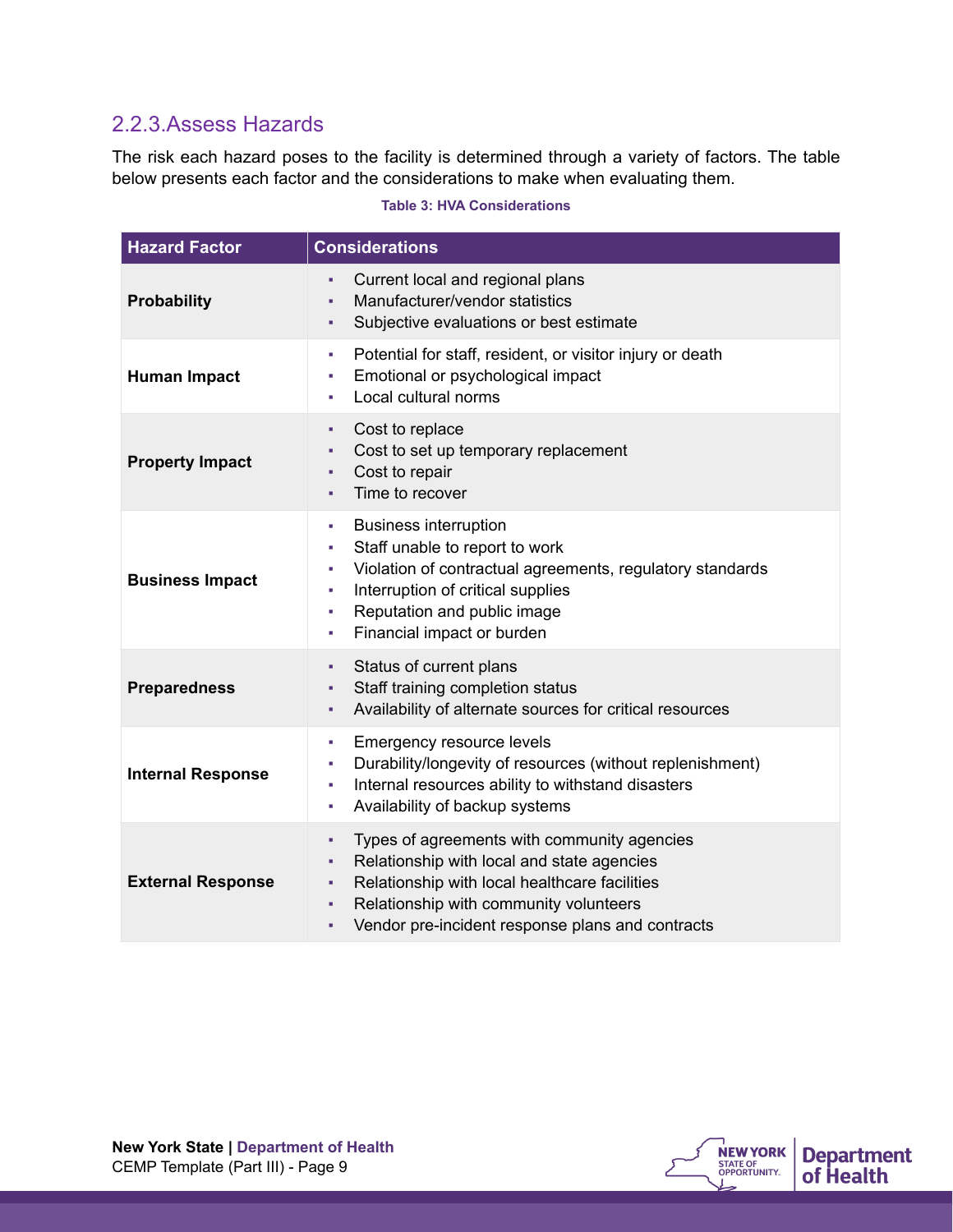## <span id="page-9-0"></span>**3. Activation Checklist**

Any incident large or small can warrant the activation of the CEMP and the processes contained within. This checklist describes the activities that should take place whenever the CEMP is activated and the position that is responsible. Additional facility specific processes can be added into the checklist.

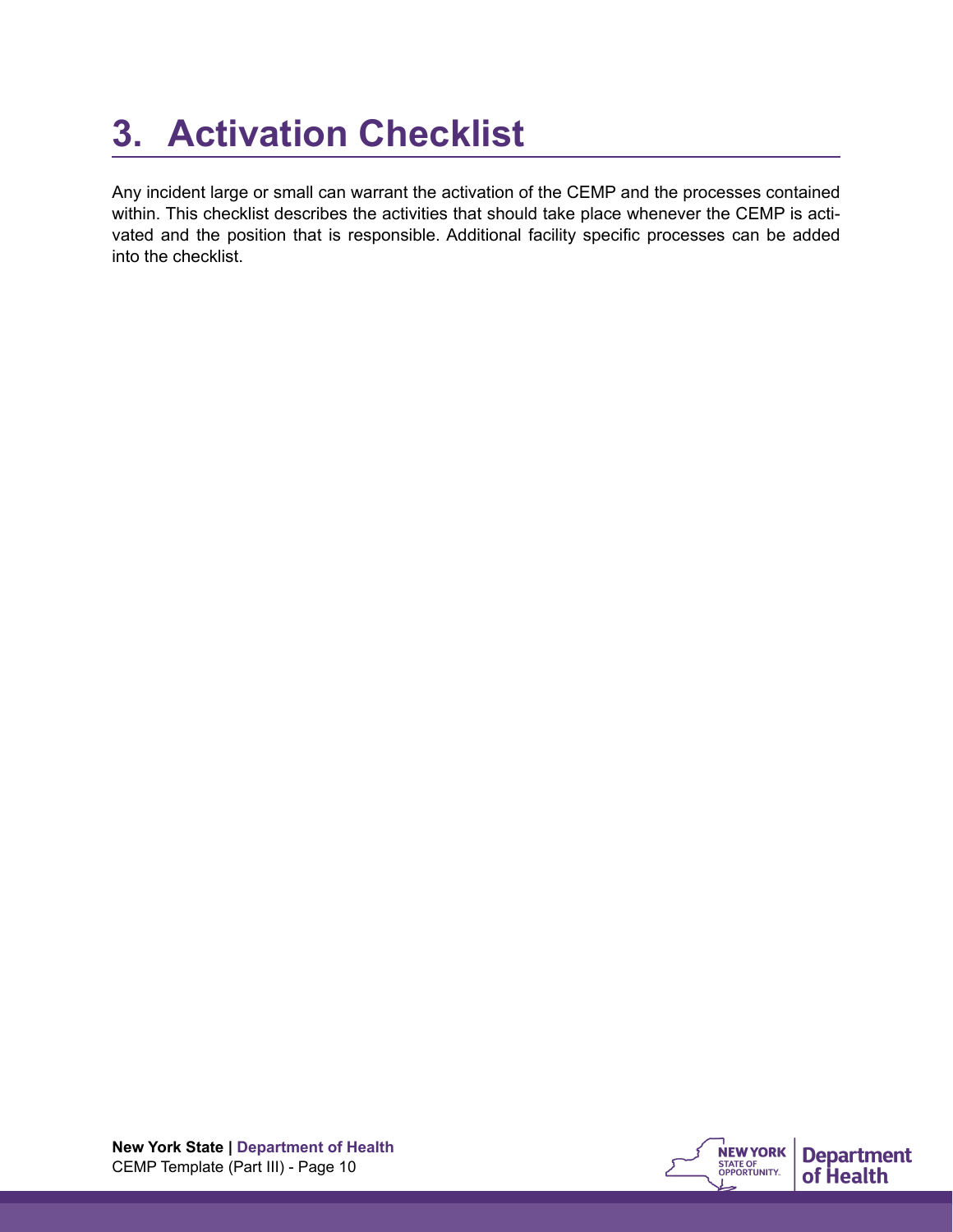**Table 3: Activation Checklist** 

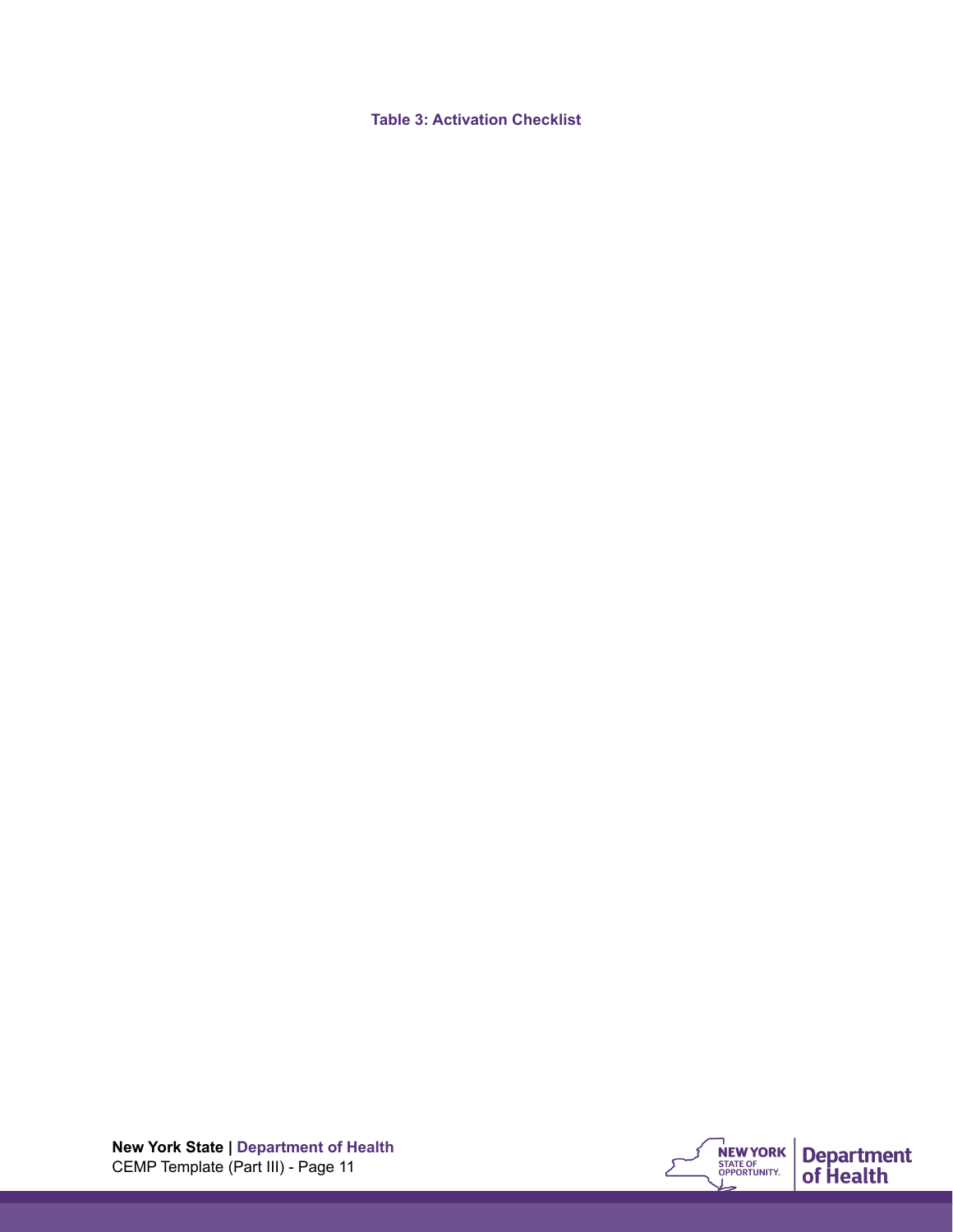| <b>Task</b>                                                                                                                                                                                                                                                                                                                                                                                              | <b>Completed By</b>                                                      |
|----------------------------------------------------------------------------------------------------------------------------------------------------------------------------------------------------------------------------------------------------------------------------------------------------------------------------------------------------------------------------------------------------------|--------------------------------------------------------------------------|
| Upon notification of hazard or threat from staff, residents, or visi-<br>tors, activate the CEMP.                                                                                                                                                                                                                                                                                                        | Administrator                                                            |
| Activate the Communications Plan.                                                                                                                                                                                                                                                                                                                                                                        | Administrator                                                            |
| Notify staff of CEMP activation and the hazard or threat through<br>the <i>[facility-specific system (e.g., mass notification system,</i><br>switchboard operator, overhead paging system)].                                                                                                                                                                                                             | Administrator                                                            |
| Assess the potential or actual impact of the incident on residents,<br>staff, and the facility.                                                                                                                                                                                                                                                                                                          | Administrator                                                            |
| Direct Incident Management Team to convene at designated<br>Command Center location.                                                                                                                                                                                                                                                                                                                     | Administrator                                                            |
| Based on the hazard and using the "Notification by Hazard Type"<br>table in the CEMP, conduct required notifications.                                                                                                                                                                                                                                                                                    | Administrator                                                            |
| Set-up the facility's Command Center. Refer to section below<br>checklist for more information.                                                                                                                                                                                                                                                                                                          | Finance/Administration<br>Section Chief and Lo-<br>gistics Section Chief |
| Deliver briefing to Incident Management Team, and other staff as<br>appropriate, on the incident including:<br>- Extent or impact of the problem (e.g., hazards, life safety<br>concerns)<br>• Number of residents injured or affected<br>• Status of resident care and ancillary services<br>• Current and projected staffing levels<br>- Status of facility plant, utilities, and environment of care. | <b>Incident Commander</b>                                                |
| Develop an Incident Action Plan to establish goals and objectives<br>to guide incident response throughout the next operational period.<br>Operational period duration will be determined by Incident Com-<br>mander (e.g., 12 hours, shift change).                                                                                                                                                     | <b>Incident Commander</b>                                                |
| Prepare and distribute position-specific checklists for the Incident<br>Management Team to use during incident response.                                                                                                                                                                                                                                                                                 | <b>Planning Section Chief</b>                                            |
| Establish a meeting schedule for Incident Management Team to<br>maintain situational awareness of incident and response opera-<br>tions.                                                                                                                                                                                                                                                                 | <b>Planning Section Chief</b>                                            |
| Notify residents and their relatives or responsible parties of haz-<br>ard information and response actions.                                                                                                                                                                                                                                                                                             | Public Information Offi-<br>cer                                          |
| Task facility staff with completing additional tasks to meet estab-<br>lished response goals and objectives.                                                                                                                                                                                                                                                                                             | Incident Management<br>Team                                              |



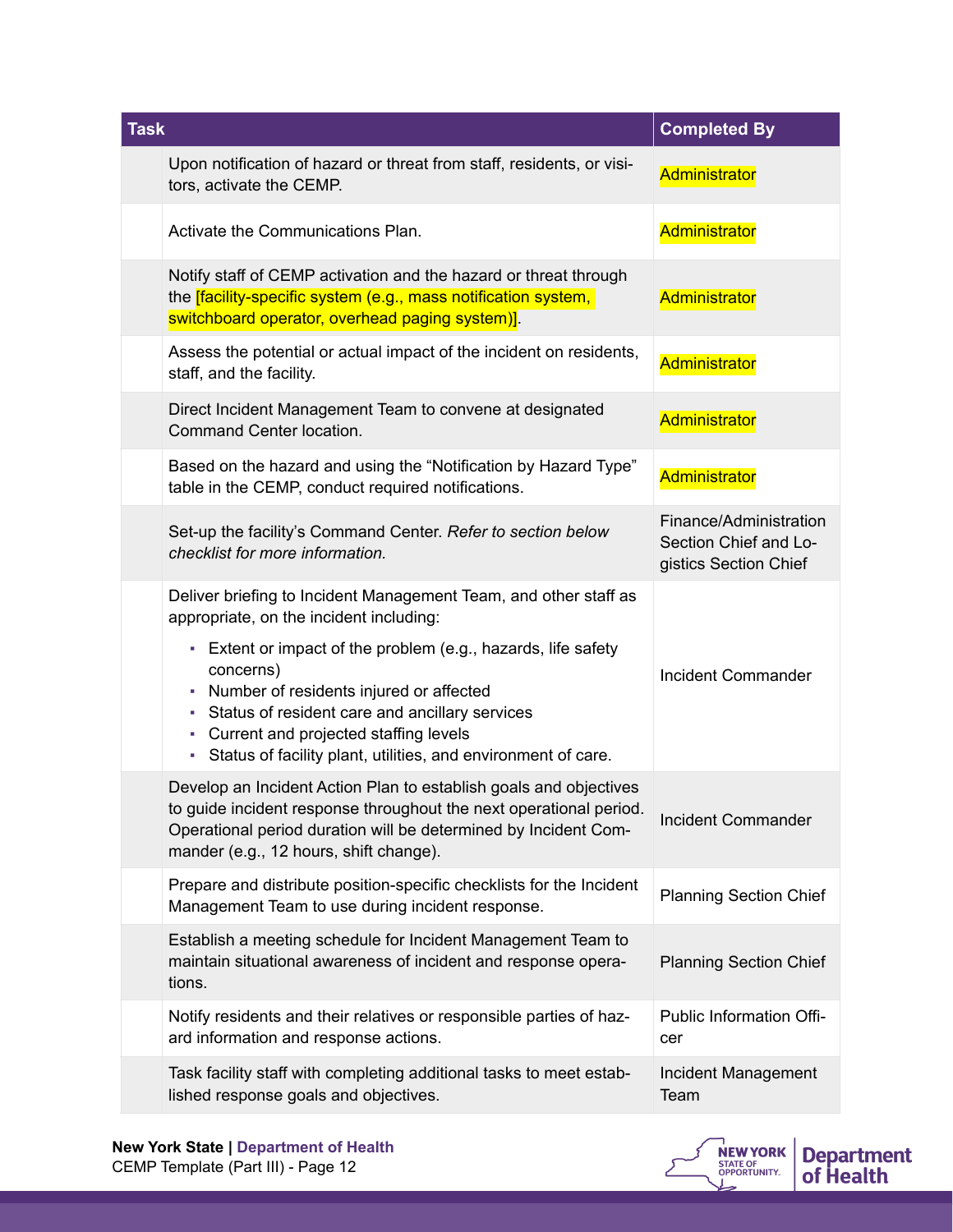| <b>Task</b> |                                                                                                                                 | <b>Completed By</b>         |
|-------------|---------------------------------------------------------------------------------------------------------------------------------|-----------------------------|
|             | Continue to collect information about incident and its current or<br>projected impacts and perform position duties as assigned. | Incident Management<br>Team |

## <span id="page-12-0"></span>**3.1.Command Center**

The facility Command Center serves as the central location for the Incident Management Team to conduct the following activities:

- **Plan and execute emergency operations;**
- **Exchange information (e.g., briefings, check-in meetings); and**
- Store incident-related documentation.

**Prior to an incident,** facilities should consider the following when identifying a primary and contingency location for the Command Center:

- **EXEC** 2. Located within the facility (e.g., not off-site);
- Provide space for tables and chairs; and
- Provide access to computers/internet and communications equipment (e.g., landline telephones, cell phones).

**After an incident,** if the pre-identified locations are rendered unusable—or if incident conditions require the Command Center to be relocated—the facility can utilize nearby facilities, or if absolutely necessary, a vehicle to serve as an off-site, mobile Command Center.

## <span id="page-12-1"></span>**4.Incident Management Team Position Checklists**

The following checklists outline the responsibilities of each Incident Management Team position. They should be adapted as needed based on the internal policies and procedures of the facility.

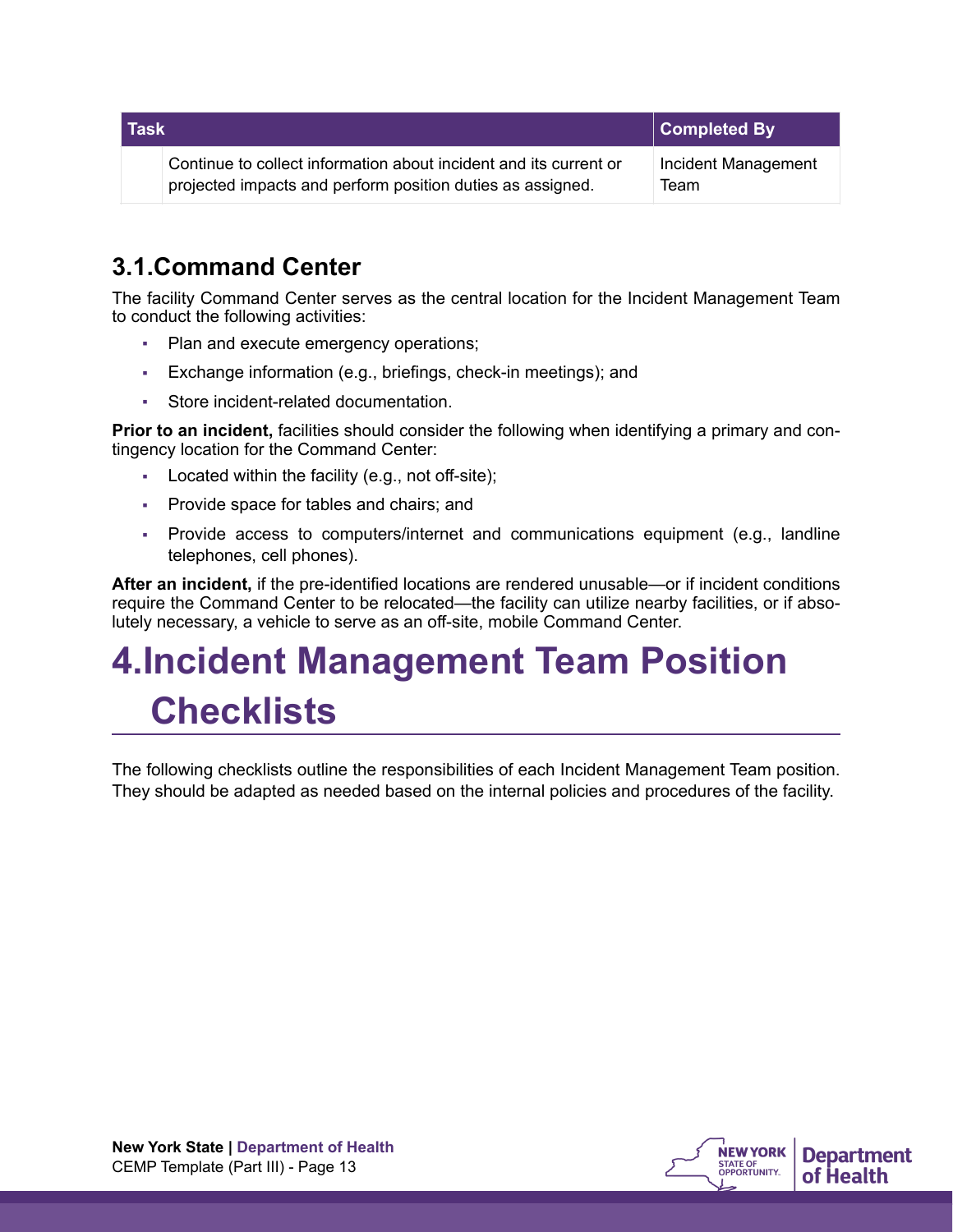## <span id="page-13-0"></span>**4.1.Incident Commander**

| <b>INCIDENT COMMANDER</b>                                                                                                                                                                            |
|------------------------------------------------------------------------------------------------------------------------------------------------------------------------------------------------------|
| Activate the CEMP and necessary Incident Management Team positions.                                                                                                                                  |
| Analyze potential threats or hazards (e.g., weather forecast, law enforcement intelli-<br>gence) and assess potential or impacts on residents, staff, and the facility.                              |
| Brief the Incident Management Team on the nature of the problem, immediate issues,<br>and the initial plan of action.                                                                                |
| Evaluate expected or actual facility damage and assign staff to conduct a thorough site<br>assessment.                                                                                               |
| In accordance with local plans or procedures, notify emergency management, law en-<br>forcement, and fire officials of incident conditions for situational awareness and to relay<br>critical needs. |
| Facilitate regular briefings to review the status of response operations. Request status<br>reports from staff on resident health and safety.                                                        |
| Observe the Incident Management Team for signs of stress and exhaustion and provide<br>rest periods.                                                                                                 |
| Determine the appropriate protective action based on the presence of potential or actual<br>hazards to resident safety and well-being.                                                               |
| Share regular updates with residents and staff to maintain situational updates.                                                                                                                      |
| Authorize procurement and distribution of resources.                                                                                                                                                 |

## **4.2.**

## <span id="page-13-1"></span>**4.2.Public Information Officer**

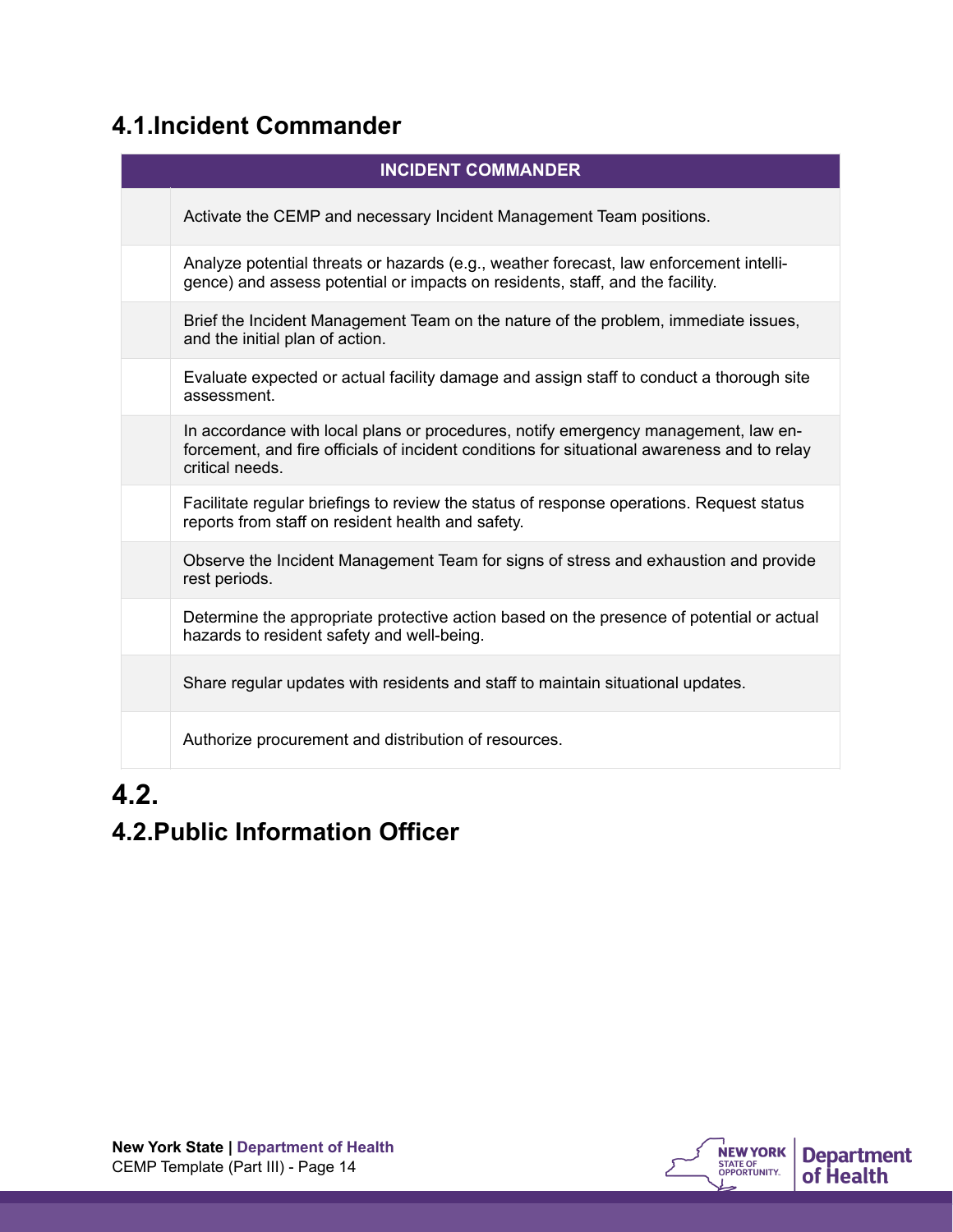| <b>PUBLIC INFORMATION OFFICER</b>                                                                                                                                                    |
|--------------------------------------------------------------------------------------------------------------------------------------------------------------------------------------|
| Obtain briefing from Incident Commander.                                                                                                                                             |
| Draft initial message for notification of relatives and responsible parties regarding facility<br>and resident status.                                                               |
| Answer inquiries from residents' relatives and responsible parties, the general public,<br>and the media and direct questions/requests to appropriate individuals.                   |
| Develop and disseminate status updates to be reviewed and approved by the Incident<br>Commander before dissemination to relatives and responsible parties, media, and the<br>public. |
| Provide guidance to other Incident Management Team members on the appropriate re-<br>lease of information to requesting entities.                                                    |
| Develop regular status updates to keep staff informed of the incident and facility status.                                                                                           |
| Assist in the development and distribution of signage as needed.                                                                                                                     |
| Communicate concerns to the Incident Commander, as needed.                                                                                                                           |
|                                                                                                                                                                                      |

**4.3.**

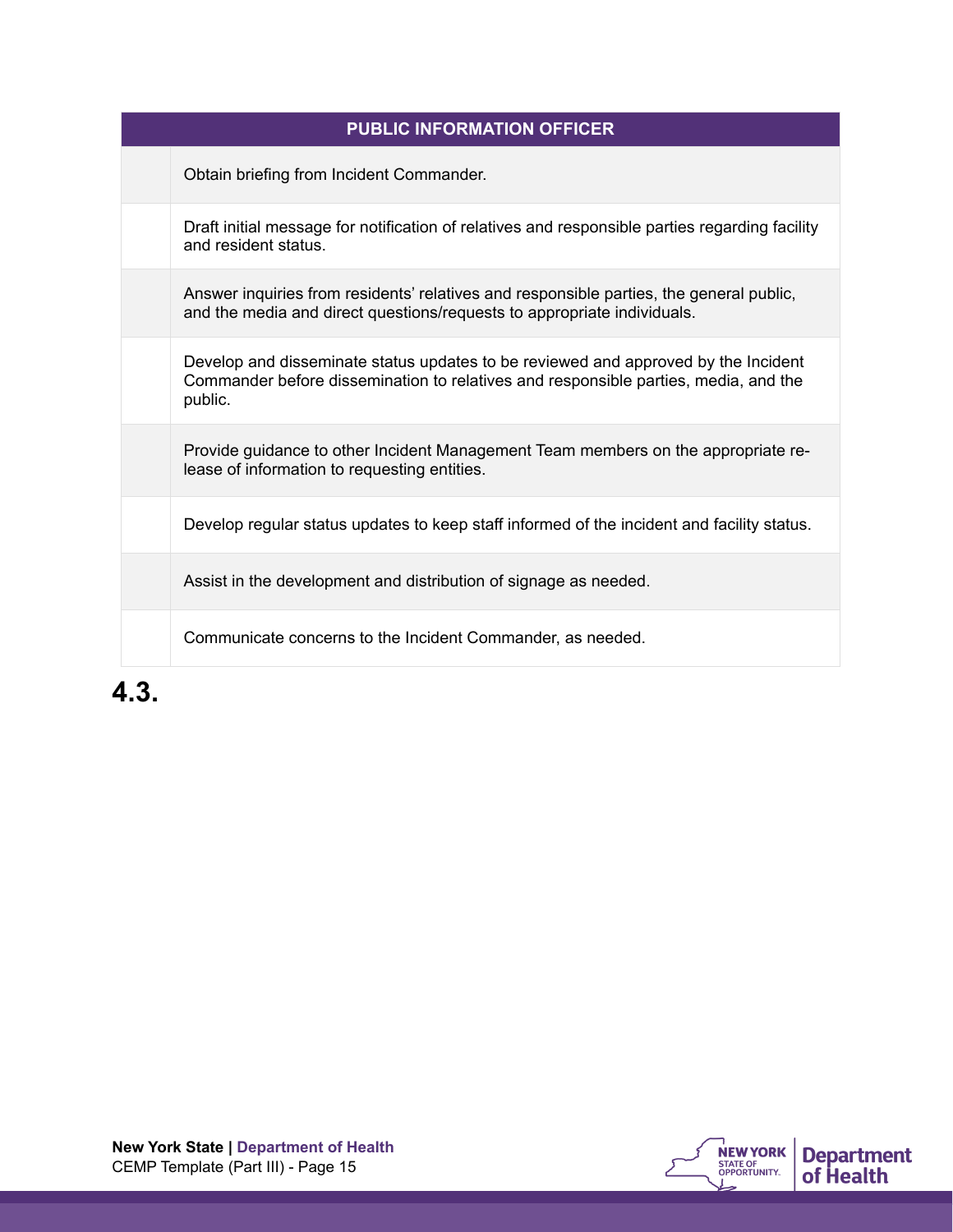## <span id="page-15-0"></span>**4.3.Safety Officer**

| <b>SAFETY OFFICER</b>                                                                                                                                                               |
|-------------------------------------------------------------------------------------------------------------------------------------------------------------------------------------|
| Obtain briefing from Incident Commander.                                                                                                                                            |
| Conduct site assessment to determine safety risks of the incident to residents, staff,<br>and visitors.                                                                             |
| Document the treatment plan for injured or ill staff.                                                                                                                               |
| Post non-entry signs around unsafe areas.                                                                                                                                           |
| Evaluate building or incident hazards and identify vulnerabilities.                                                                                                                 |
| Assess operations and practices of staff, terminate any unsafe activity, and recommend<br>corrective actions to ensure safety of residents, staff, and visitors.                    |
| Direct laundry and housekeeping staff to:<br>- Ensure adequate supplies of linens, blankets, and pillows.<br>Ensure emergency linens are available for soaking up spills and leaks. |
| Direct food and dietary staff to:<br>• Provide and prepare food as needed during an emergency.<br>- Ensure gas appliances are turned off before evacuating.                         |
| Submit resource requests to the Logistics Section Chief (if activated), as needed.                                                                                                  |
| Communicate concerns to the Incident Commander, as needed.                                                                                                                          |

## **4.4.**

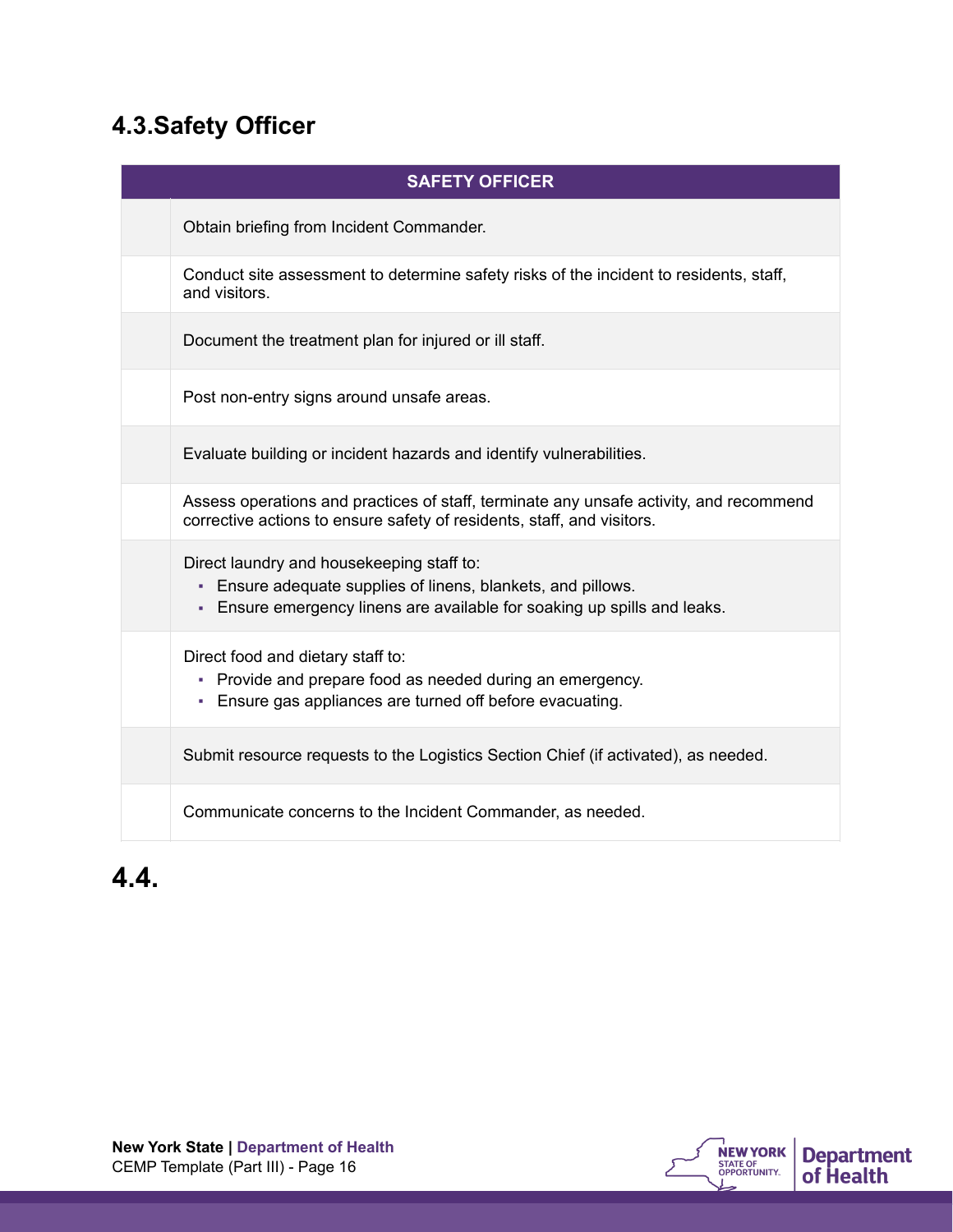## <span id="page-16-0"></span>**4.4.Operations Section Chief**

| <b>OPERATIONS SECTION CHIEF</b>                                                                                                                                                                                                                                               |
|-------------------------------------------------------------------------------------------------------------------------------------------------------------------------------------------------------------------------------------------------------------------------------|
| Obtain briefing from Incident Commander.                                                                                                                                                                                                                                      |
| Assign staff to assess the facility and resident well-being.                                                                                                                                                                                                                  |
| Determine how facility services will continue as routinely as possible, including the provi-<br>sion of:<br>Routine nursing services and documentation<br>٠<br>Medication dispersal per resident schedules.<br>٠<br>Routine hygienic and nutritional care for residents.<br>٠ |
| Arrange for the provision of and/or documentation, transfer, and transportation critical<br>medical services, such as dialysis and oxygen therapy, and emergency discharges for<br>at-risk residents.                                                                         |
| Maintain resident and staff accountability.                                                                                                                                                                                                                                   |
| Secure resident records during shelter-in-place operations.                                                                                                                                                                                                                   |
| Assess pharmacy supplies and contact pharmacy, as needed, to determine:<br>• Cancellation of deliveries.<br>- Availability of backup pharmacy.<br>- Availability of medical supplies.                                                                                         |
| Evaluate staffing needs and activate additional staff, as needed.                                                                                                                                                                                                             |
| Direct nursing and rehabilitation staff to:<br>Tend to physical and emotional needs of residents.<br>٠<br>Assist in clearing rooms and hallways, exits, etc.<br>Support movement of residents during an evacuation.<br>٠                                                      |
| For receiving facility operations, ensure proper management of arriving residents and<br>their records, including documentation of triage, treatment, and disposition of emergency<br>admits.                                                                                 |
| Document resident injuries (and action plan to ensure treatment) or deaths.                                                                                                                                                                                                   |
| Submit resource requests to the Logistics Section Chief (if activated), as needed.                                                                                                                                                                                            |
| Communicate concerns to the Incident Commander, as needed.                                                                                                                                                                                                                    |

## <span id="page-16-1"></span>**4.5. 4.5.Planning Section Chief**



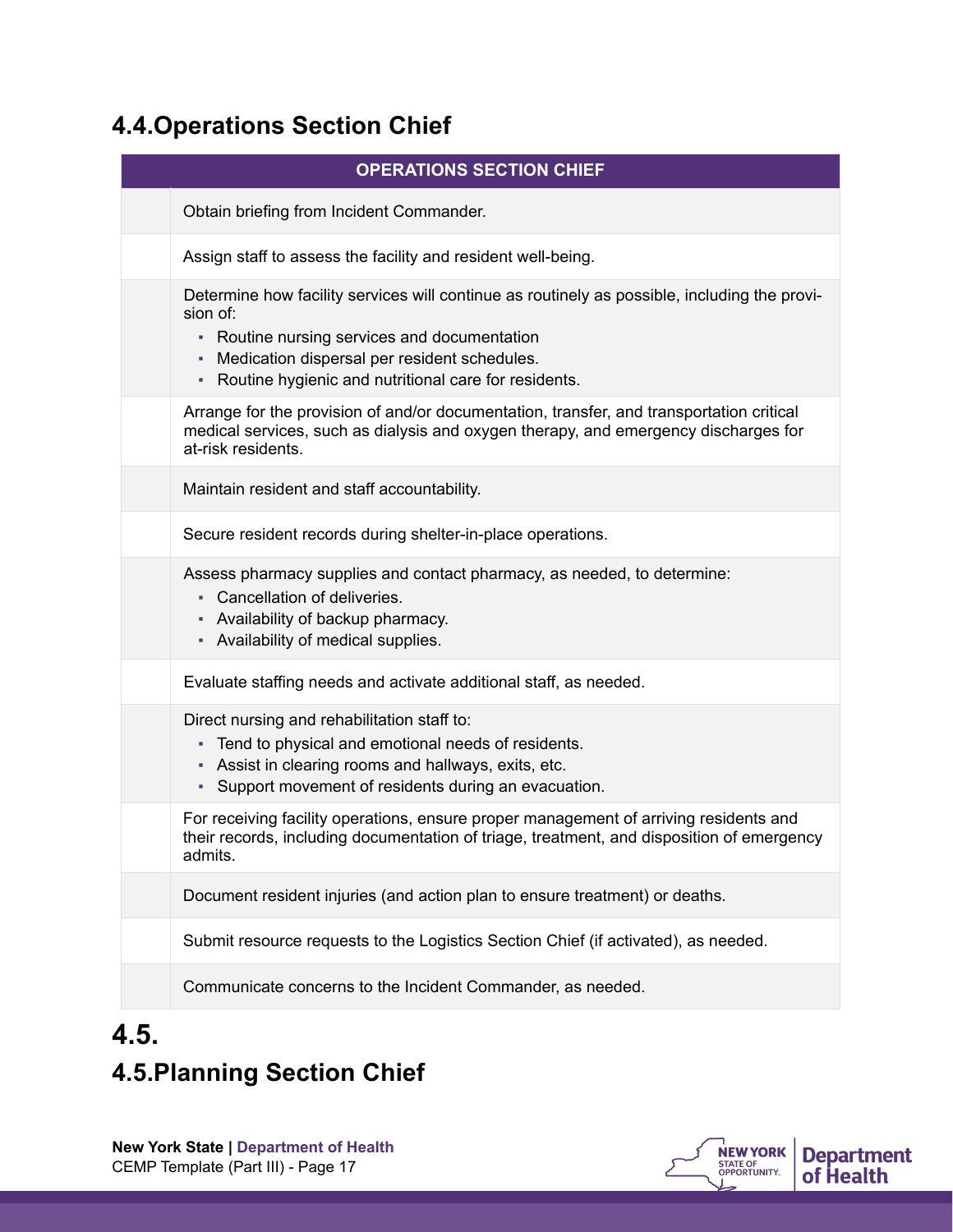| <b>PLANNING SECTION CHIEF</b>                                                                          |
|--------------------------------------------------------------------------------------------------------|
| Obtain briefing from Incident Commander.                                                               |
| Document Incident Management Team position assignments and contact information for<br>all positions.   |
| Assist Incident Commander with planning response actions for next operational period<br>(e.g., shift). |
| Ensure backup and protection of existing data including paper-based and digital sys-<br>tems.          |
| Maintain all historical information and records related to the incident.                               |
| Submit resource requests to the Logistics Section Chief (if activated), as needed.                     |
| Communicate concerns to the Incident Commander, as needed.                                             |

**4.6.**

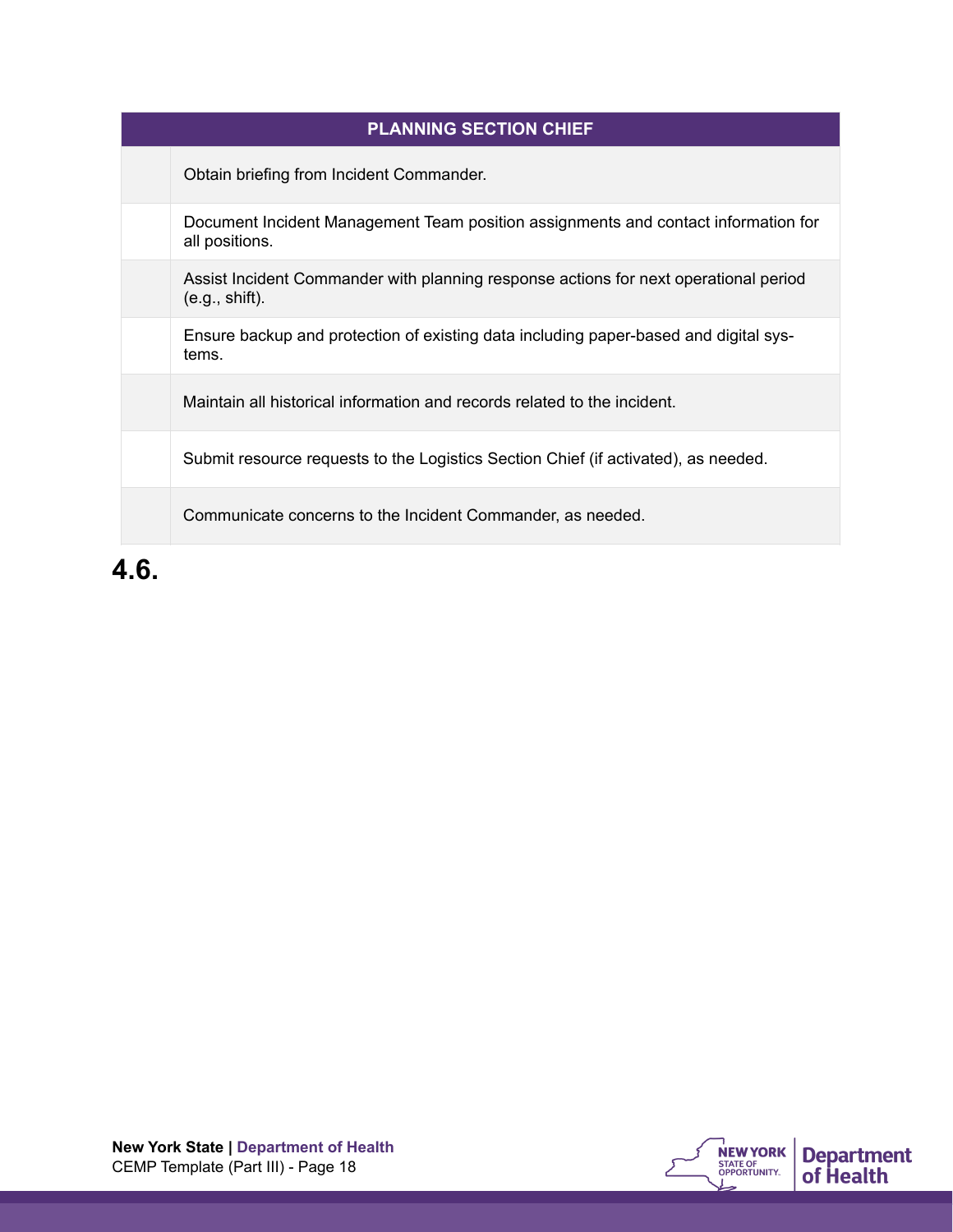## <span id="page-18-0"></span>**4.6.Logistics Section Chief**

| <b>LOGISTICS SECTION CHIEF</b>                                                                                                                                                                  |
|-------------------------------------------------------------------------------------------------------------------------------------------------------------------------------------------------|
| Obtain briefing from Incident Commander.                                                                                                                                                        |
| Distribute resource request forms to each Incident Management Team member. Docu-<br>ment the request, use, return, and condition of resources used to respond.                                  |
| Ensure the following resources are mobilized, assigned, and tracked:<br>• Staff and Surge Support<br>• Emergency Supplies<br>• Communications Equipment<br>• Food and Water<br>• Transportation |
| Document volunteer sign-in and sign-out for each operational period (e.g., shift).                                                                                                              |
| Request Incident Commander approval to activate mutual aid and vendor agreements<br>for additional resources.                                                                                   |
| Communicate concerns to the Incident Commander, as needed.                                                                                                                                      |
|                                                                                                                                                                                                 |

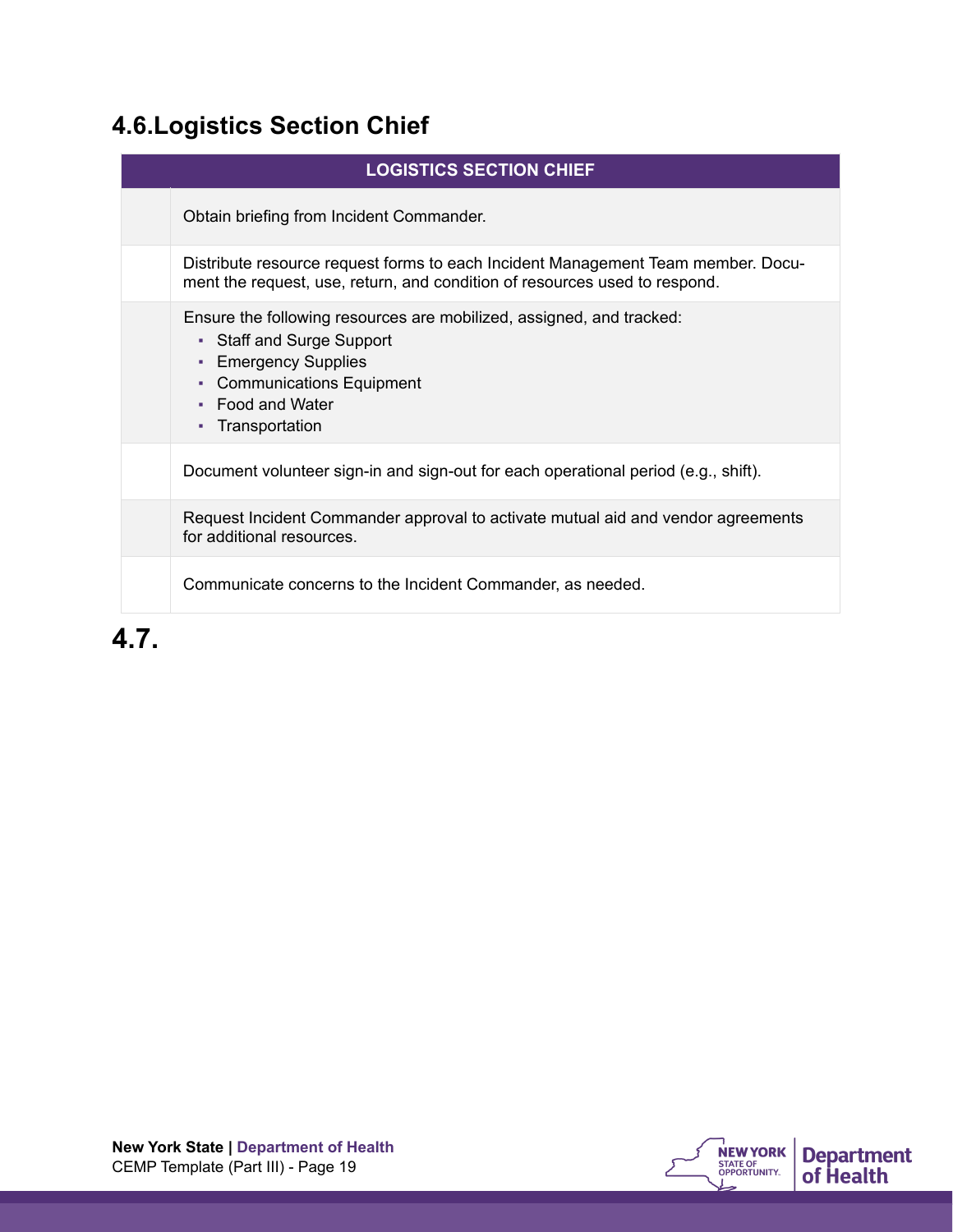## <span id="page-19-0"></span>**4.7.Finance/Administration Section Chief**

| <b>FINANCE/ADMINISTRATION SECTION CHIEF</b> |                                                                                                                                                                                |
|---------------------------------------------|--------------------------------------------------------------------------------------------------------------------------------------------------------------------------------|
|                                             | Obtain briefing from Incident Commander.                                                                                                                                       |
|                                             | Initiate protection of, or move/relocate facility records, as needed.                                                                                                          |
|                                             | Maintain incident cost tracking and analysis, including the documentation, retrieval,<br>safeguarding and distribution of cash, credit card, and receipt/invoice processes.    |
|                                             | Document and track facility-wide personnel work hours worked relevant to the emer-<br>gency.                                                                                   |
|                                             | Contact insurance company to notify them of the incident and identify and document re-<br>quirements for submitting damage/claim reports.                                      |
|                                             | Consult with government officials regarding reimbursement regulations, requirements,<br>and forms.                                                                             |
|                                             | Approve and submit a financial status report to the Incident Commander summarizing<br>cost-to-date financial data relative to personnel, supplies, and miscellaneous expenses. |
|                                             | Ensure that required financial and administrative documentation is properly prepared<br>and maintained.                                                                        |
|                                             | Process invoices received.                                                                                                                                                     |
|                                             | Submit resource requests to the Logistics Section Chief (if activated), as needed.                                                                                             |
|                                             | Communicate concerns to the Incident Commander, as needed.                                                                                                                     |

**4.8.**

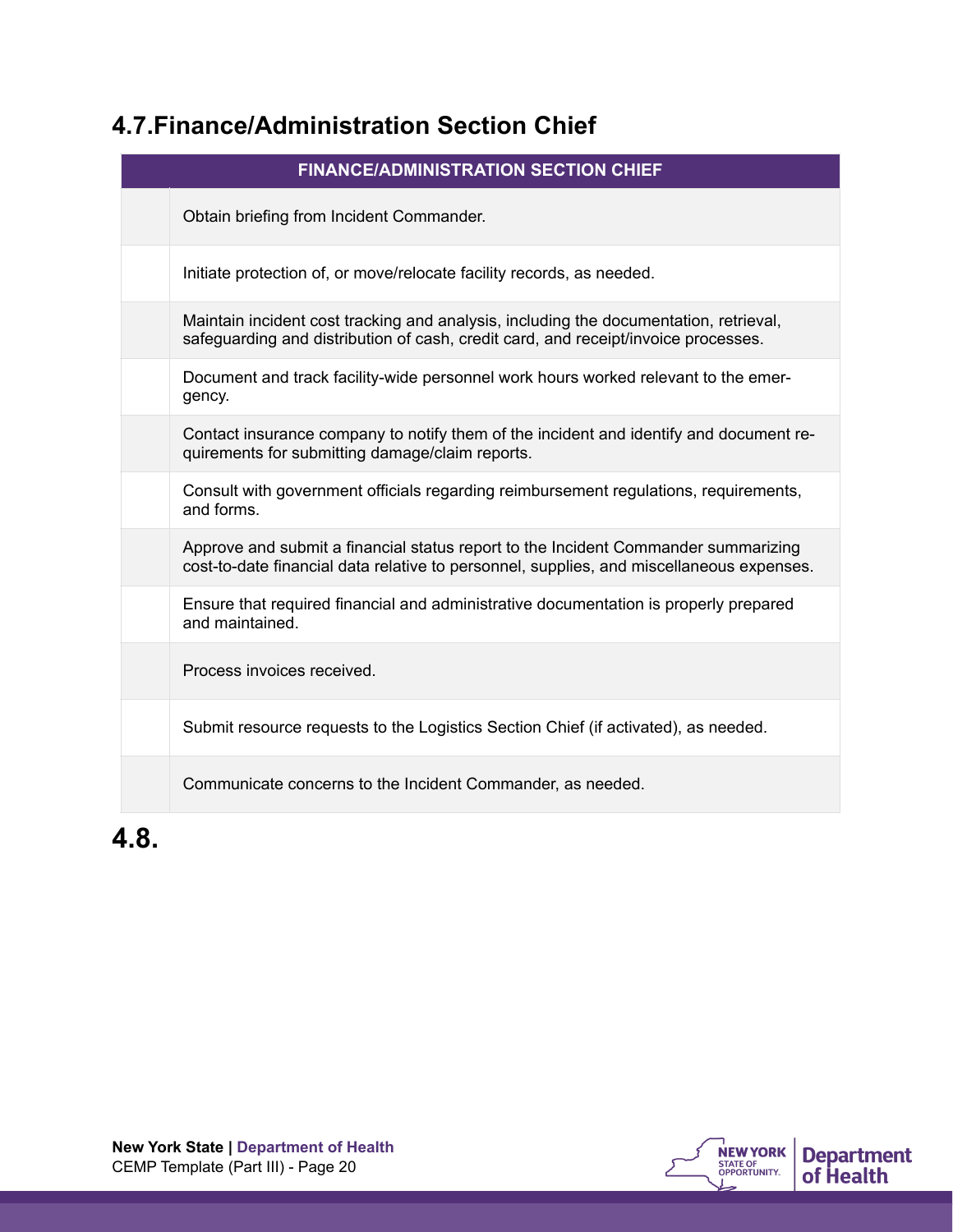## <span id="page-20-0"></span>**5.Demobilization Checklist**

#### **Table 4: Demobilization Checklist**

| <b>Tasks</b>                   |                                                                                                                                                                                                                        |
|--------------------------------|------------------------------------------------------------------------------------------------------------------------------------------------------------------------------------------------------------------------|
| Activate repatriation process. |                                                                                                                                                                                                                        |
|                                | Refer to the NYSDOH Evacuation Plan Template for further guidance.                                                                                                                                                     |
|                                | Ensure compliance with all local and NYSDOH requirements regarding inspections, re-<br>mediation actions, and conditions for approval of repatriation.                                                                 |
|                                | Receive approval from NYSDOH to reopen the facility.                                                                                                                                                                   |
|                                | Initiate repatriation plans and procedures.                                                                                                                                                                            |
|                                | Deactivate IMT positions and surge staffing.                                                                                                                                                                           |
|                                | Determine if there is an adequate number of facility personnel to meet remaining incident<br>needs.                                                                                                                    |
|                                | Deactivate IMT positions that are no longer needed.                                                                                                                                                                    |
|                                | Reduce surge staff (e.g., off-duty personnel, volunteers, contract support) and provide<br>guidance on close-out procedures (e.g., where to submit documentation).                                                     |
|                                | Return or restore emergency resources.                                                                                                                                                                                 |
|                                | Estimate current and anticipated resource requirements.                                                                                                                                                                |
|                                | Determine which facility-owned resources need to be returned to storage locations in the<br>facility; or replenished/repaired for future incidents.                                                                    |
|                                | Determine processes for transitioning borrowed resources back to sending facility/<br>provider.                                                                                                                        |
|                                | Reactivate normal services and operations.                                                                                                                                                                             |
|                                | Determine when it is safe to resume normal operations after conferring with the local au-<br>thority, NYSDOH Regional Office, fire department, law enforcement, public health, and/or<br>any other response authority. |

**Compile documentation for recordkeeping purposes.**

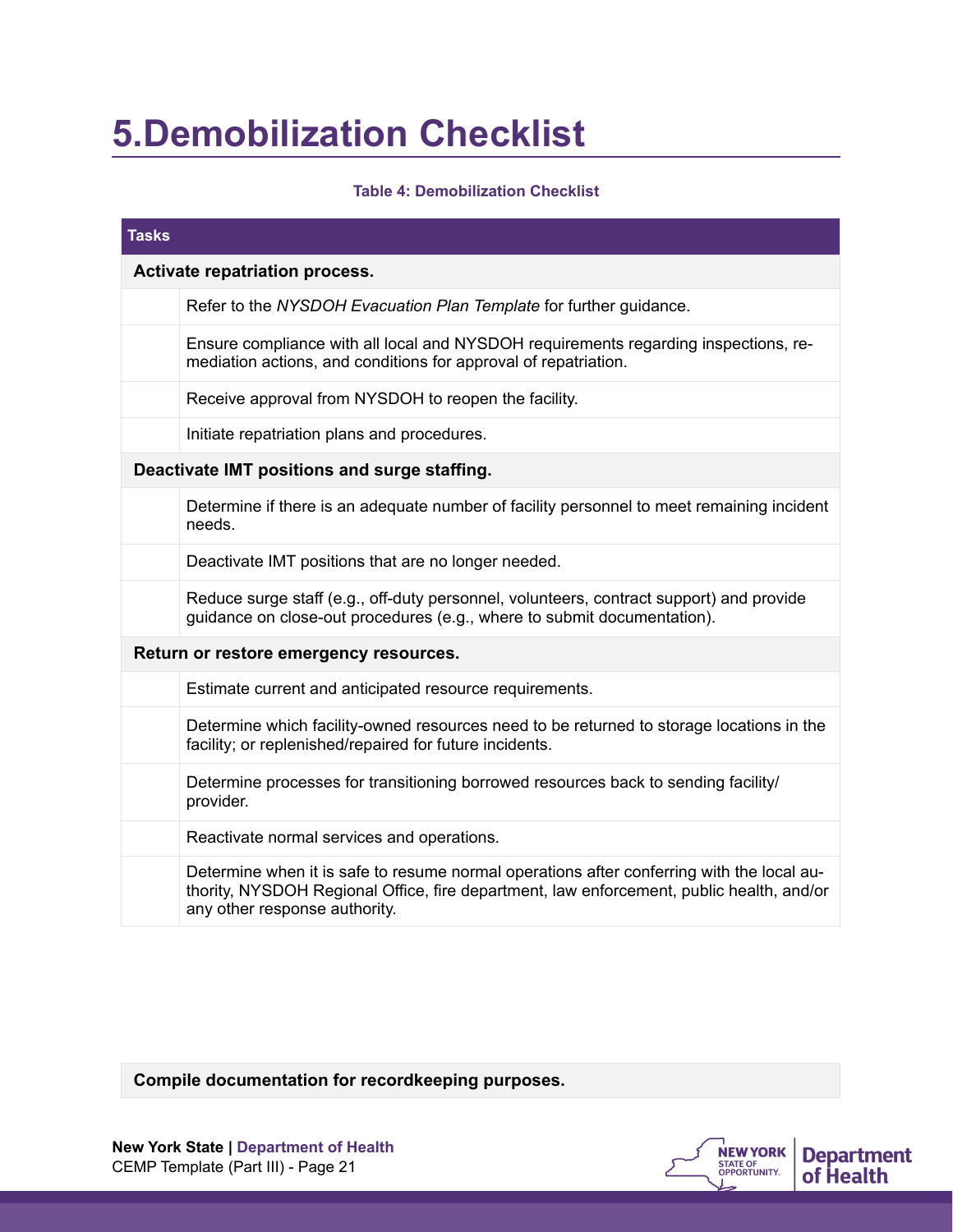Collect and manage documentation related to: disaster-related expenses, property damage, direct operating costs, consequential loss, damaged or destroyed equipment, construction-related expenses. Conduct debriefings with staff and volunteers. Write an After-Action Report.

**New York State | Department of Health** CEMP Template (Part III) - Page 22

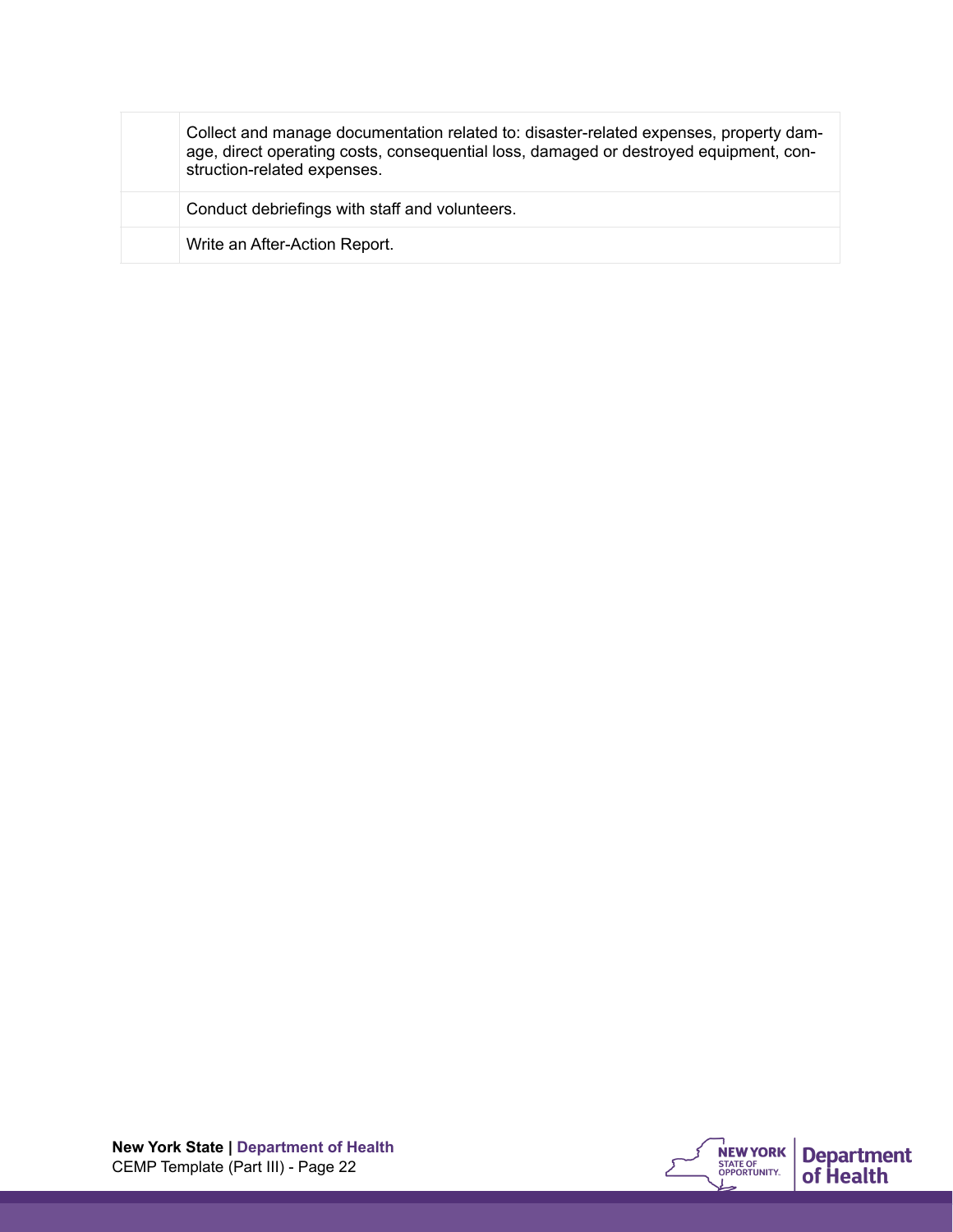## <span id="page-22-0"></span>**6. Stakeholder Engagement**

This tool describes the relationships facilities should strive to build with local response partners during pre-incident planning. Building a better relationship with these agencies will streamline incident response and information sharing. Trying to construct these relationships will be considerably more difficult during the middle of an incident.

## <span id="page-22-1"></span>**6.1.County Office of Emergency Management**

Forming a partnership with the County Office of Emergency Management is one of the more important relationships a facility can build within the community. Emergency management agencies are often the source of the most current and up to date information regarding incidents and hazards.

Establishing a line of communication with the local office of emergency management will help streamline critical information sharing and coordination with facilities. In addition, emergency management agencies can provide opportunities to better prepare for incidents through informational materials, trainings and exercises.

The following table outlines suggested action items for developing and maturing relationships with emergency management agencies.

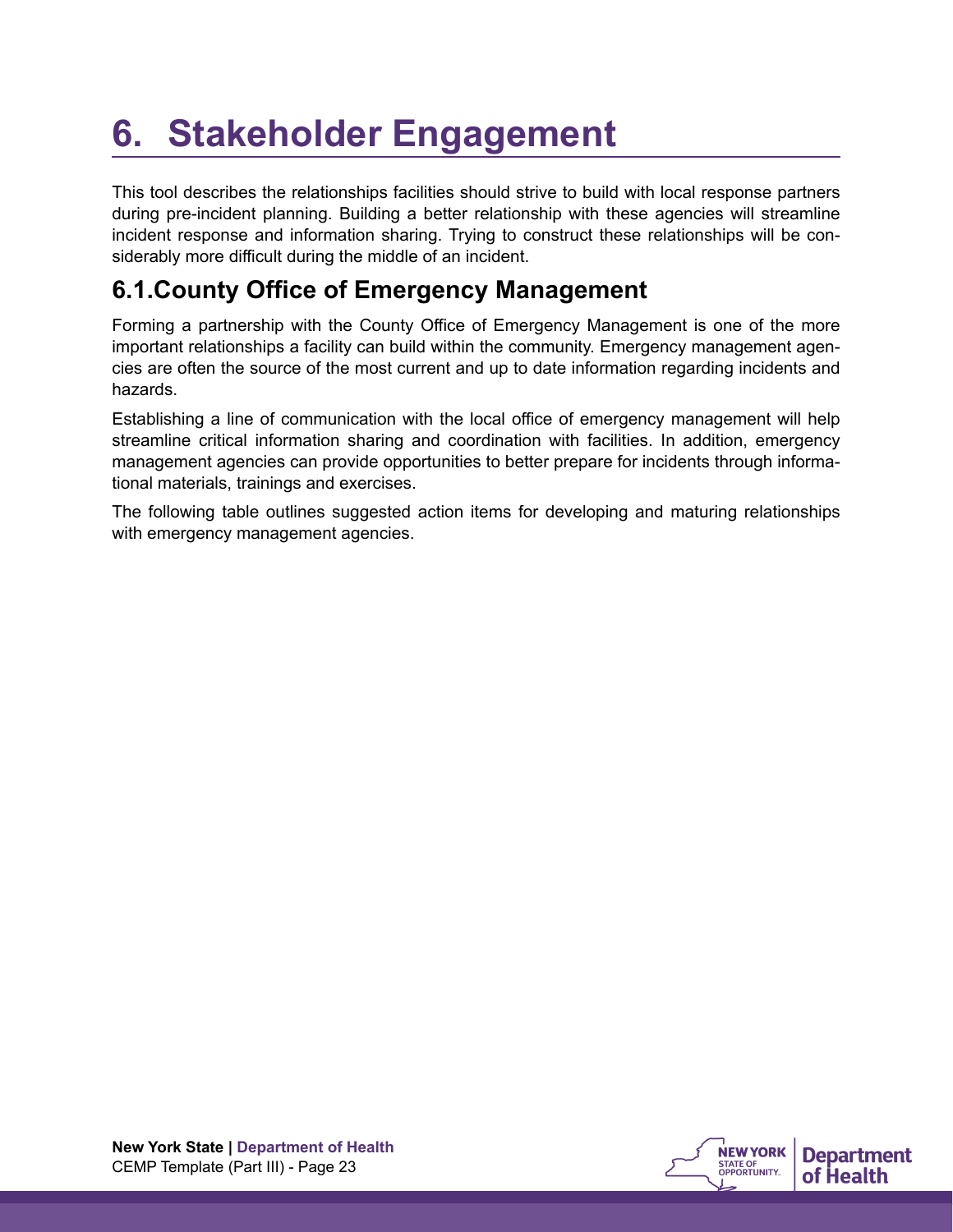#### **Table 5: Office of Emergency Management Engagement**

| <b>Office of Emergency Management</b>                                                                                                                                                                                                    |  |
|------------------------------------------------------------------------------------------------------------------------------------------------------------------------------------------------------------------------------------------|--|
| Establish point of contact at the County Office of Emergency Management. (Note: A list of<br>county-specific agencies is available at http://www.dhses.ny.gov/oem/contact/map.cfm)                                                       |  |
| Clarify protocol and mechanisms for accessing information from the County Office of<br>Emergency Management, including:                                                                                                                  |  |
| • Resource availability throughout the region<br>• Pre-determined location list<br>• Current available services and utilities<br>• Hazard forecasts<br>• Mass notification systems                                                       |  |
| Understand jurisdiction's response processes and capabilities, including available re-<br>sources and response priorities in a large disaster.                                                                                           |  |
| Identify available opportunities for training and exercises with the County Office of Emer-<br>gency Management.                                                                                                                         |  |
| Identify critical information that the facility should relay to the County Office of Emergency<br>Management before and during a disaster (e.g., facility status, number of residents need-<br>ing transport, or infrastructure status). |  |
| Seek County Office of Emergency Management input on CEMP development.                                                                                                                                                                    |  |

### <span id="page-23-0"></span>**6.2.Fire Department and Law Enforcement**

Enhancing relationships with first responder agencies are also critical to expediting the response process. These agencies will often be the first of the group to support facilities and relay critical incident information.

The following table outlines suggested action items for maturing relationships with fire department and law enforcement agencies.

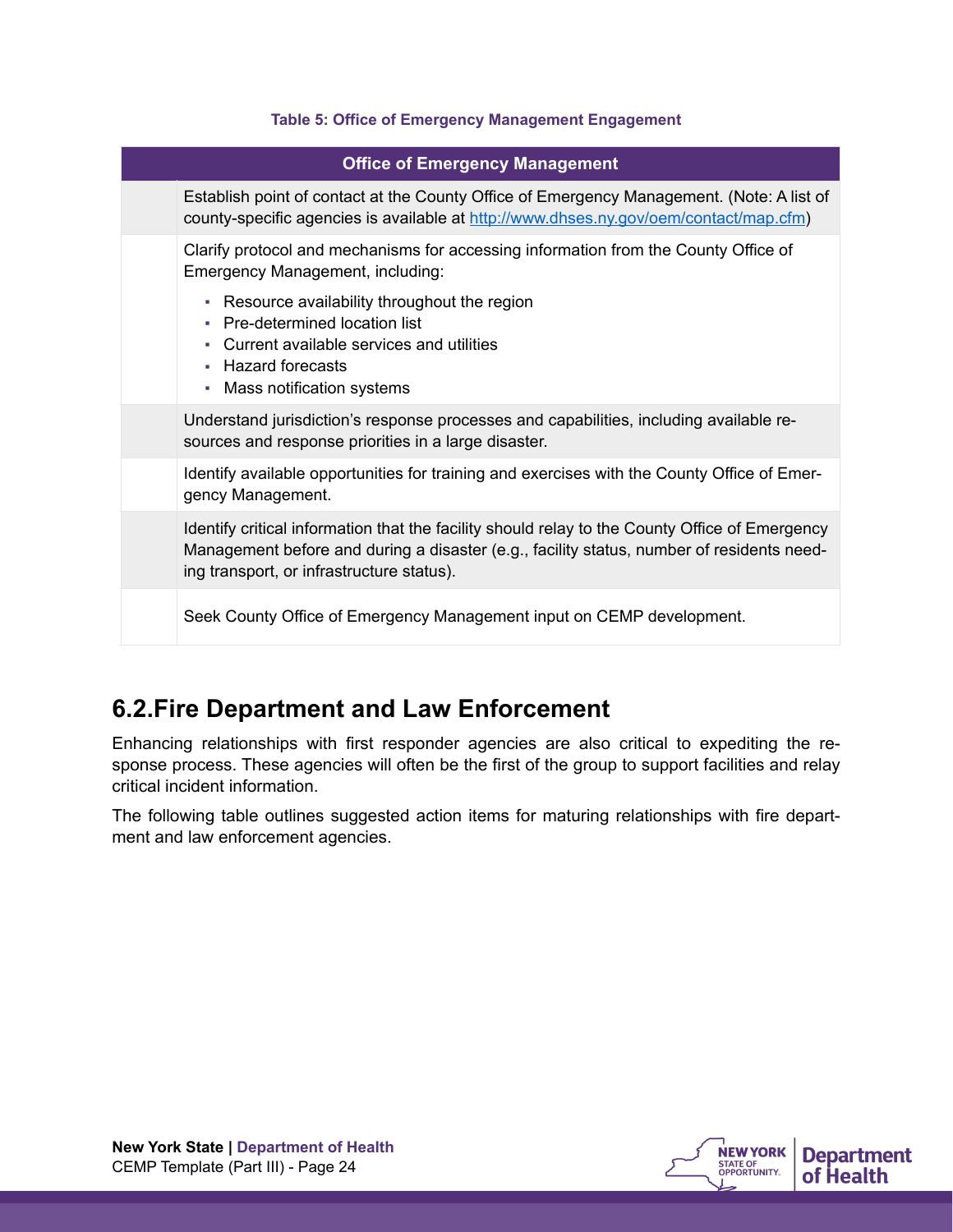#### **Table 6: Fire Department and Law Enforcement Engagement**

| <b>Fire Department and Law Enforcement</b> |                                                                                                                                                                                                                                                                  |
|--------------------------------------------|------------------------------------------------------------------------------------------------------------------------------------------------------------------------------------------------------------------------------------------------------------------|
|                                            | Establish point of contact at fire department, emergency medical services, and law en-<br>forcement agency.                                                                                                                                                      |
|                                            | Identify what critical information should be relayed to fire department, emergency medical<br>services, and law enforcement agencies before, during, and after a disaster.                                                                                       |
|                                            | Identify opportunities for training and exercises with fire department and law enforcement<br>agencies.                                                                                                                                                          |
|                                            | Solicit fire department and law enforcement agency input on recommendations to expe-<br>dite response and recovery actions, including pre-staging equipment/resources, best<br>ingress and egress from facility, and debris removal to restore emergency access. |

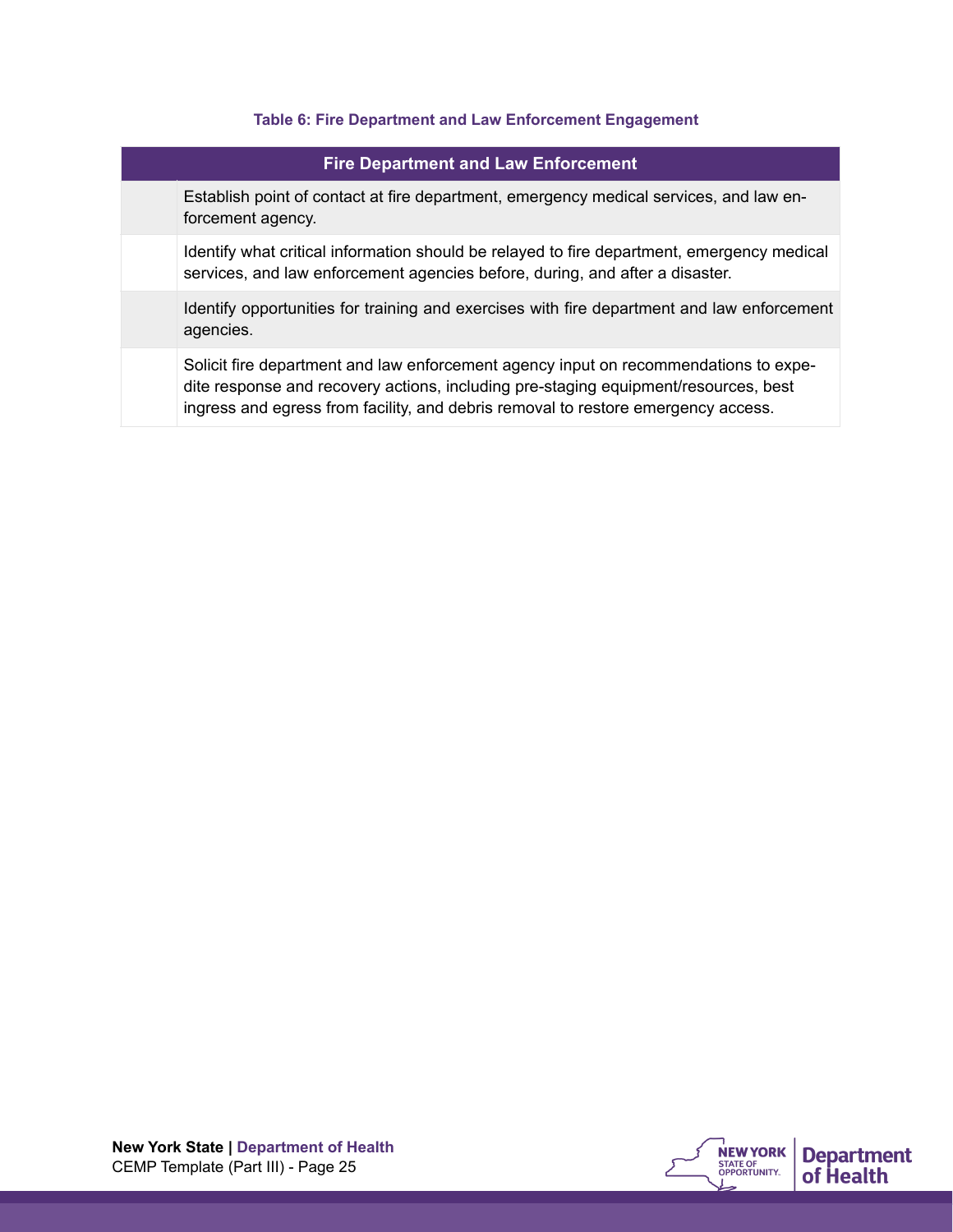## <span id="page-25-0"></span>**6.3.Other Stakeholders**

### <span id="page-25-1"></span>6.3.1.Corporate / Parent Organization

If the facility is part of a larger multi-facility system, the facility should coordinate with its parent organization to ensure pre- and post-incident activities adhere to corporate policies, and to ensure the facility is appropriately empowered to execute incident management functions (e.g., permissions for external messaging, clarification of branding standards).

#### <span id="page-25-2"></span>6.3.2.Community Stakeholders

Facilities are encouraged to build relationships with additional community stakeholders to assist with the disaster response and recovery. Some examples of the assistance that can be provided include volunteer support, surge staffing, and resources.

Community stakeholders may be different for every facility, but may include resource providers and vendors (e.g., transportation providers, fuel); local subject matter experts (e.g., engineering, finance and recovery, sustainability and mitigation); and volunteer resources.

The table below outlines potential volunteer resources that may be utilized to augment or supplement facility staff and operations prior to, during, or after an emergency.

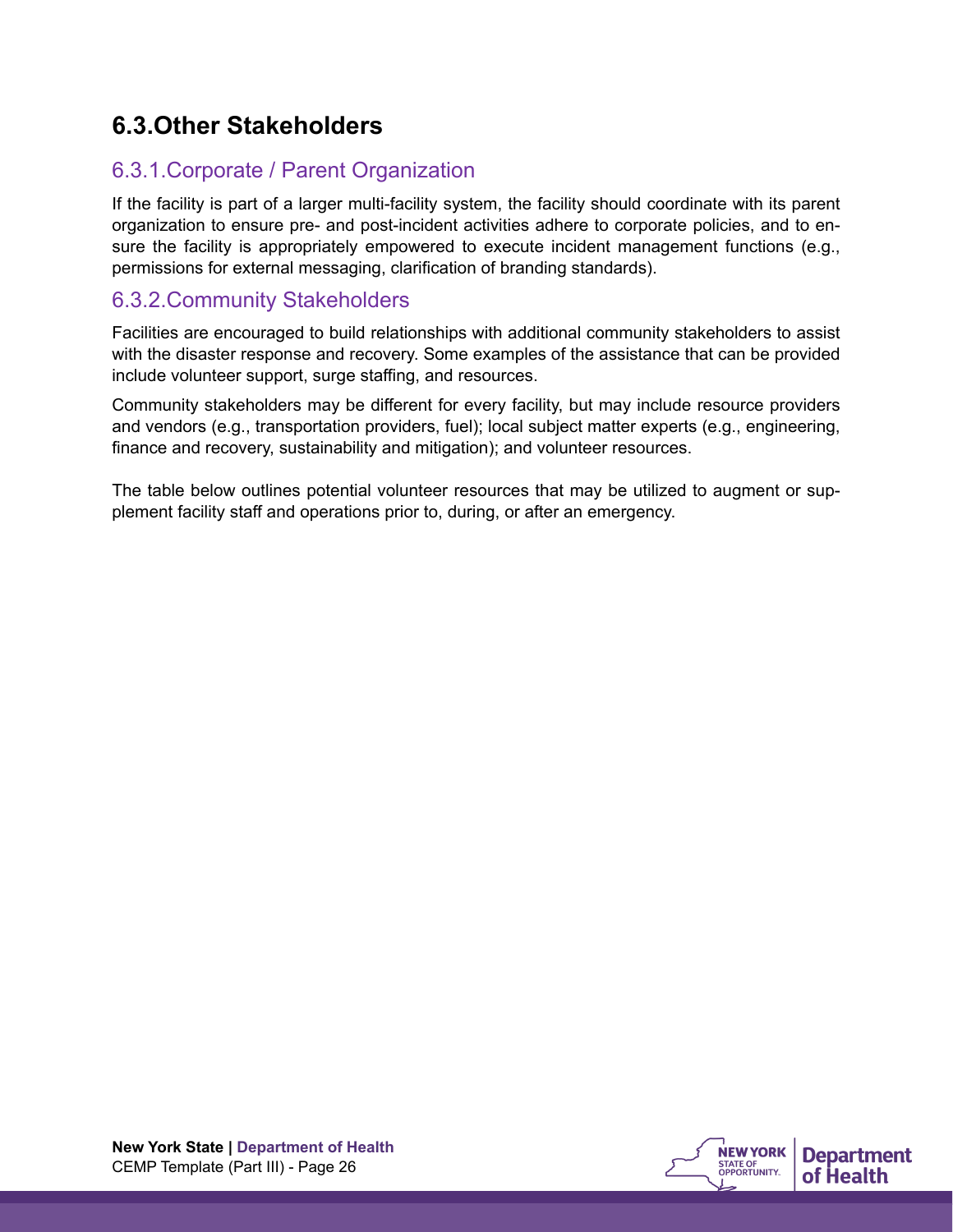#### **Table 7: Volunteer Resources**

| <b>Entity</b>                                                     | <b>Description and Skills</b>                                                                                                                                                                                                                                                                                                                                                                                                                                                                                                                                                                                                                      |
|-------------------------------------------------------------------|----------------------------------------------------------------------------------------------------------------------------------------------------------------------------------------------------------------------------------------------------------------------------------------------------------------------------------------------------------------------------------------------------------------------------------------------------------------------------------------------------------------------------------------------------------------------------------------------------------------------------------------------------|
| <b>ServNY</b>                                                     | Administered by the NYSDOH Office of Health Emergency Preparedness,<br>ServNY is an online registration system for licensed healthcare professionals<br>to volunteer when local and regional resources are exhausted. Volunteers<br>are notified of staffing requests via phone or email. ServNY may also be ac-<br>tivated by:<br>- County Office of Emergency Management submits a request to the<br>New York State Office of Emergency Management, which sends the<br>request to Emergency Support Function-8 State Health Desk, and then<br>to the NYSDOH Emergency Preparedness; or<br>- Direct order of the NYSDOH Commissioner or designee. |
| <b>Community</b><br><b>Emergency Re-</b><br>sponse Team<br>(CERT) | Community volunteers that are trained in disaster preparedness and basic<br>disaster response skills. These skills include:<br>• Fire Suppression<br>• Simple Triage and Rapid Treatment<br>$-$ Airway obstruction<br>$-$ Bleeding<br>$-$ Shock<br>$-$ Basic first aid<br>$-$ Establishing a medical treatment area<br><b>Light Search and Rescue</b><br>٠<br><b>Team Organization</b><br>٠.                                                                                                                                                                                                                                                       |
| <b>Medical Reserve</b><br>Corps (MRC)                             | MRC volunteers are imbedded in ServNY. Volunteers include practicing and<br>retired medical and public health professionals. MRC volunteers can support<br>response capabilities such as:<br>• Disaster medical support<br>• Health screenings<br>• Vaccination clinics<br>Medical facility surge capacity<br>- Planning, logistical, and administrative support                                                                                                                                                                                                                                                                                   |

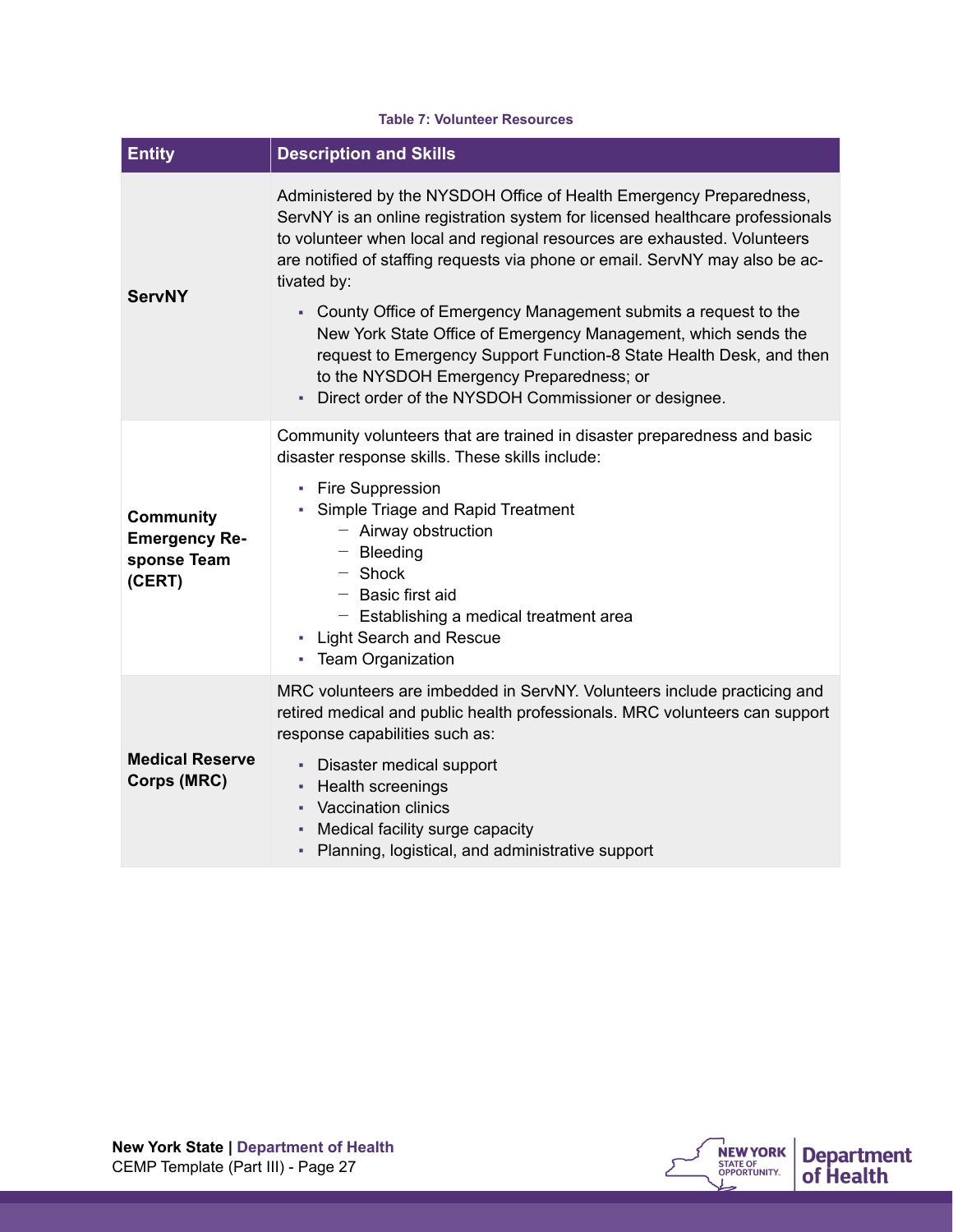## <span id="page-27-0"></span>**7.Communications Plan**

A communications plan helps facilities maintain situational awareness throughout the duration of an incident and enables facilities to share information effectively across the organization, as well as with any external partners who may be supporting the response.

## <span id="page-27-1"></span>**7.1. Objectives**

- Ensure communication policies, roles, and activities are clearly defined and well-understood by staff.
- Ensure internal and external communications are accurate, timely, and informative.
- Provide frequent updates to residents, staff, relatives/responsible parties to mitigate concerns and manage expectations.
- Only share known/confirmed information (i.e., do not speculate).
- Utilize one unified voice to avoid confusion or misinformation.

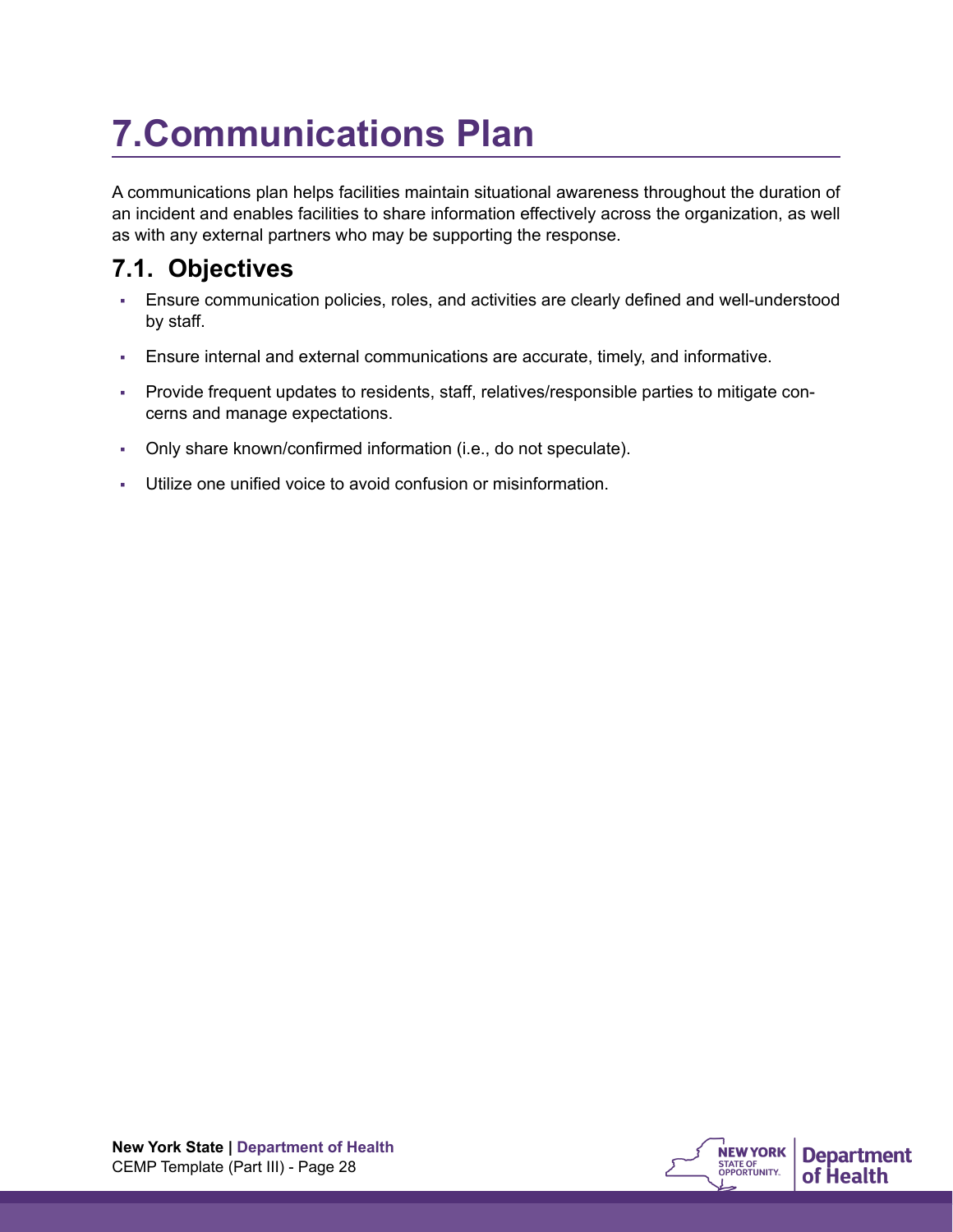## <span id="page-28-0"></span>**7.2. Implementation**

**Table 8: Communications Checklist** 

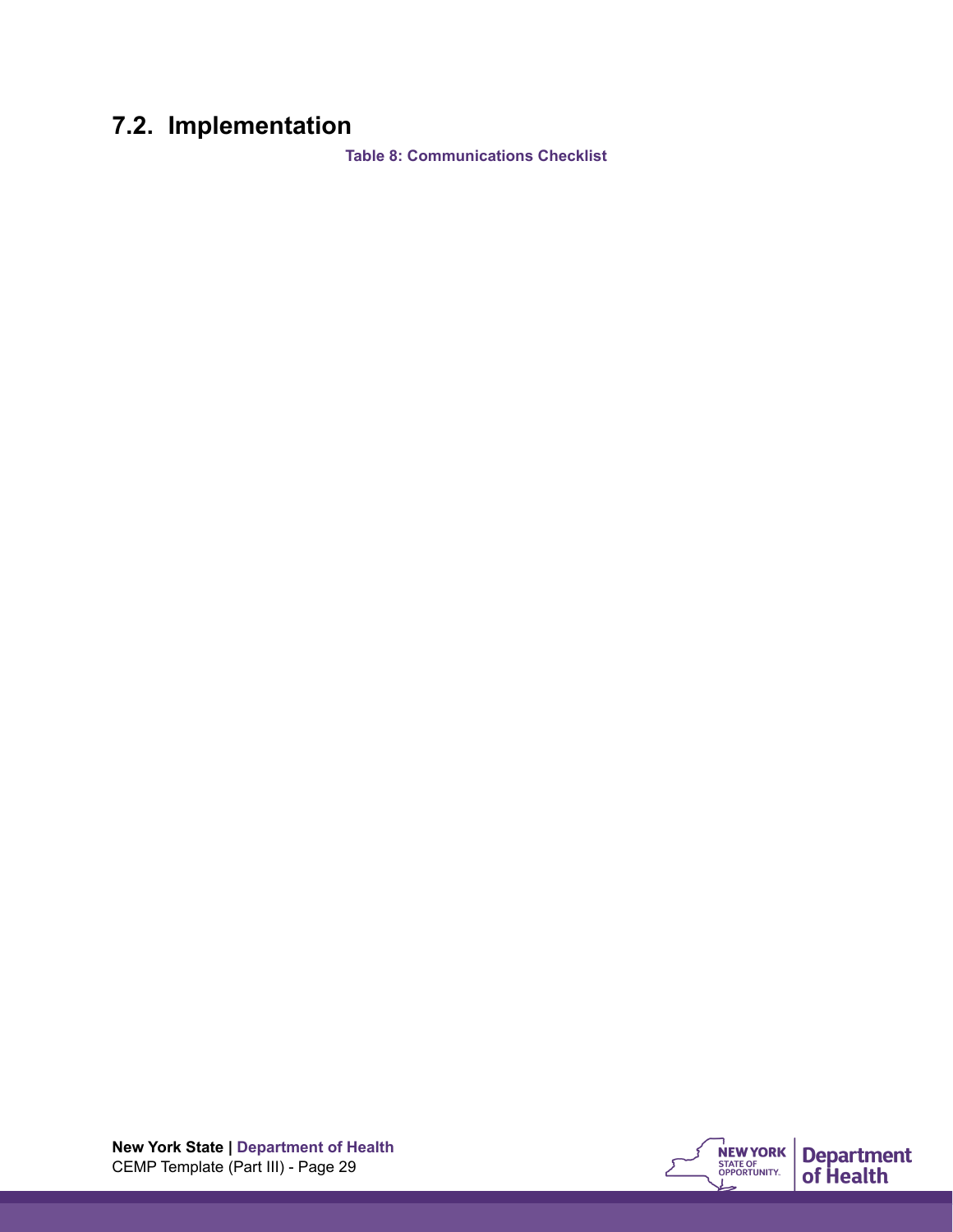| <b>Communications Checklist</b>                                                                                                                                          |
|--------------------------------------------------------------------------------------------------------------------------------------------------------------------------|
| <b>Preparedness</b>                                                                                                                                                      |
| Designate and train personnel to serve as Public Information Officer prior to an incident (i.e.,<br>during normal operations). Potential training courses include:       |
| • FEMA IS-29: Public Information Officer Awareness (Free Online Course)                                                                                                  |
| <b>ELMA IS-42: Social Media in Emergency Management (Free Online Course)</b>                                                                                             |
| Develop and refine pre-scripted messaging that can be tailored for incident use.                                                                                         |
| Determine primary and redundant forms of communication:                                                                                                                  |
| - Primary forms include landline-dependent communications such as telephones and<br>cellphones.                                                                          |
| - Redundant forms are not dependent on functioning landline communication (e.g., in-<br>clude two-way radios, satellite radios).                                         |
| Ensure multiple personnel have administrative access, training, and policies and procedures<br>to the facility's website, social media accounts, and voicemail system.   |
| Maintain up-to-date contact information for designated notification parties for all residents<br>(e.g., relatives/responsible parties).                                  |
| Maintain up-to-date contact information for all staff.                                                                                                                   |
| Clarify approval processes for internal and external messaging content (e.g., peer review,<br>senior leader final approval).                                             |
| <b>Incident Response</b>                                                                                                                                                 |
| Request an updated on the incident from the Incident Management Team:                                                                                                    |
| • What happened?<br>• What is the status of residents and personnel?<br>• When will the incident be resolved?                                                            |
| Inform internal audiences (e.g., personnel) about incident updates before informing external<br>audiences.                                                               |
| Provide office personnel (e.g., receptionist) with guidance on where to direct incoming in-<br>quiries (e.g., media, personnel, relatives/responsible parties, vendors). |
| Maintain a log of incoming calls, including:                                                                                                                             |
| • Name of caller<br>Name of publication or media source<br>Phone number<br>ш<br>Email address<br>a.<br>• General nature of inquiry and any deadlines                     |
| Develop a press release (or official facility statement) to post on facility website and social<br>media pages.                                                          |

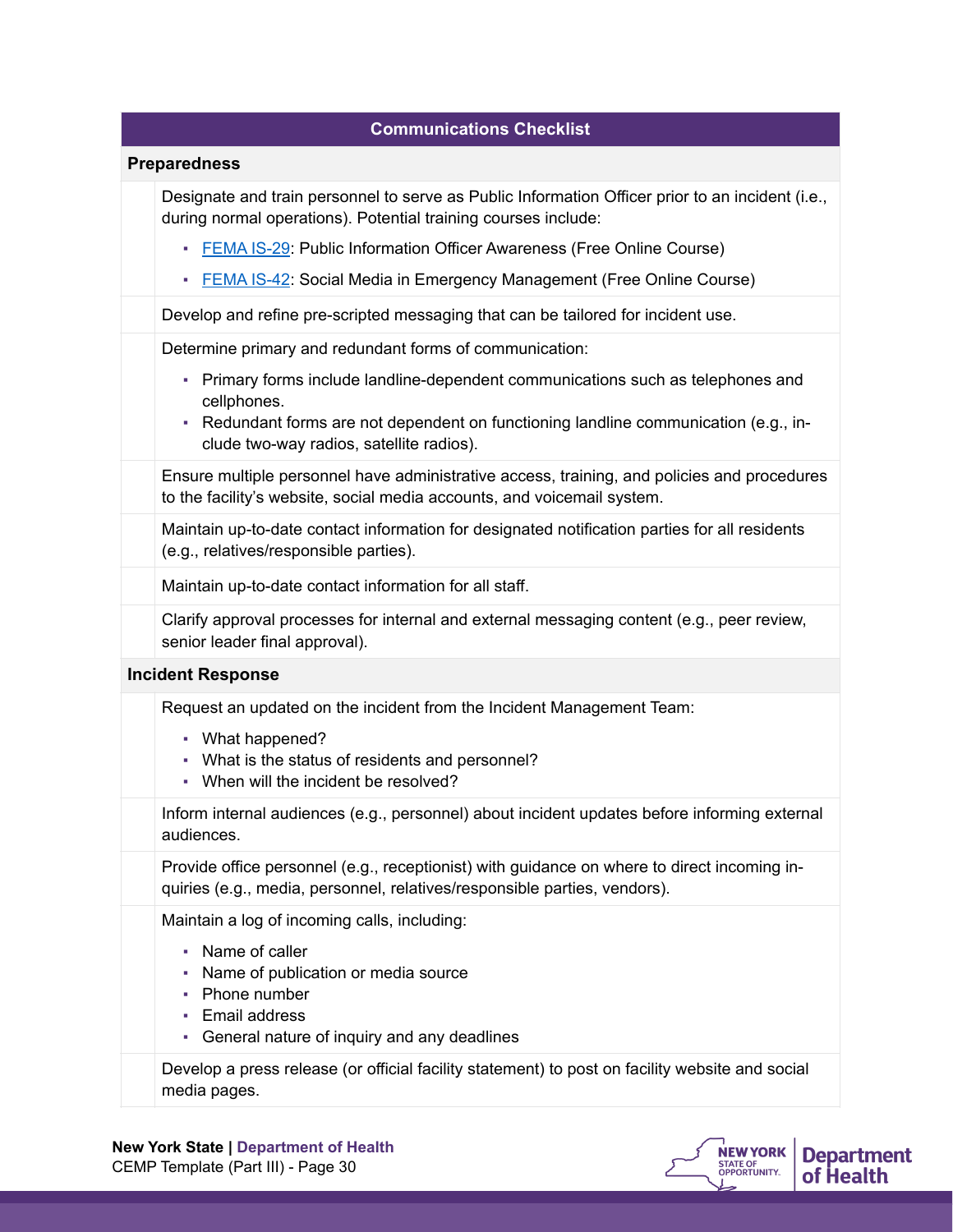#### **Communications Checklist**

Update the facility's voicemail recording to provide alternative contact information if the facility is evacuated and/or to field incoming inquiries.

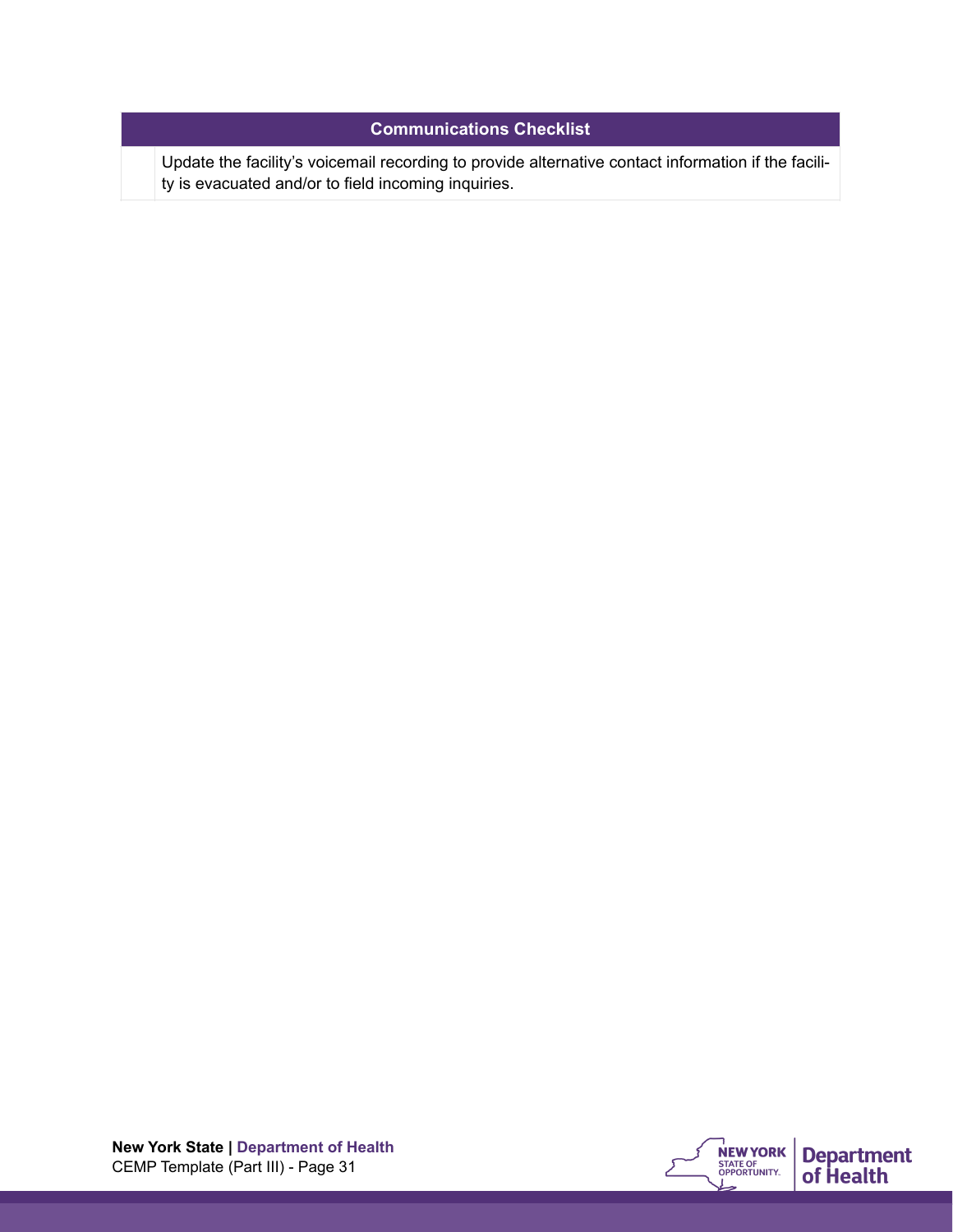### <span id="page-31-0"></span>**7.3. Pre-Scripted Messaging**

Depending on the situation, numerous forms of alerts and warnings may be required to reach staff, residents, relatives and responsible parties, and the media.

It is vital to have several staff members who are solely responsible for fielding calls from residents' relatives and responsible parties and who are familiar with pre-scripted messaging usage. Only authorized spokespersons (e.g., Public Information Officer) should manage media and public inquiries.

#### <span id="page-31-1"></span>7.3.1.Internal Pre-Scripted Messaging

To facilitate timely and effective communications, the following pre-scripted messaging templates have been developed for facilities to tailor for incident-specific messaging. During an incident, the facility will manage or coordinate the development and dissemination of these messages.

#### **Immediate Messaging**

Please note that for incidents that pose an immediate threat to health or safety (e.g., active threat or fire), messaging should be short and direct (i.e., "Enter the nearest room and lock the door," or in the case of fire, "Evacuate the area immediately").

#### **CEMP Activation**

The following message should be delivered to on-duty staff members who will assume Incident Management Team positions:

*Bridgewater is currently experiencing [Description of Conditions] caused by [Incident Name]. Emergency operations have begun in order to manage the incident.* 

*You are receiving this message because of your role on the Incident Management Team. Please report to [Location] immediately. Continue to monitor available communications channels for updates. Refrain from sharing this message or subsequent updates with the public.* 

*For more information, contact [Name, Title] via phone at [Phone Number] or by email at [Email Address].* 

The following message should be delivered to off-duty staff members who will be needed to support incident operations:

*Bridgewater is currently experiencing [Description of Conditions] caused by [Incident Name]. Emergency operations have begun in order to manage the incident.* 

*You are receiving this message because of the need to request additional support for incident operations. Please report to [Location] at [Time]. Continue to monitor available* 

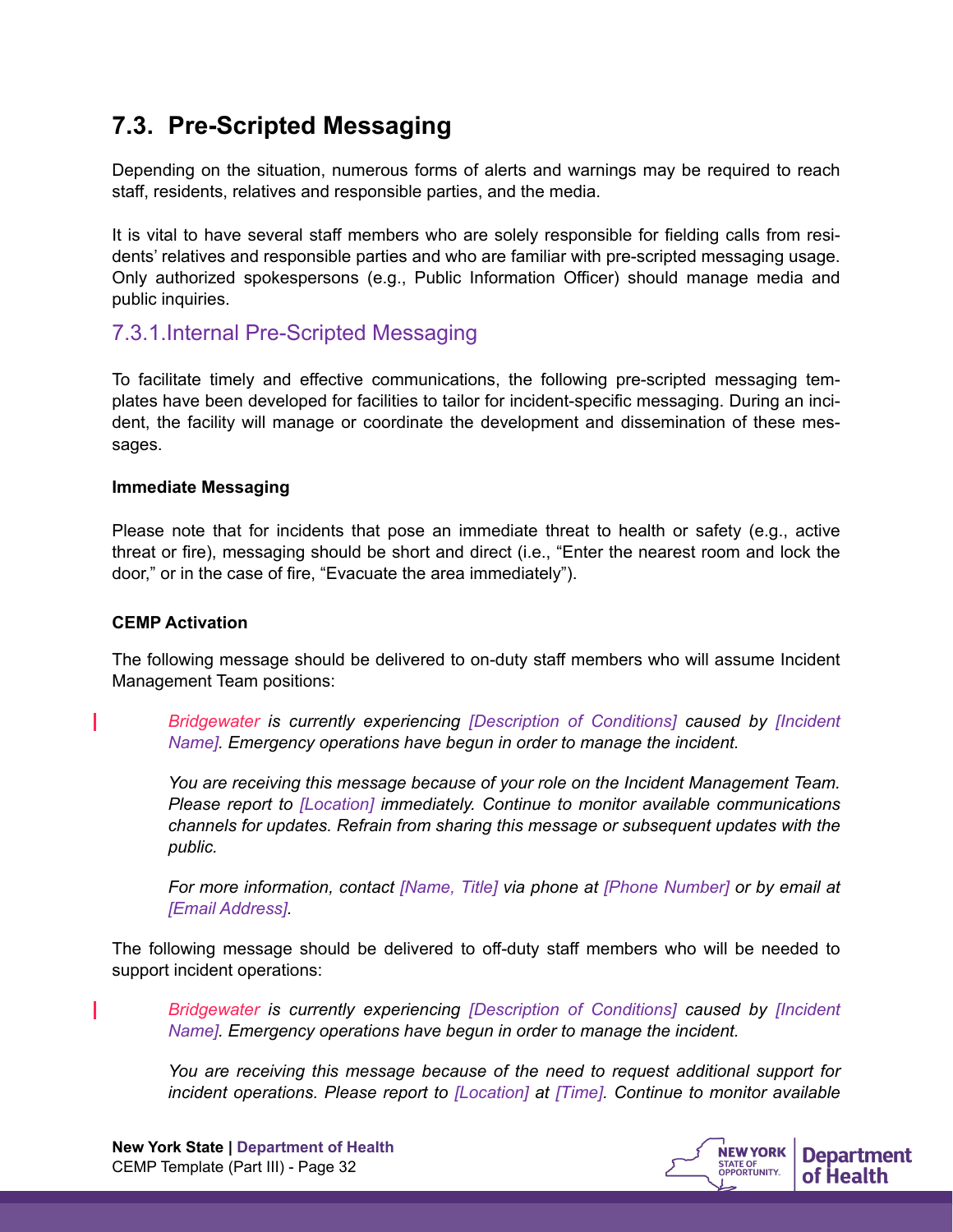*communications channels for updates. Refrain from sharing this message or subsequent updates with the public.* 

*Please be prepared to bring [Resources to Support Self-Sufficiency] and [Include Incident-Specific Safety Information].* 

*For more information, contact [Name, Title] via phone at [Phone Number] or by email at [Email Address].* 

#### **Pre-Scripted Messaging for Residents**

Resident care personnel are responsible for informing their residents of the incident. It is important to accommodate for the unique needs of each resident and provide messaging appropriate to each resident's level of understanding.

*Bridgewater is currently experiencing [Description of Conditions] caused by [Incident Name]. Please [Directions for residents (e.g., "ready yourself to evacuate"; "remain in your room"; "convene in the cafeteria")].* 

*If you have any questions or need anything, please call [Name, Title] at [Phone Number]. We will provide more information as it becomes available. Your safety is our top priority. Thank you for your patience.* 

#### **Messaging to Staff about Evacuation to Receiving Facility**

*[Facility Name] is currently experiencing [Description of Conditions] caused by [Incident Name]. Emergency operations are being established to manage the incident.* 

*The impacts of [Incident Name] are [Expected to cause or are causing] significant damage to the following areas: [List of Impacted Areas]*

*For the health, safety, and well-being of residents, Bridgewater will be evacuating residents to [Receiving Facility]. This facility is located at [Street Address].*

#### **Messaging to Residents about Evacuation to Receiving Facility**

*Please ready yourself for evacuation. Staff will prepare and assist you. We will be aiding those with mobility issues. At the [Receiving Facility], you will receive food, water, shelter, and support services. We are notifying your relatives and responsible parties of the evacuation.* 

<span id="page-32-0"></span>*For more information, please call [Name, Title] at [Number].* 

#### 7.3.2.External Pre-Scripted Messaging

#### **Voicemail Recording Website/Social Media Message**

*Bridgewater is currently experiencing [Description of Conditions] caused by [Incident Name]. Emergency operations have been initiated to manage the incident. [Provide high* 

П

T

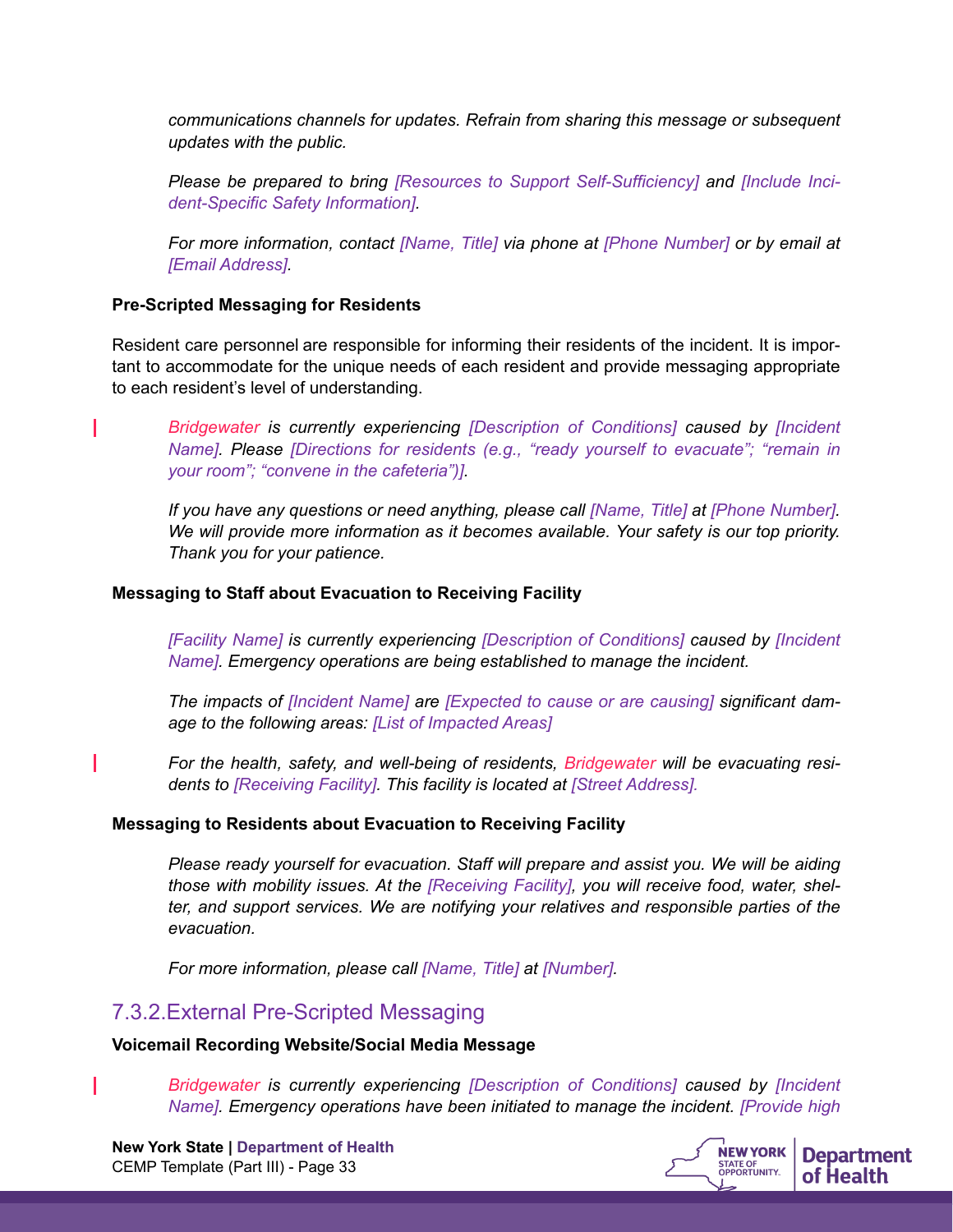*level information on residents' status]. We are taking extensive actions to protect residents. [For your safety and that of others, please do not attempt to come to the facility].*  [In the event of evacuation, add] *For resident safety and well-being, residents are being evacuated to [Location].* 

*For more information, please contact [Name, Title] at [Phone/Email].*

Tweets, limited to 280 characters, or other short messages can include:

*Bridgewater is experiencing [Incident Name]. Responders are working to resolve the incident. Resident safety is our top priority. Do not attempt to visit [Facility Name] at this time. For information and updates, please call [Phone Number].*

#### **Proactive Messaging to Relatives and Responsible Parties**

When communicating with relatives and responsible parties it is important to provide high level information on the status of residents. If it is known that certain residents have been injured, or there are fatalities, stress the seriousness of the incident but do not release resident information until the status of injured residents and fatalities can be confirmed and the incident is contained.

*Hello. This is [Name and Position] from [Facility Name]. We are [Calling/Emailing] you to inform you that [Facility Name] is currently experiencing [Description of Conditions] caused by [Incident Name].* 

*Emergency operations have been initiated to manage the incident. [Provide high level information on residents' status]. We are doing as much as we can to protect residents. We will provide information as it becomes available.* [In the event of evacuation, add] *For resident safety and well-being, residents are being evacuated to [Location].* 

<span id="page-33-0"></span>*For more information, please contact [Name, Title] at [Phone/Email].*

### **7.4. Communicating with the Public**

The facility should notify media outlets of the incident as deemed necessary by the Incident Commander. Only the Public Information Officer and authorized facility spokespersons should communicate with the public.

Key principles of communicating with the media and public are:

- Be knowledgeable. Know the facts before reporting out.
- Be strategic in what information is shared.
- Be credible. Do not try to distort facts to protect the facility. The facility will be held responsible for any misinformation that is provided by the Public Information Officer.
- Be accessible to inquiries; be transparent.
- Be proactive. Control messaging that is released and do not let the media and public distort messaging. Correct any rumors that arise.

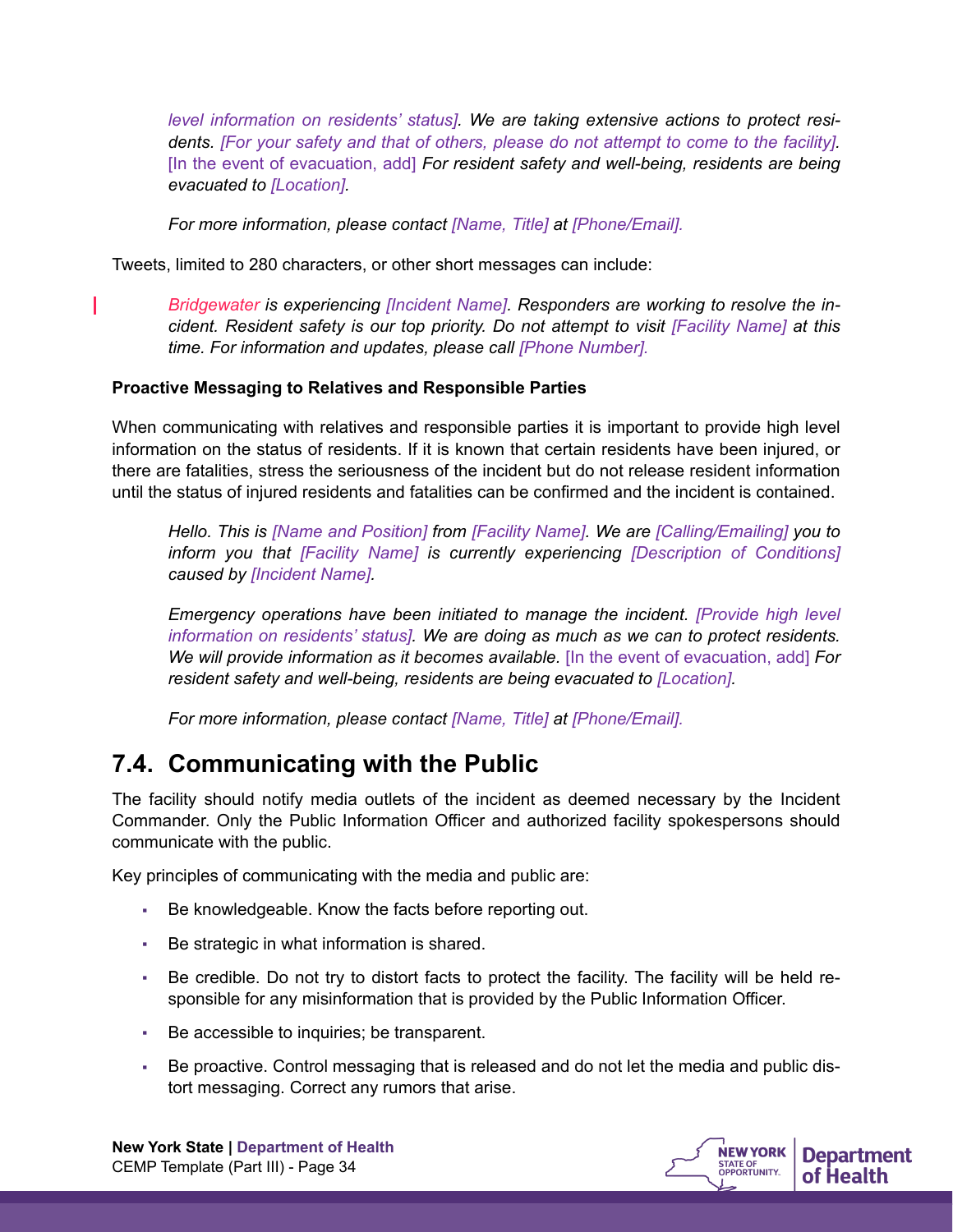- Be flexible. Ensure the audience understands that the situation is unfolding, and information will be shared as it is made available.
- Be calm and collected.
- Be sure to provide contact information where the media and public can direct inquiries.

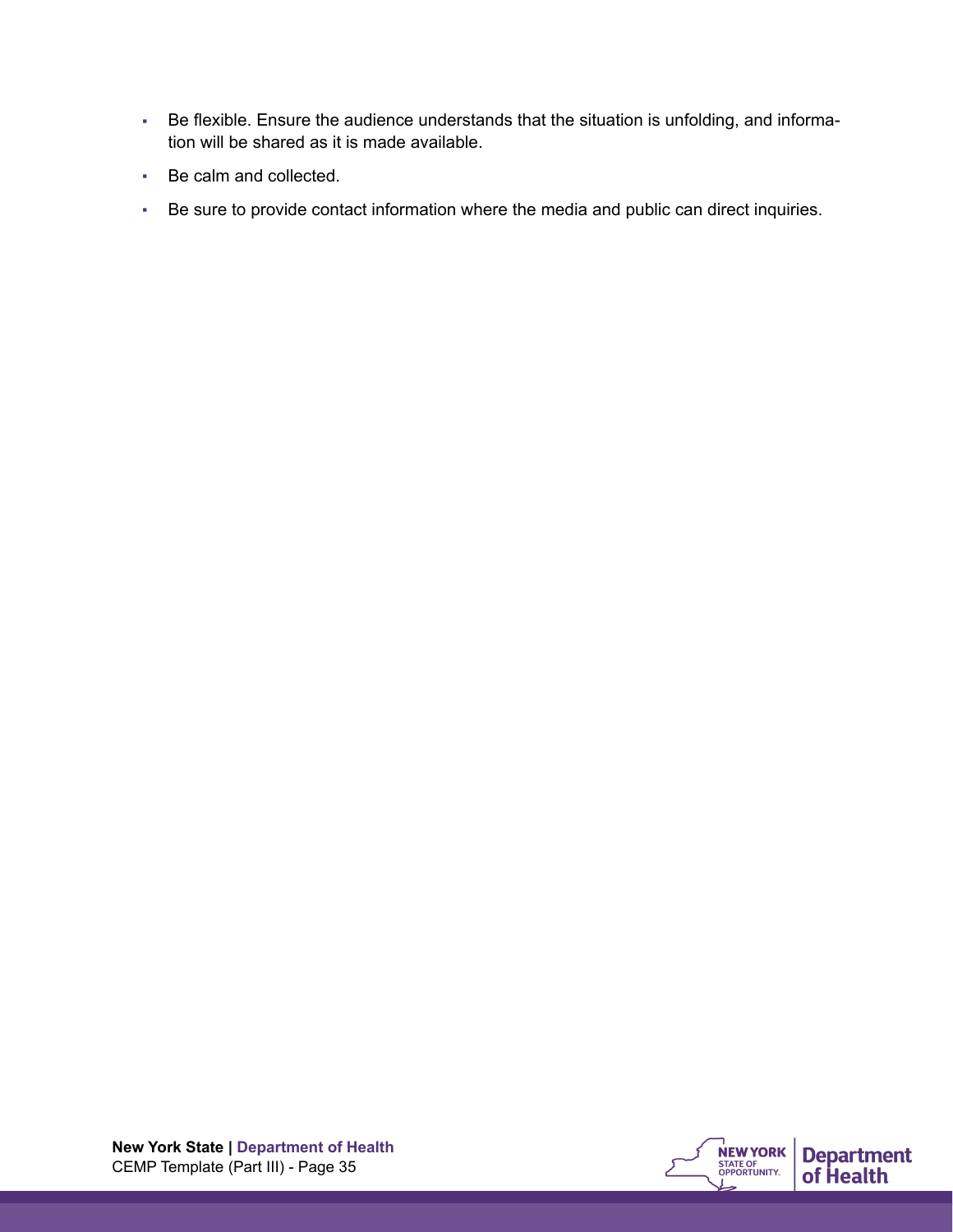## <span id="page-35-0"></span>**8. Protective Action Decision Support**

Facilities should use sound decision-making criteria when considering which protective action to implement (e.g., evacuate, defend-in-place). The following questions can be used to arrive at a decision.

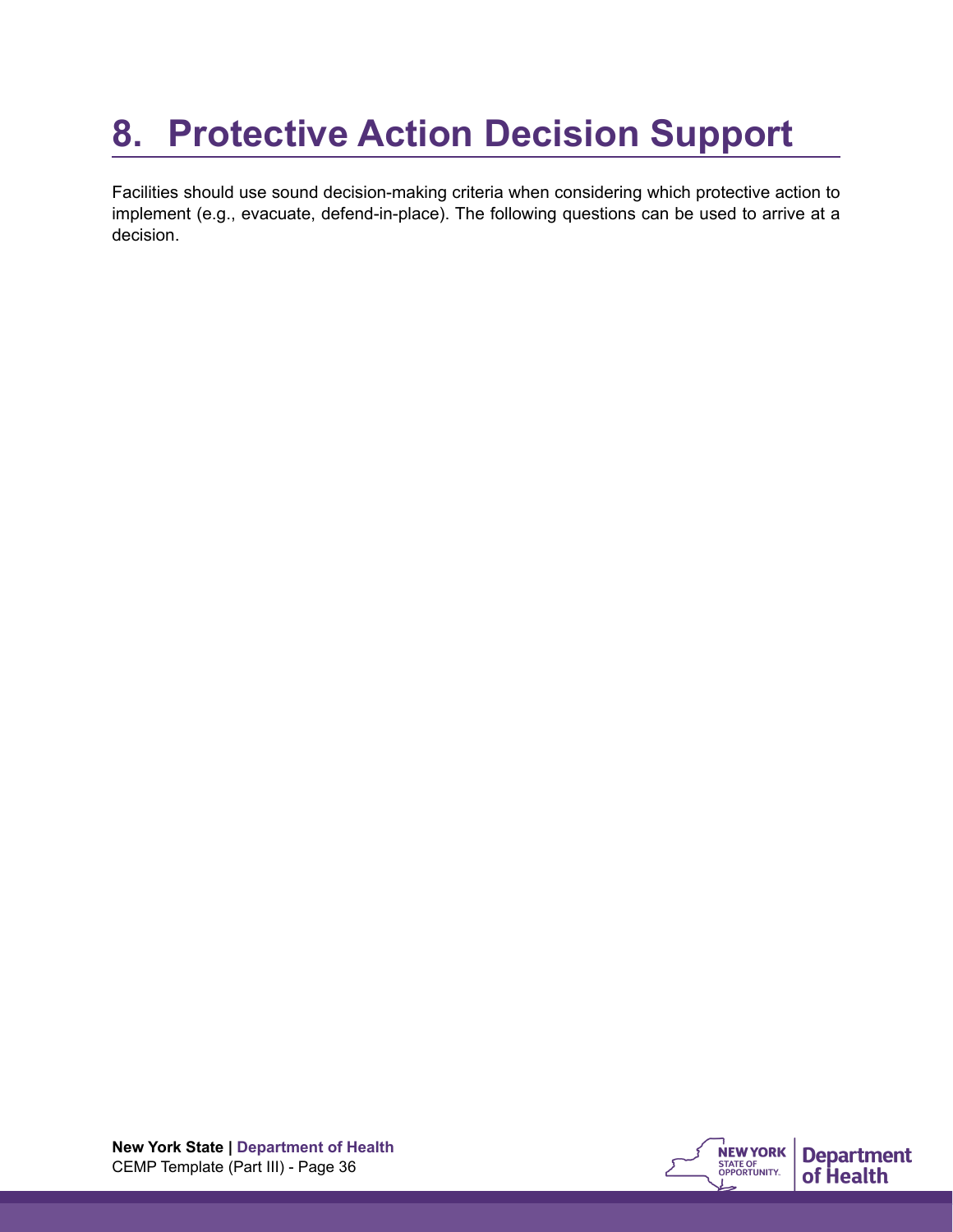#### **Table 9: Protective Action Considerations**

|                                     | <b>Protective Action Considerations</b>                                    |  |  |
|-------------------------------------|----------------------------------------------------------------------------|--|--|
| <b>Information and Intelligence</b> |                                                                            |  |  |
|                                     | Have local authorities issued protective action guidance?                  |  |  |
|                                     | Have adjacent counties/municipalities protective action guidance?          |  |  |
|                                     | What is the status of traffic near the facility?                           |  |  |
|                                     | What is the acuity of the current resident population?                     |  |  |
|                                     | What is the status of receiving facilities?                                |  |  |
|                                     | What is the capacity of receiving facilities to receive residents?         |  |  |
|                                     | Have send-receive arrangements been put in place and verified?             |  |  |
|                                     | <b>Anticipated Impacts</b>                                                 |  |  |
|                                     | What are the anticipated impacts on the facility?                          |  |  |
|                                     | What is the forecasted external temperature for the next seven days?       |  |  |
|                                     | What facility infrastructure might be affected?                            |  |  |
|                                     | Are there any anticipated life safety issues?                              |  |  |
|                                     | <b>Resource Levels</b>                                                     |  |  |
|                                     | What are staffing levels?                                                  |  |  |
|                                     | Have surge-staffing options been implemented?                              |  |  |
|                                     | What is the status of medical, pharmaceutical, and resident care supplies? |  |  |
|                                     | What is the status of food and water?                                      |  |  |
|                                     | What is the status of generators and fuel levels?                          |  |  |
|                                     | What is the status of transportation resources?                            |  |  |
|                                     | Have any vendors/service provider agreements been activated?               |  |  |
|                                     | What are staffing levels?                                                  |  |  |
|                                     | Have surge staffing options been implemented?                              |  |  |

**NEW YORK Department** 

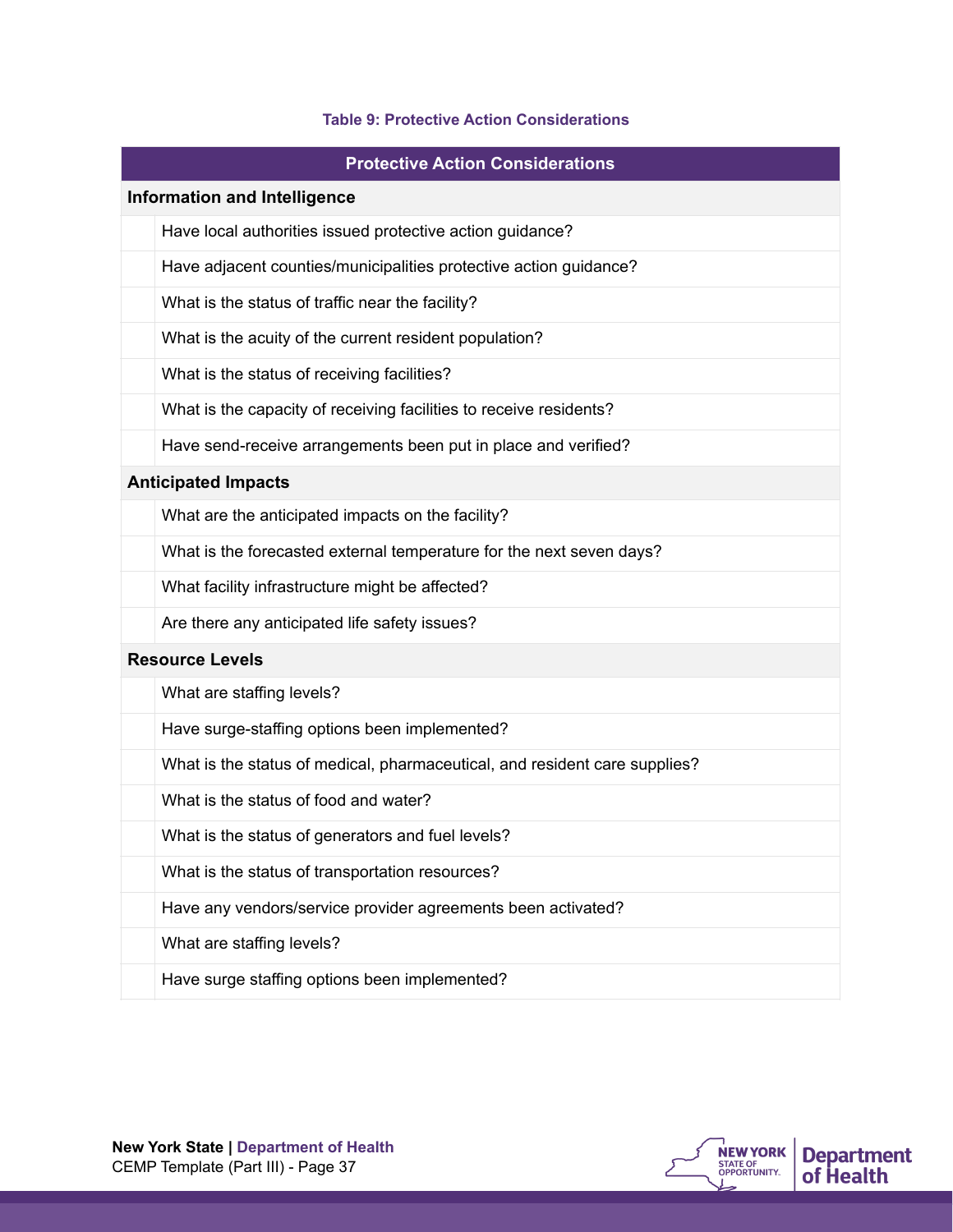## **9.After-Action Review Process**

Following every exercise or real-world incident, it is vital to capture best practices, lessons learned, and areas for improvement in an After-Action Report (AAR). Plans, policies, and procedures should be updated to incorporate and address the outcomes outlined in each report.

#### **Table 10: After-Action Review Process**

| <b>After-Action Review Process</b> |                                                                                                                                                                                                                                                                  |  |
|------------------------------------|------------------------------------------------------------------------------------------------------------------------------------------------------------------------------------------------------------------------------------------------------------------|--|
|                                    | Designate a staff member(s) to conduct the After-Action Review process and solicit in-<br>formation for the AAR through:                                                                                                                                         |  |
|                                    | • Post-incident/exercise discussions and evaluations.                                                                                                                                                                                                            |  |
|                                    | - Surveys and feedback forms from the Incident Management Team, staff, residents,<br>responsible parties, and emergency supply vendors, and local emergency man-<br>agement providers.                                                                           |  |
|                                    | <b>Describe the event</b> , be it a real-world incident or an exercise. Include as much detail as<br>possible. Questions to consider:                                                                                                                            |  |
|                                    | • When and where did the event occur? How long did the response last?                                                                                                                                                                                            |  |
|                                    | - What was the nature and magnitude of the event? (For exercises, what is the sum-<br>mary of exercise activities?)                                                                                                                                              |  |
|                                    | - How did the incident impact residents, services, and the facility/facilities?                                                                                                                                                                                  |  |
|                                    | Select the focus areas for the AAR based on areas needing improvement.                                                                                                                                                                                           |  |
|                                    | Under each focus area, describe areas for improvement. Questions to consider:                                                                                                                                                                                    |  |
|                                    | • What gaps, barriers, or challenges emerged?                                                                                                                                                                                                                    |  |
|                                    | • What resources were needed that were not available?                                                                                                                                                                                                            |  |
|                                    | • What disruptions to services occurred?                                                                                                                                                                                                                         |  |
|                                    | - How well did personnel understand their roles and responsibilities?                                                                                                                                                                                            |  |
|                                    | Identify next steps for <b>improving future responses</b> . If possible, develop an improvement<br>plan outlining priority levels, responsible parties, and estimated timelines for implementa-<br>tion. Provide additional training to cover areas of weakness. |  |
|                                    |                                                                                                                                                                                                                                                                  |  |



**Department** 

of Health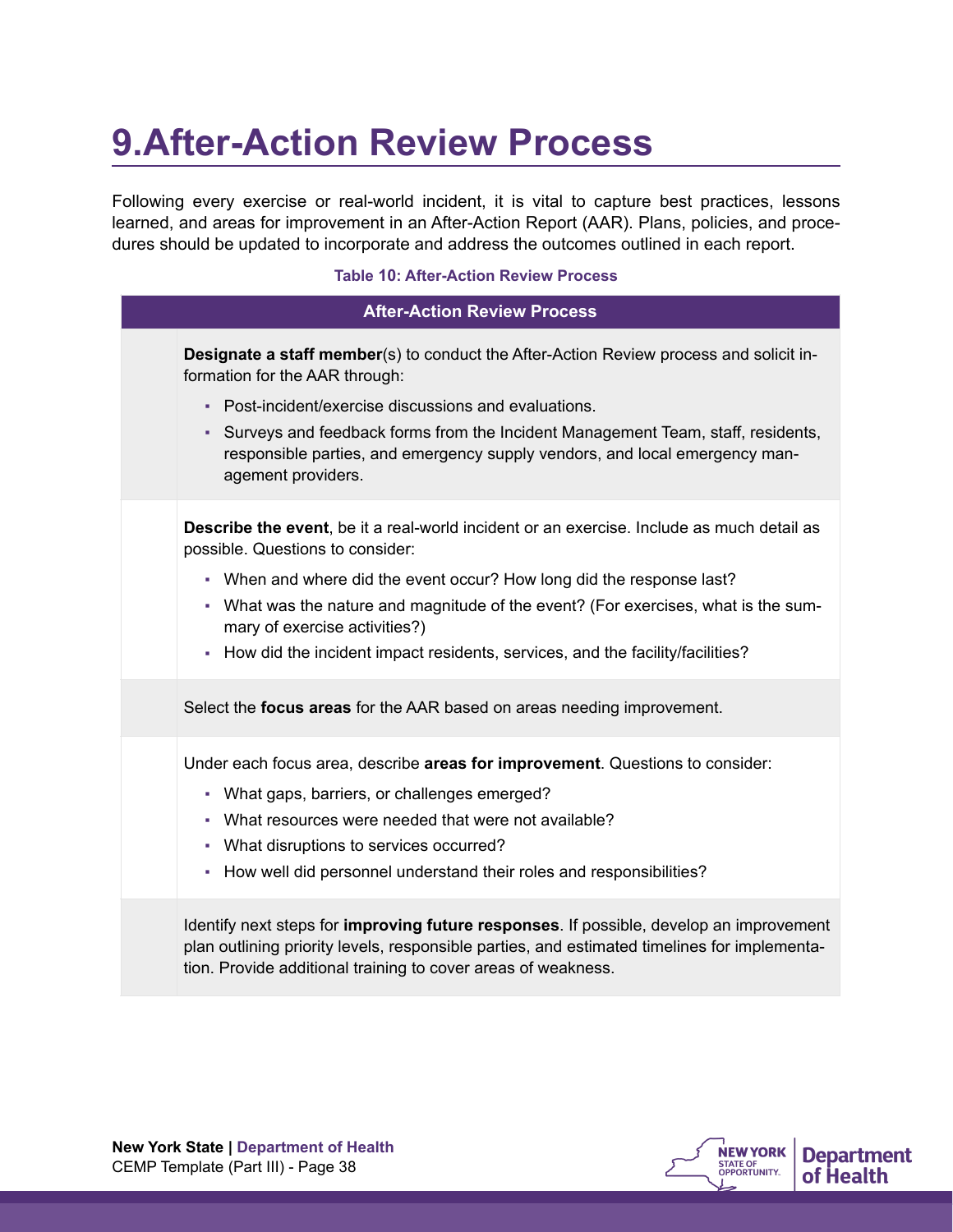### **10.After-Action Report Template**

**Table 11: After-Action Report Template** 

| <b>Event</b>                                                           |                                                                                                                                                                                                       |                      | <b>Event Date</b> |                        |
|------------------------------------------------------------------------|-------------------------------------------------------------------------------------------------------------------------------------------------------------------------------------------------------|----------------------|-------------------|------------------------|
| <b>Covid Outbreak</b>                                                  |                                                                                                                                                                                                       |                      | 9/11/20           |                        |
| <b>Event Description</b>                                               |                                                                                                                                                                                                       |                      |                   |                        |
|                                                                        | Unit 4A had 17/49 residents test positive. Staff, residents and families were communicated too.<br>Infected residents were moved safely using latest infection control standers to the Covid unit 2A. |                      |                   |                        |
| <b>Strengths</b>                                                       |                                                                                                                                                                                                       |                      |                   |                        |
| [Communication]<br>[Team Work]<br>[organization]<br>à,                 |                                                                                                                                                                                                       |                      |                   |                        |
| <b>Areas for Improvement</b>                                           |                                                                                                                                                                                                       |                      |                   |                        |
| [Family communication]<br>à,<br>[website update]<br><b>Lab results</b> |                                                                                                                                                                                                       |                      |                   |                        |
| <b>Improvement Plan</b>                                                |                                                                                                                                                                                                       |                      |                   |                        |
| <b>Issue/Area for</b><br>Improvement                                   | <b>Corrective Action</b>                                                                                                                                                                              | Responsible<br>Party | <b>Start Date</b> | <b>Completion Date</b> |
| Two family were<br>not contacted                                       | A New Form devel-<br>oped                                                                                                                                                                             | <b>DON</b>           | 9/11/20           | 9/11/20                |
| Website update<br>took 7 hours                                         | <b>Email address was</b><br>update with the web-<br>site manager                                                                                                                                      | Administrator        | 9/11/20           | 9/11/20                |
| Lab results took 7<br>days                                             | <b>Change of Laboratory</b>                                                                                                                                                                           | Administrator        | 9/11/20           | 9/15/20                |
|                                                                        |                                                                                                                                                                                                       |                      |                   |                        |

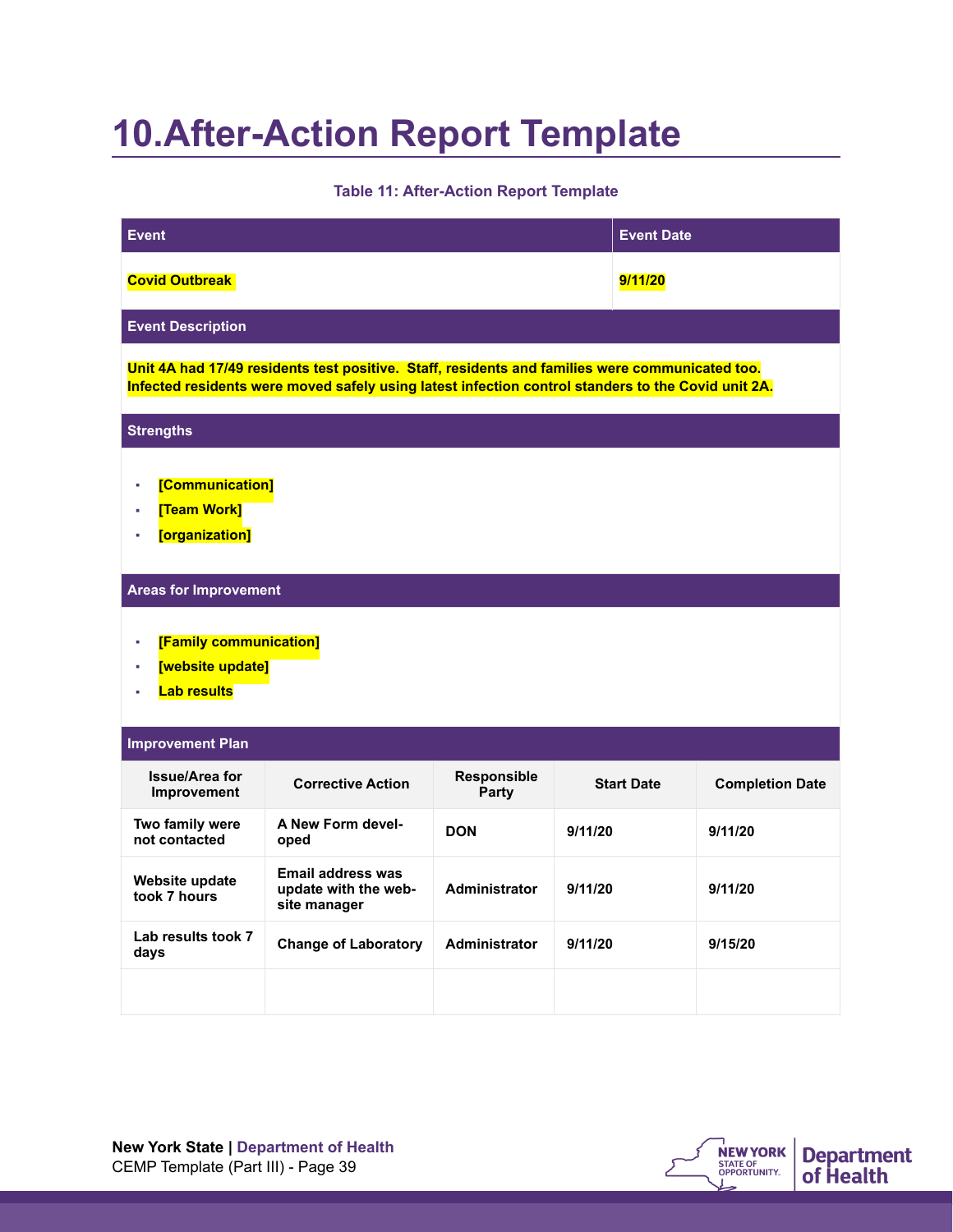## **11. Resource Management**

### **11.1. Resource Considerations**

Before a disaster occurs, it is important to have send-receive agreements in place; have lists of vendors and service providers; and have all necessary information about site generator systems on hand. This information is vital to the internal facility response, can help first responders, and can set accountability. When determining which resources may be necessary for facility preparedness, consult the considerations below:

### **Generators**

- What reporting processes are in place in the event that a generator fails inspection, is not properly maintained, or fails a test?
- What positions are routinely trained on the process of establishing emergency power to the building?
	- Who is responsible for performing this task?
- What procedures are in place to troubleshoot generator system failures?
- How long can emergency power be sustained before having to replenish fuel if tank is full?
- What systems, capabilities, and/or resources will be impacted if power is lost and emergency power is unable to be secured (e.g., food, water, ventilation)?

### **Fuel**

- Is the emergency fuel source municipal fuel or local/on-site fuel?
- What is the current onsite fuel storage capacity?

### Potable Water

- Where is potable water stored on site?
- What potential barriers are there to reaching the potable water during an emergency?
- Will potable water storage be safe from contamination by flood waters or severe storms?
- Who manages the potable water storage?

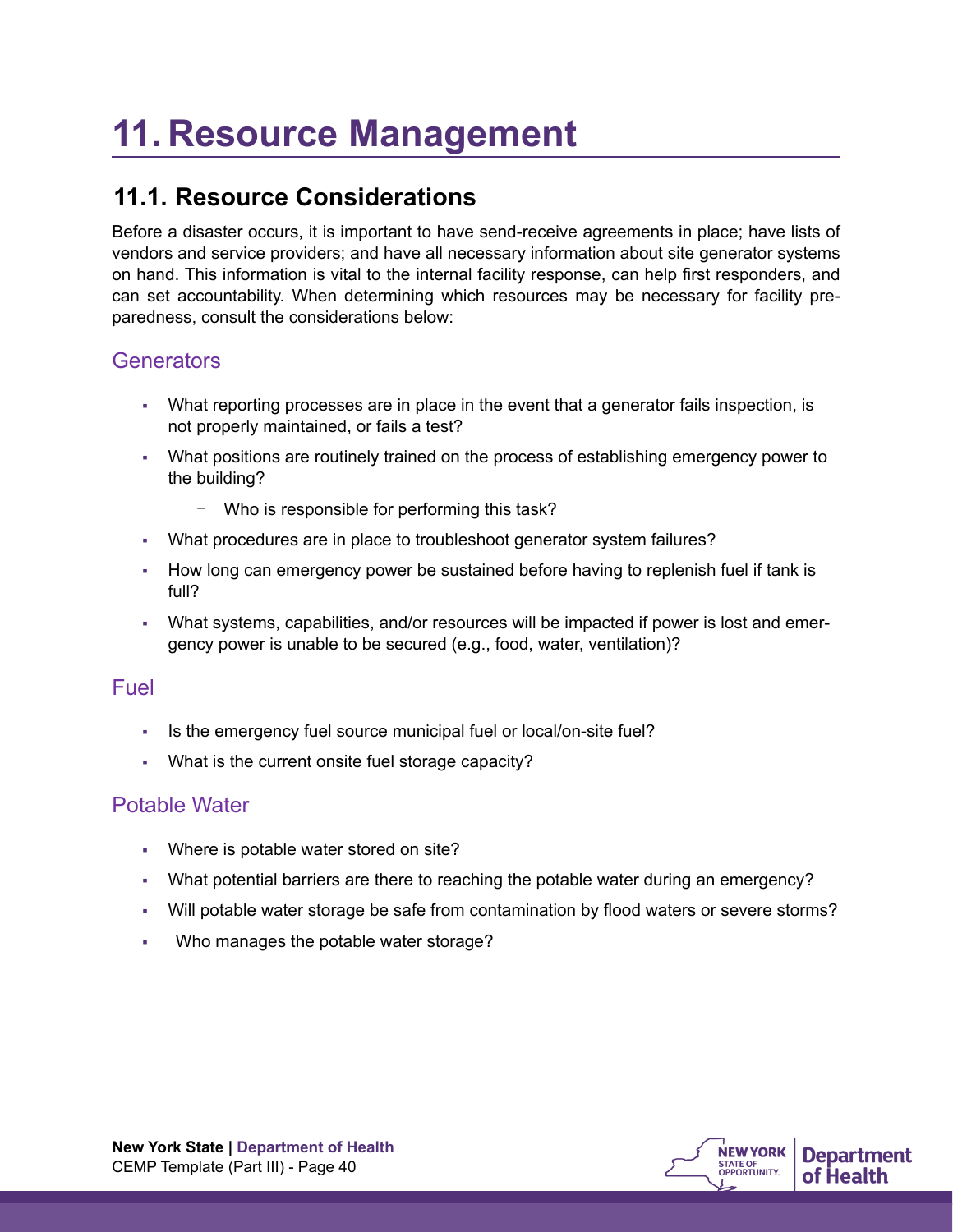### **Transportation**

- Which types of vehicles are immediately available to the facility?
- Are facility-owned vehicles maintained?
- Where can facility-owned vehicles access fuel?
- How many and which staff can operate facility-owned vehicles?
- Should additional staff be trained pre-disaster as alternatives?
	- Where are copies of operator licenses kept?
- Do staff have identification and primary and alternate routes if normal travel is restricted or roads are closed?

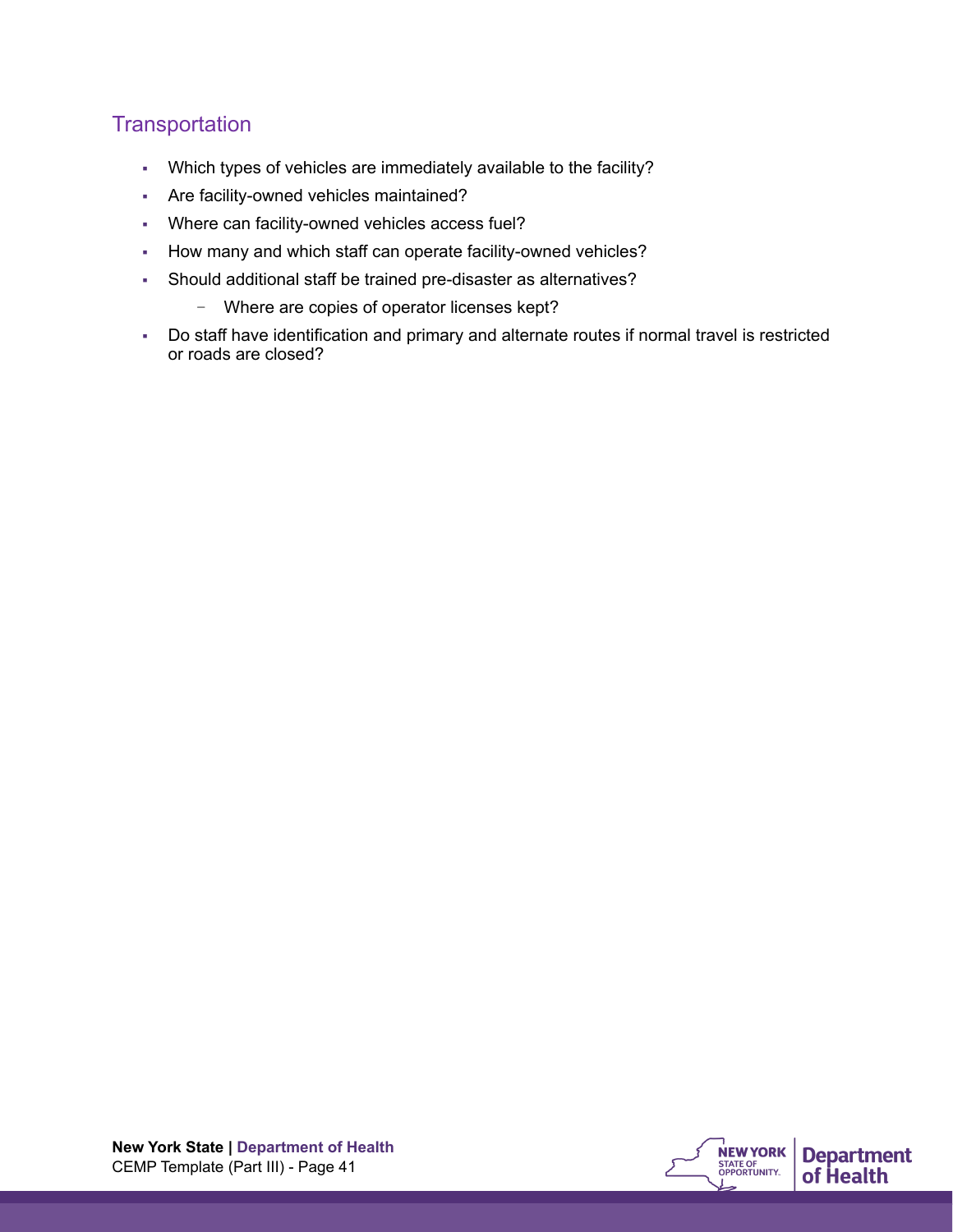### **12.Glossary**

**Table 12: Glossary** 

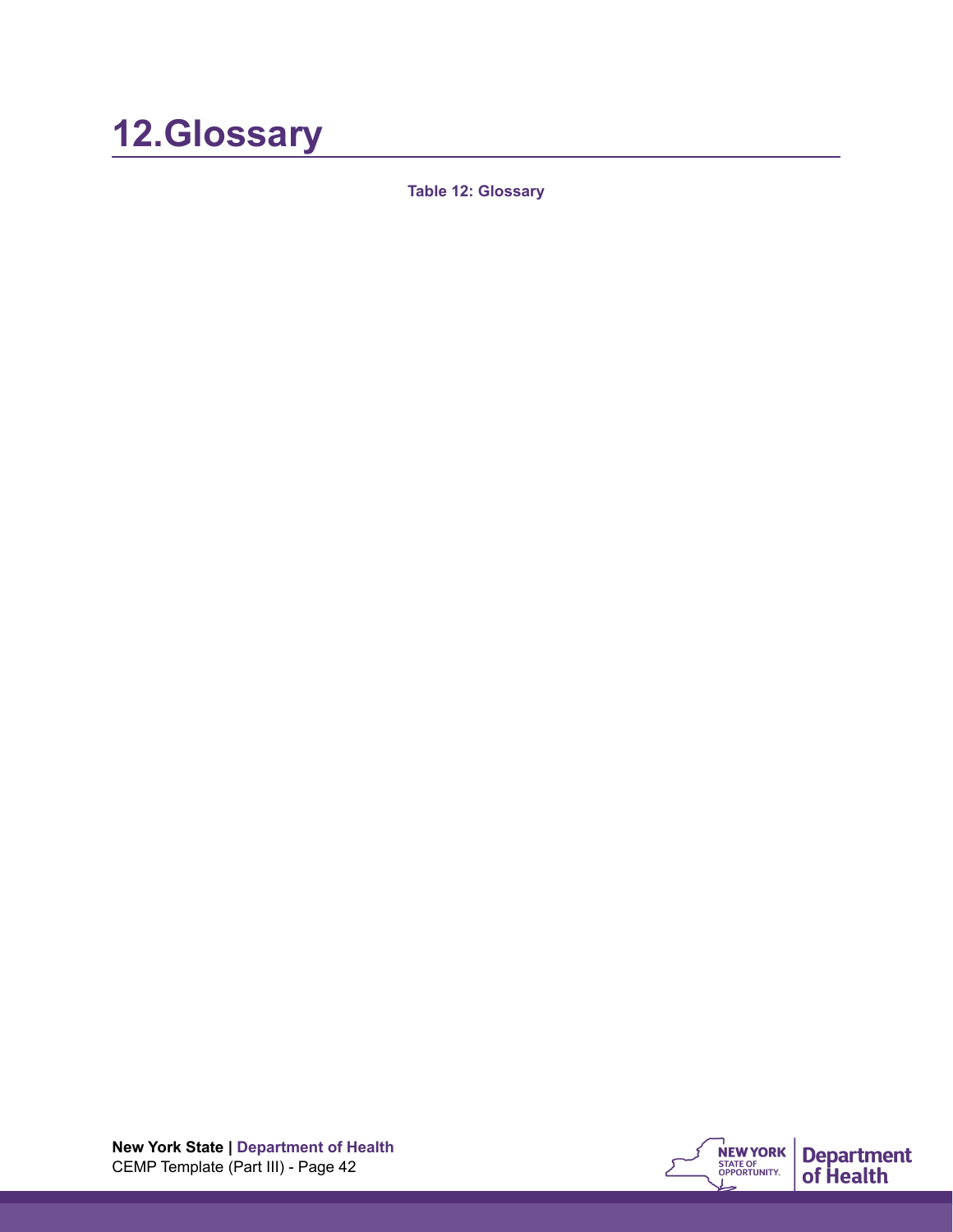| <b>Term</b>                               | <b>Definition</b>                                                                                                                                                                                                                                                                                                                                                                                                                                                                                             |  |  |
|-------------------------------------------|---------------------------------------------------------------------------------------------------------------------------------------------------------------------------------------------------------------------------------------------------------------------------------------------------------------------------------------------------------------------------------------------------------------------------------------------------------------------------------------------------------------|--|--|
| <b>Activation</b>                         | To begin the process of mobilizing a response team, or to set in motion an<br>emergency operations (response) or recovery plan, process, or procedure<br>in response to incident or exercise.                                                                                                                                                                                                                                                                                                                 |  |  |
| <b>Automatic Sprin-</b><br>kler           | Ceiling sprinklers are located throughout the facility and are activated by<br>heat, thereby setting off the water flow and the alarm.                                                                                                                                                                                                                                                                                                                                                                        |  |  |
| Defend-in-Place                           | The ability of a facility to safely retain their residents in an incident-related<br>situation (e.g., flood, severe weather, wildfire). This is also known as "hun-<br>kering down" during an event.                                                                                                                                                                                                                                                                                                          |  |  |
| <b>Demobilization</b>                     | The orderly, safe, and efficient return of an incident resource to its original<br>location and status.                                                                                                                                                                                                                                                                                                                                                                                                       |  |  |
| <b>Evacuation</b>                         | Organized, phased, and supervised dispersal or removal of people from<br>dangerous or potentially dangerous areas, and their reception and care in<br>safe areas.                                                                                                                                                                                                                                                                                                                                             |  |  |
| <b>Evacuation</b><br><b>Holding Area</b>  | Temporary refuge for residents and staff during a facility evacuation, and if<br>needed, point of embarkation for transport for longer-term evacuations.                                                                                                                                                                                                                                                                                                                                                      |  |  |
| <b>Evacuee</b>                            | A person removed or moving from areas threatened or struck by a disaster.                                                                                                                                                                                                                                                                                                                                                                                                                                     |  |  |
| <b>Fire Alarm</b>                         | Loud ringing of bells, which may be activated by detectors, sprinklers, or<br>manually, to alert residents and staff. When the bells sound, one of the sys-<br>tems has been activated and an emergency is occurring.                                                                                                                                                                                                                                                                                         |  |  |
| <b>Fire Doors</b>                         | These doors cut off a wing or a portion of a wing from adjoining areas to<br>prevent drafts, which carry smoke, and retards the spread of fire.                                                                                                                                                                                                                                                                                                                                                               |  |  |
| <b>Hazard</b>                             | Something that is potentially dangerous or harmful, often the root cause of<br>an unwanted outcome.                                                                                                                                                                                                                                                                                                                                                                                                           |  |  |
| <b>Hazard Vulnera-</b><br>bility Analysis | A systematic approach to identifying all hazards that may affect an organi-<br>zation and/or its community, assessing the risk (probability of hazard occur-<br>rence and the consequence for the organization) associated with each<br>hazard and analyzing the findings to create a prioritized comparison of<br>hazard vulnerabilities. The consequence, or "vulnerability," is related to both<br>the impact on organizational function and the likely service demands creat-<br>ed by the hazard impact. |  |  |
| <b>Incident</b><br><b>Action Plan</b>     | An oral or written plan, containing objectives that reflect the overall strategy<br>for managing an incident. It may include the identification of operational<br>resources and assignments. It may also include attachments that provide<br>direction and important information for management of the incident during<br>one or more operational periods.                                                                                                                                                    |  |  |

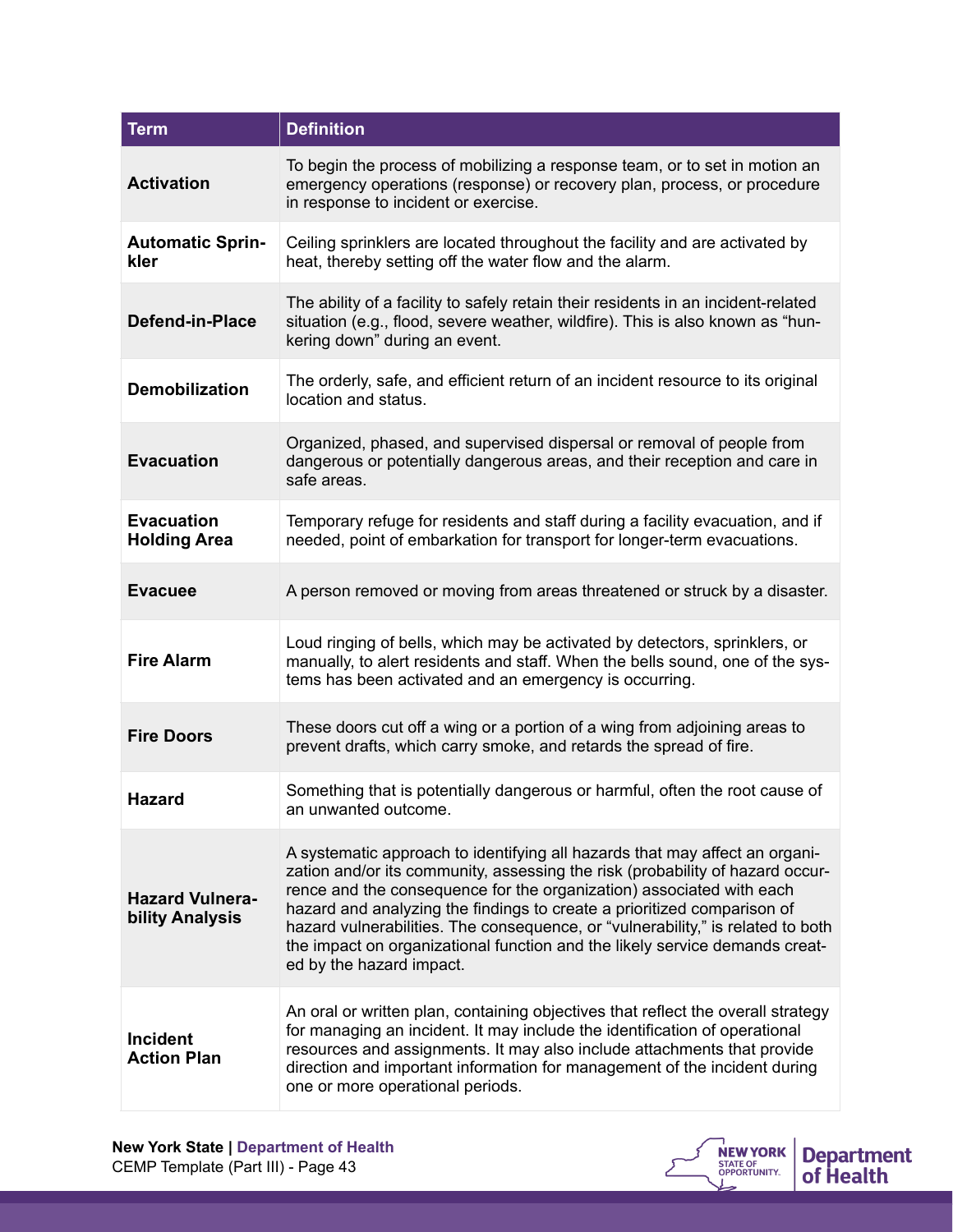| <b>Term</b>                                        | <b>Definition</b>                                                                                                                                                                                                                                                                                                                                                                                                                                                                                                                                                                                                                                                                                                                                                                                |
|----------------------------------------------------|--------------------------------------------------------------------------------------------------------------------------------------------------------------------------------------------------------------------------------------------------------------------------------------------------------------------------------------------------------------------------------------------------------------------------------------------------------------------------------------------------------------------------------------------------------------------------------------------------------------------------------------------------------------------------------------------------------------------------------------------------------------------------------------------------|
| <b>Incident</b><br><b>Command</b><br><b>System</b> | A standardized on-scene emergency management construct specifically<br>designed to provide for the adoption of an integrated organizational struc-<br>ture that reflects the complexity and demands of single or multiple inci-<br>dents, without being hindered by jurisdictional boundaries. ICS is the com-<br>bination of facilities, equipment, personnel, procedures, and communica-<br>tions operating within a common organizational structure, designed to aid in<br>the management of resources during incidents. It is used for all kinds of<br>emergencies and is applicable to small as well as large and complex inci-<br>dents. ICS is used by various jurisdictions and functional agencies, both<br>public and private, to organize field-level incident management operations. |
| <b>Incident Man-</b><br>agement                    | The broad spectrum of activities and organizations providing effective and<br>efficient operations, coordination, and support applied at all levels of gov-<br>ernment, utilizing both governmental and nongovernmental resources to<br>plan for, respond to, and recover from an incident, regardless of cause,<br>size, or complexity.                                                                                                                                                                                                                                                                                                                                                                                                                                                         |
| <b>Incident Man-</b><br>agement Team               | The Incident Management Team is comprised of pre-designated personnel<br>who are assigned to plan and execute response and recovery operations.<br>Incident Management Team activation is designed to be flexible and scal-<br>able depending on the type, scope, and complexity of the incident. As a<br>result, the Incident Commander may decide to activate the entire team or<br>select positions, based on the extent of the emergency.                                                                                                                                                                                                                                                                                                                                                    |
| Lockdown                                           | A security measure taken during an emergency to prevent people from<br>leaving a facility, and to prevent an active threat (one or more persons)<br>from entering a facility.                                                                                                                                                                                                                                                                                                                                                                                                                                                                                                                                                                                                                    |
| <b>Mitigation</b>                                  | Activities providing a critical foundation in the effort to reduce the loss of life<br>and property from natural and/or manmade disasters by avoiding or lessen-<br>ing the impact of a disaster and providing value to the public by creating<br>safer communities. Mitigation seeks to fix the cycle of disaster damage,<br>reconstruction, and repeated damage. These activities or actions, in most<br>cases, will have a long-term sustained effect.                                                                                                                                                                                                                                                                                                                                        |
| <b>Operational</b><br><b>Period</b>                | The time scheduled for executing a given set of operation actions, as speci-<br>fied in the Incident Action Plan. Operational periods can be of various<br>lengths, although usually they last 12-24 hours.                                                                                                                                                                                                                                                                                                                                                                                                                                                                                                                                                                                      |
| <b>Preparedness</b>                                | A continuous cycle of planning, organizing, training, equipping, exercising,<br>evaluating, and taking corrective action in an effort to ensure effective coor-<br>dination during incident response. Preparedness focuses on the following<br>elements: planning; procedures and protocols; training and exercises; per-<br>sonnel qualification and certification; and equipment certification.                                                                                                                                                                                                                                                                                                                                                                                                |

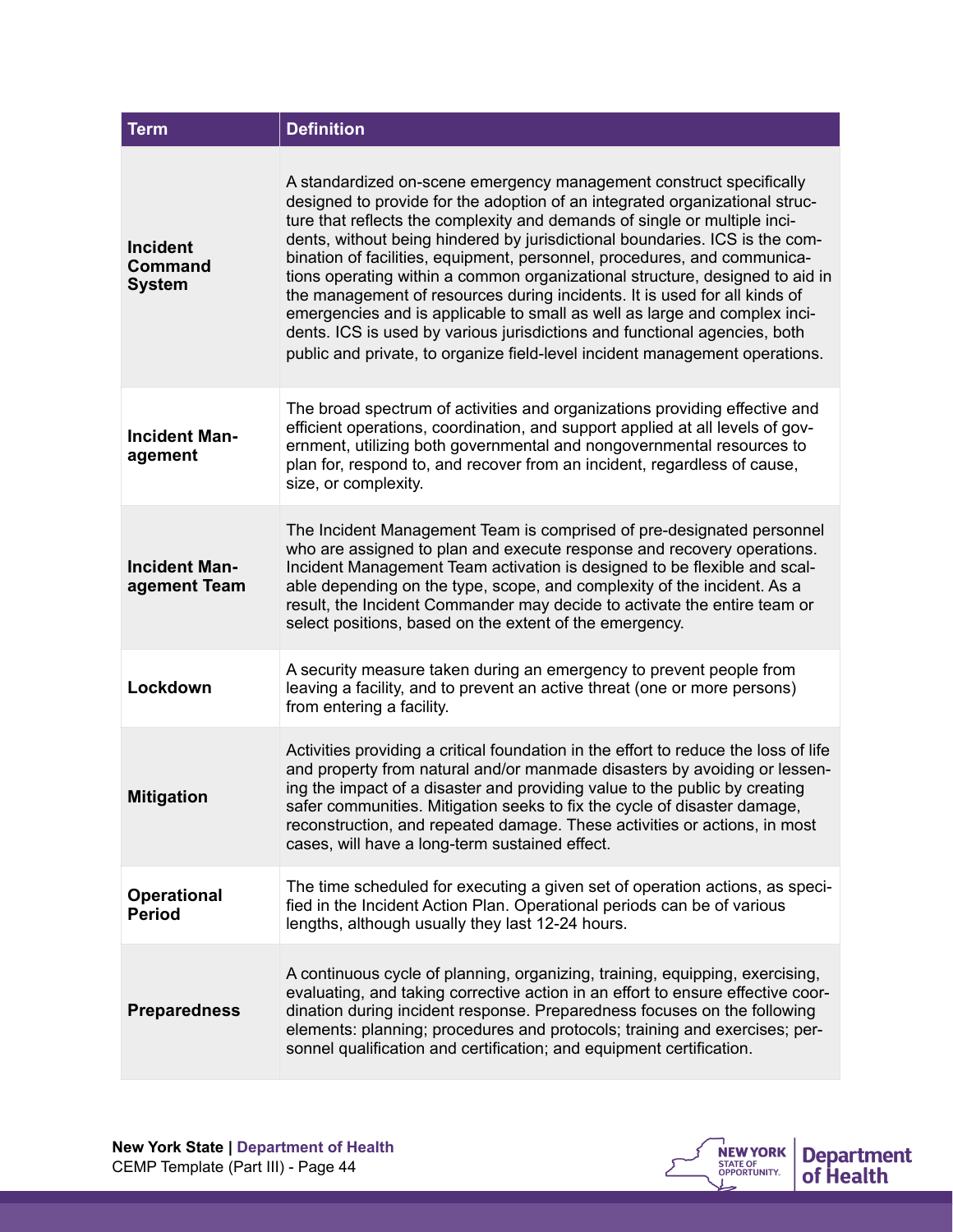| <b>Term</b>                            | <b>Definition</b>                                                                                                                                                                                                                                                                                                                                                                                                                                                                                                                                                                                          |
|----------------------------------------|------------------------------------------------------------------------------------------------------------------------------------------------------------------------------------------------------------------------------------------------------------------------------------------------------------------------------------------------------------------------------------------------------------------------------------------------------------------------------------------------------------------------------------------------------------------------------------------------------------|
| <b>Receiving Facility</b>              | A facility that has entered into agreement with another facility (nursing<br>home, adult care facility, hospital, etc.), offering to host residents and staff<br>for some part of an emergency response.                                                                                                                                                                                                                                                                                                                                                                                                   |
| <b>Response</b>                        | Activities that address the short-term, direct effects of an incident. Re-<br>sponse includes immediate actions to save lives, protect property, and<br>meet basic human needs. Response also includes the execution of emer-<br>gency operations plans and of mitigation activities designed to limit the loss<br>of life, personal injury, property damage, and other unfavorable outcomes.                                                                                                                                                                                                              |
| <b>Recovery</b>                        | The development, coordination, and execution of service- and site-restora-<br>tion plans; the reconstitution of government operations and services; indi-<br>vidual, private-sector, non-governmental, and public assistance programs<br>to provide housing and to promote restoration; long-term care and treat-<br>ment of affected persons; additional measures for social, political, environ-<br>mental, and economic restoration; evaluation of the incident to identify<br>lessons learned; post incident reporting; and development of initiatives to<br>mitigate the effects of future incidents. |
| <b>Secure Area</b>                     | An area that has been checked and verified to be clear of fire/danger, with<br>windows and doors closed, equipment shut down, and hallways free of ob-<br>stacles.                                                                                                                                                                                                                                                                                                                                                                                                                                         |
| <b>Shelter-in-Place</b>                | NYSDOH defines shelter-in-place as the protective action strategy of keep-<br>ing a small number of residents in their present location when the risks of<br>relocation or evacuation exceed the risks of remaining in current location.<br>Can only be done for coastal storms. Requires pre-approval from NYSDOH<br>prior to each hurricane season and pre-authorization at the time of the inci-<br>dent.<br>Please refer to the 2019 Evacuation Plan.                                                                                                                                                  |
| <b>Situational</b><br><b>Awareness</b> | Is the ability to identify, process, and comprehend the essential information<br>about an incident to inform the decision-making process in a continuous<br>and timely cycle and includes the ability to interpret and act upon this in-<br>formation.                                                                                                                                                                                                                                                                                                                                                     |
| <b>Smoke Detector</b>                  | Smoke detectors are located on ceilings throughout the facility and respond<br>to smoke thereby setting off the alarm.                                                                                                                                                                                                                                                                                                                                                                                                                                                                                     |
| <b>Threat</b>                          | Natural or manmade occurrence, individual, entity, or action that has or in-<br>dicates the potential to harm life, information, operations, the environment,<br>and/or property.                                                                                                                                                                                                                                                                                                                                                                                                                          |

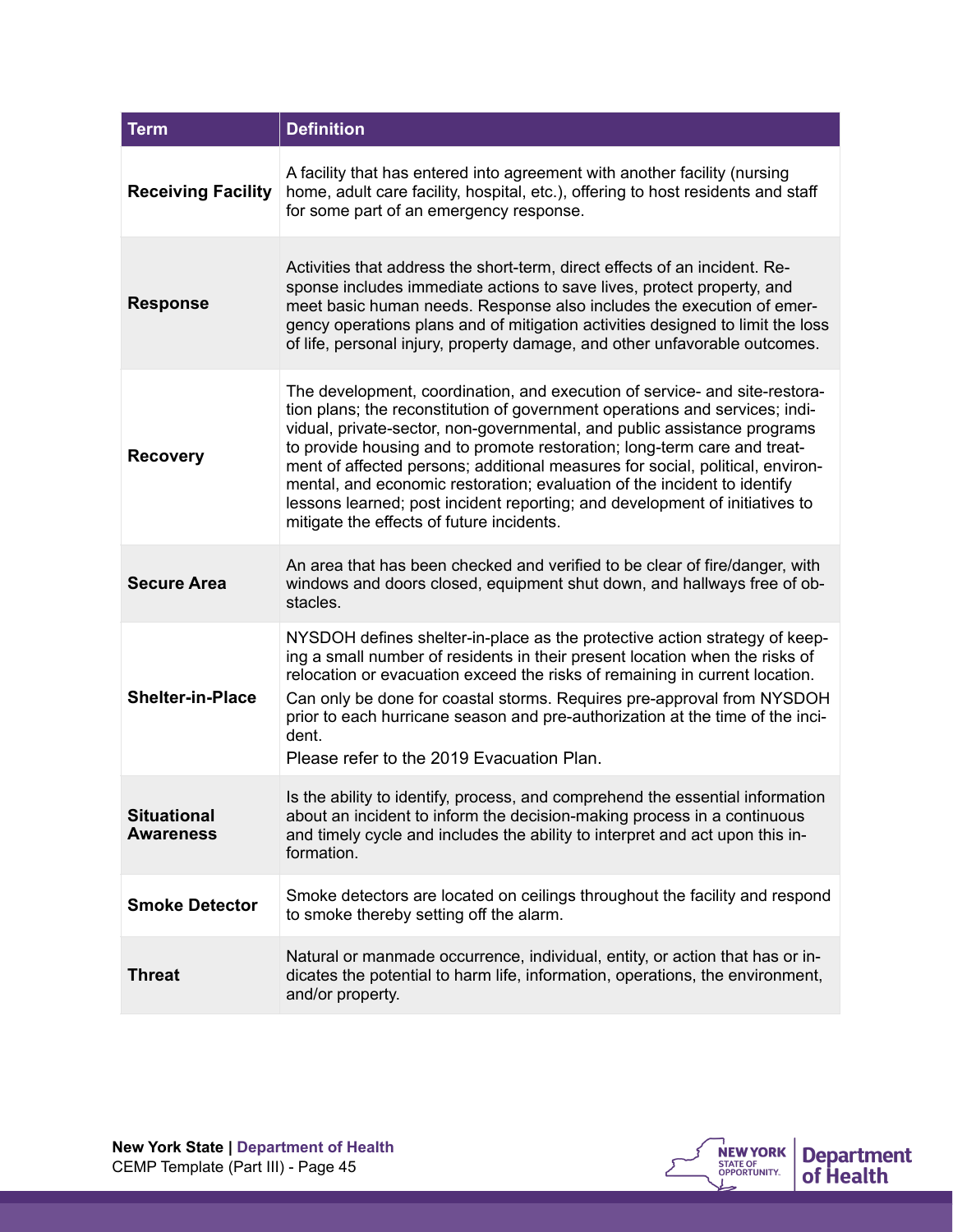For all Hazard Annexes below the NYSDOH Regional Office is to be notified during normal business hours. **For events that occur on nights, weekends or holidays, notify the NYS-DOH Duty Officer at 866-881-2809**.

### **A.Active Threat**

**An active threat is an individual or group of individuals actively engaged in killing or attempting to kill people in a confined and populated area, often through the use of firearms.**

### **B.**

| <b>Preparedness</b> |                                                                                                                                                                                                                                                                 |  |
|---------------------|-----------------------------------------------------------------------------------------------------------------------------------------------------------------------------------------------------------------------------------------------------------------|--|
|                     | Conduct a walk-through of the facility to determine vulnerabilities (e.g., publicly acces-<br>sible entrances), identify emergency escape routes, and determine necessary security<br>measures (e.g., additional locks, cameras).                               |  |
|                     | Train staff on security-related responsibilities and empower staff to report unusual,<br>dangerous, or suspicious activity.                                                                                                                                     |  |
|                     | Train staff on the "Run, Hide, Fight" options to enable staff to quickly act during a real-<br>world situation.                                                                                                                                                 |  |
|                     | Create and implement policies for access control and security:<br>- Require all persons to display an authorized identification badge or pass.<br>• Ensure locked doors remain closed and locked.<br>- Control dissemination of keys and/or keypad code access. |  |
|                     | Identify emergency escape routes for each facility office, which may or may not be the<br>same as normal fire evacuation routes.                                                                                                                                |  |
|                     | Identify outside gathering areas within a half mile of the facility and communicate loca-<br>tion to staff members for staff, residents, and visitors to convene during an active threat,<br>as appropriate.                                                    |  |
|                     | Conduct drills with law enforcement officials to familiarize first responders with the facili-<br>ty (e.g., entrances/exits, building layout, notification procedures).                                                                                         |  |

**Response**

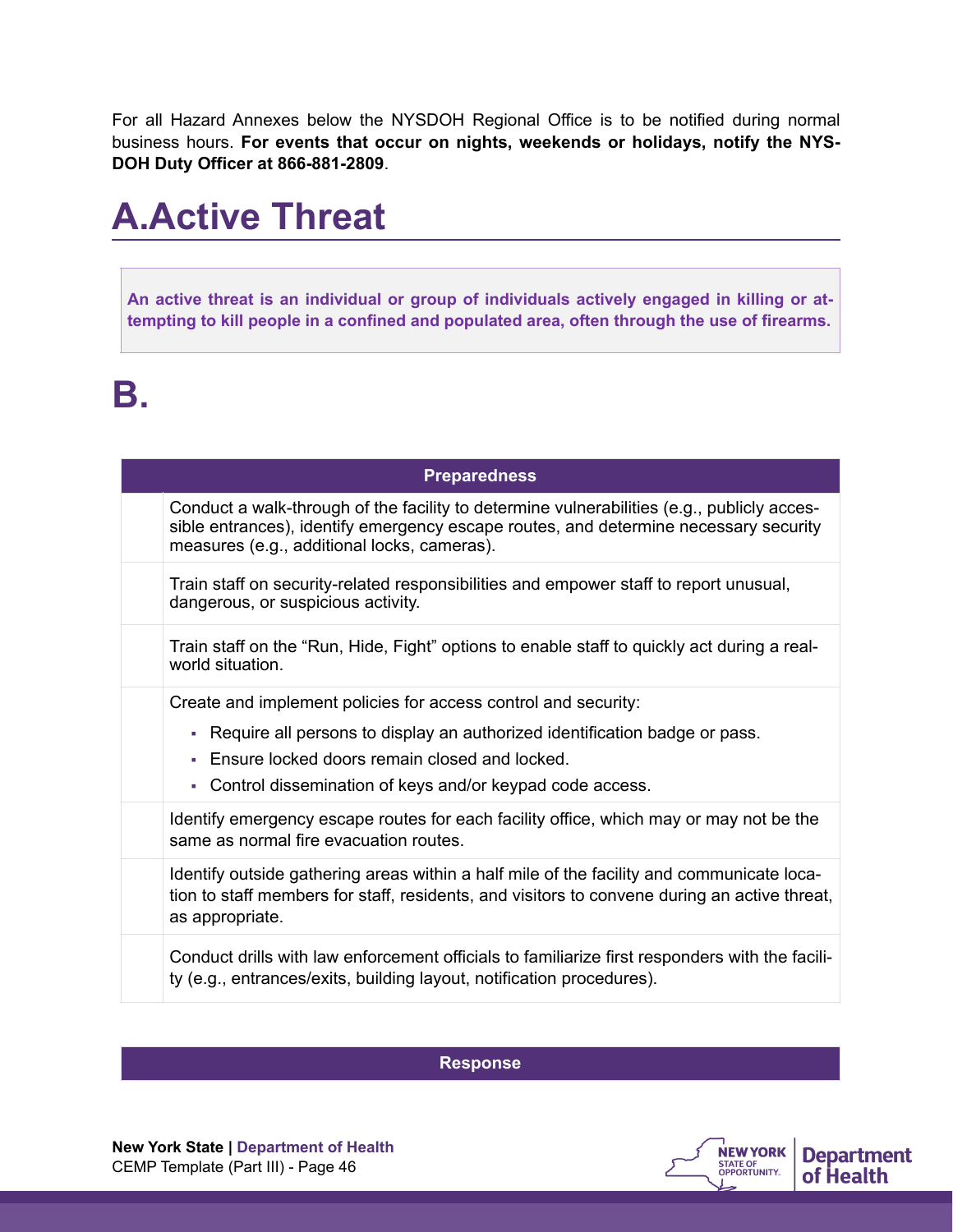| In response to an active threat, each individual (staff, residents, and visitors) will deter-<br>mine the most appropriate response based on their proximity to the threat and their<br>mobility level.                                                                                                                       |
|-------------------------------------------------------------------------------------------------------------------------------------------------------------------------------------------------------------------------------------------------------------------------------------------------------------------------------|
| • RUN: If it is safe to do so, staff and residents should move as far away from the<br>threat as possible until they are in a safe location.                                                                                                                                                                                  |
| <b>HIDE:</b> If running is not a safe option—or for residents with mobility options—indi-<br>à,<br>viduals should hide in as safe a place as possible (e.g., thicker walls, fewer win-<br>dows, lock or barricade doors).                                                                                                     |
| • FIGHT: If neither running nor hiding is a safe option, as a last resort and when<br>confronted by the assailant, individuals in immediate danger should consider try-<br>ing to disrupt or incapacitate the assailant by using aggressive force and items in<br>their environment, such as fire extinguishers, chairs, etc. |
| The Regional Office or Watch Center should not be contacted as the event is in<br>progress. All DOH or Watch Center notifications should be done after law enforcement<br>has deemed the situation safe.                                                                                                                      |
| The facility will call 9-1-1 if there is a suspected or actual threat to the facility, staff, or<br>residents and will provide as much of the following information as possible:                                                                                                                                              |
| • Facility name and address;<br>- Location and number of attacker(s);                                                                                                                                                                                                                                                         |
| Description of attacker(s), gender, clothing, among other points;<br>٠<br>Number and location of any victims.<br>a,<br>- Type(s) of weapons if known.                                                                                                                                                                         |
| After notifying authorities of the emergency, the facility will use its notification methods<br>to warn visitors, off-site staff, and others.                                                                                                                                                                                 |
| The facility will notify residents, visitors, and staff when law enforcement has deter-<br>mined that the threat has been neutralized.                                                                                                                                                                                        |

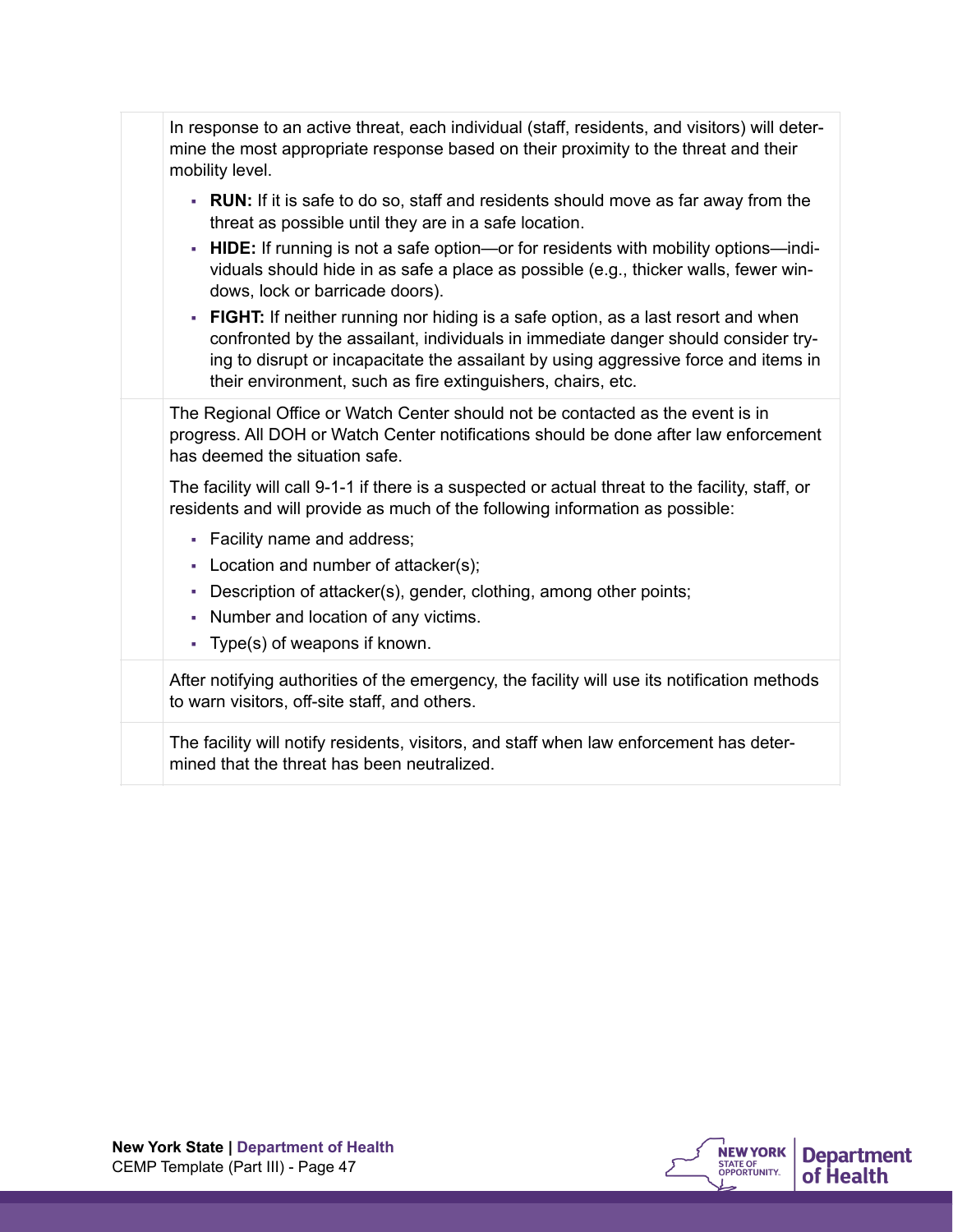### **B.Blizzard/Ice Storm**

**A blizzard has a wind speed of 35 mph or higher with blowing snow and extremely limited visibility. An ice storm also reduces visibility and can immobilize ground and air transportation leaving a facility isolated. Ice storms include freezing rain and sleet, both of which cause sheets of ice to form on the ground, which can cause falls. Ice may also build on tree limbs, wires, and awnings. Blizzards and ice storms can cause extreme cold and power outages, and impede travel to and from the facility, impacting delivery of vital services and supplies.** 

## **C.**

#### **Preparedness**

Procure sufficient rock salt/snow melt to clear primary passageways.

Monitor weather forecasts via radio and television (e.g., National Weather Service).

Begin preparations for a blizzard/ice storm as soon as a watch (storm is 36 – 48 hours out) or warning (storm is occurring or will occur in 24 hours) is issued.

#### **Response**

Ensure all staff and residents remain inside the facility.

Determine which staff will remain on site for up to 72 hours, as shift changes will not be possible during a blizzard due to blocked roads. Develop and disseminate a schedule to ensure all staff have breaks to rest, eat, and sleep.

If the heating system fails, prepare to evacuate, if possible. Contact the NYSDOH Regional Office for guidance on whether to evacuate. If the decision is made to evacuate, please refer to the *NYSDOH Evacuation Plan Template.*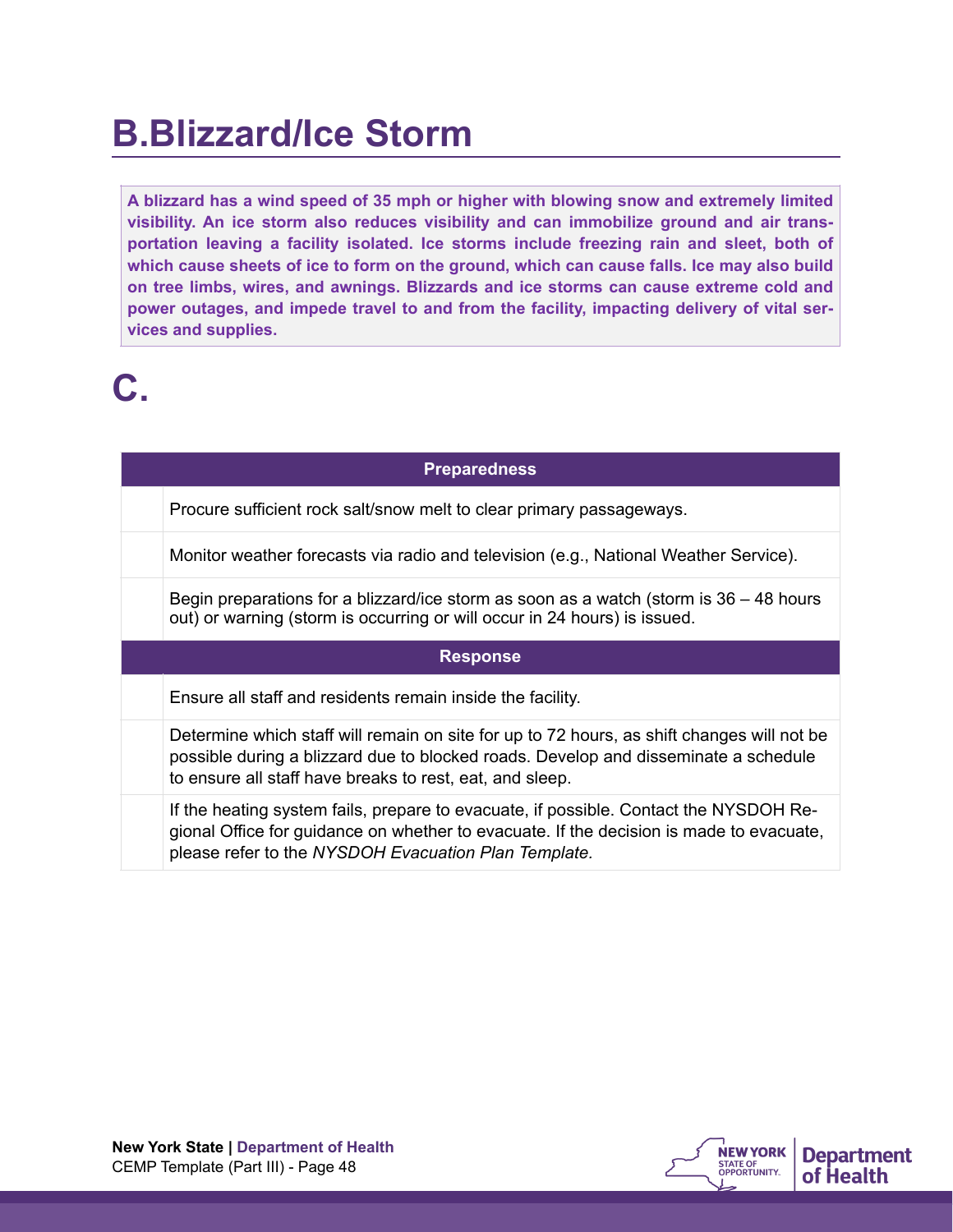### **C.Coastal Storms**

**Coastal storms may arrive as tropical depressions (maximum sustained winds of 38 mph or less), tropical storms (maximum sustained winds of 39-73 mph), or hurricanes (maximum sustained winds of 74 mph or more, ranging from Category 1-5). Hazards associated with coastal storms include: flooding; flying debris; extreme winds and tornados; torrential rain; and power outages due to downed trees and power lines.**

### **D.**

| <b>Preparedness</b> |                                                                                                                                                                                                          |  |  |
|---------------------|----------------------------------------------------------------------------------------------------------------------------------------------------------------------------------------------------------|--|--|
|                     | Determine which buildings, infrastructure, and essential services would be at risk by<br>flooding.                                                                                                       |  |  |
|                     | Assess potential infrastructure impacts from winds and heavy rains:                                                                                                                                      |  |  |
|                     | - Assess the ability of facility infrastructure to withstand extreme winds and rain.                                                                                                                     |  |  |
|                     | - Consider infrastructure-hardening measures (e.g., impact-resistant windows).                                                                                                                           |  |  |
|                     | In the days prior to landfall, review forecast information and intelligence, anticipated<br>impacts, and facility resource levels to determine facility readiness to implement pro-<br>tective actions.  |  |  |
|                     | Maintain communication with the County Office of Emergency Management and Health<br>Emergency Preparedness Coalition to receive storm reports for the area.                                              |  |  |
|                     | In the absence of direction from NYSDOH and local authorities (e.g., mandatory<br>evacuation order), determine which protective action to implement.                                                     |  |  |
|                     | Implement protective action. Refer to Annex A: Protective Actions in the Base Plan for<br>more information. If the decision is made to evacuate, please refer to the NYSDOH<br>Evacuation Plan Template. |  |  |
|                     | Reassess the situation at regular intervals (e.g., 96 hours, 72 hours, 48 hours, 24<br>hours) to determine whether additional protective actions are required.                                           |  |  |
| <b>Response</b>     |                                                                                                                                                                                                          |  |  |
|                     | Evaluate conditions of staff and residents and identify needs and gaps in services.                                                                                                                      |  |  |
|                     | Assess infrastructure damage and continued threats to staff and residents.                                                                                                                               |  |  |
|                     | Report status to external partners (e.g., NYSDOH Regional Office, County Office of<br>Emergency Management) and/or relatives and responsible parties, as appropriate.                                    |  |  |

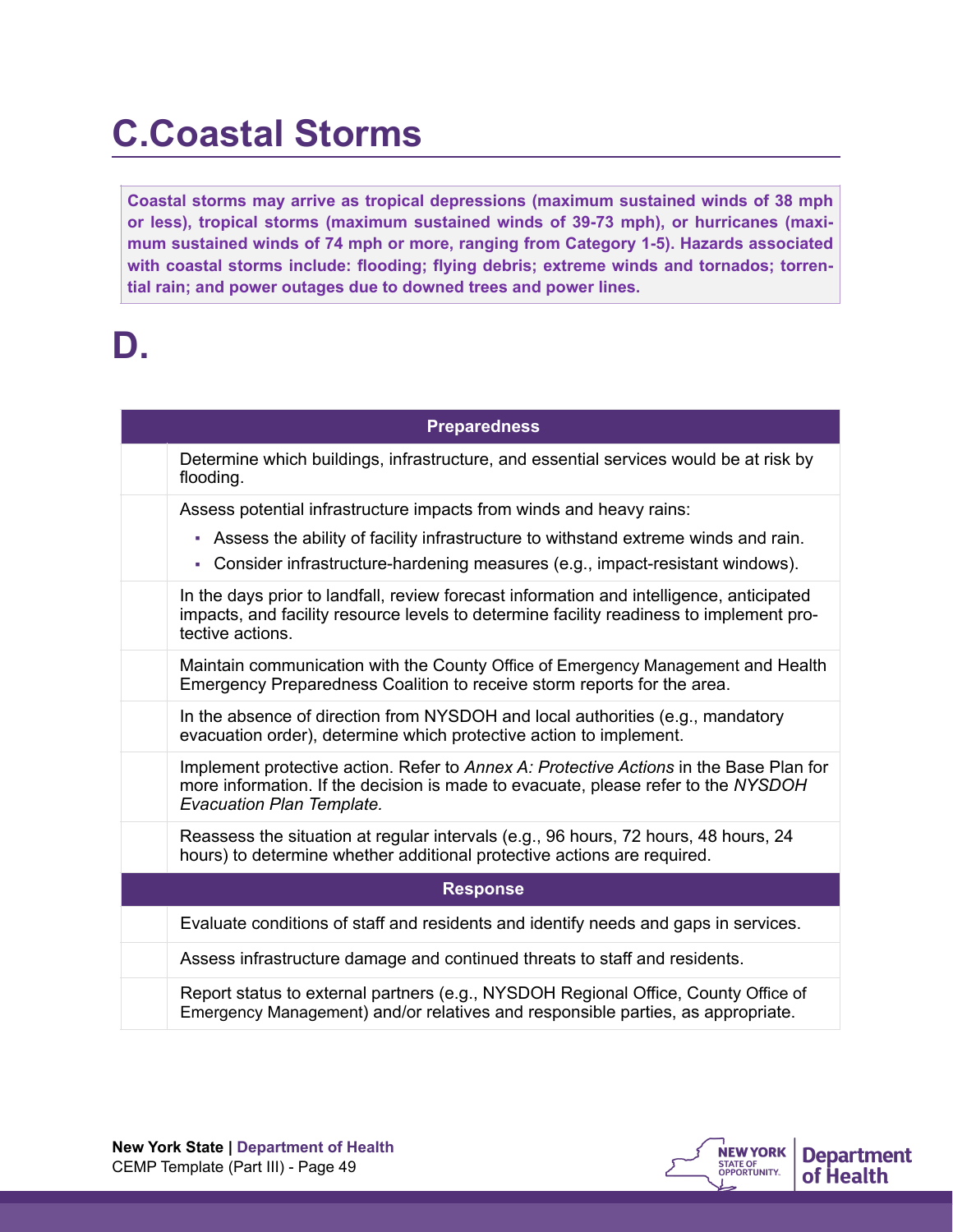## **D.Dam Failure**

**The response to a dam failure will depend on the amount of warning time, which will depend on the cause and extent of flooding or primary dam failure. Heavy rains downstream may give a facility time to prepare for a dam failure while intense storms with flash flooding could cause failure within minutes. It is important to respond immediately to any kind of siren/alarm and/or warning coming from dam officials.**

## **E.**

| <b>Preparedness</b> |                                                                                                                                                                                                                                                    |  |
|---------------------|----------------------------------------------------------------------------------------------------------------------------------------------------------------------------------------------------------------------------------------------------|--|
|                     | Identify dams near the facility.                                                                                                                                                                                                                   |  |
|                     | Work with County Office of Emergency Management officials to identify the best pre-<br>paredness actions specific to nearby dams.                                                                                                                  |  |
|                     | Identify which facility buildings, infrastructure, and essential services would be in the<br>path of flood waters as the result of a dam failure.                                                                                                  |  |
|                     | Consider mitigation activities in areas susceptible to water intrusion.                                                                                                                                                                            |  |
|                     | Develop procedures for relocating resources, vital records, and equipment to assure<br>continuation of services and to prevent damage or loss.                                                                                                     |  |
|                     | <b>Response</b>                                                                                                                                                                                                                                    |  |
|                     |                                                                                                                                                                                                                                                    |  |
|                     | If the facility suffers structural damage or if supporting utilities are compromised<br>(e.g., power, water), consider the implementation of a protective action. Refer to An-<br>nex A: Protective Actions in the Base Plan for more information. |  |
|                     | Regularly seek updates on both staff and resident well-being to determine if other<br>protective actions are needed for some or all of the facility's population.                                                                                  |  |
|                     | Consider all flood water contaminated. Avoid walking through floodwater and wash<br>hands thoroughly after contact. Do not use pre-packaged food and drink products<br>that have come into contact with floodwater.                                |  |
|                     | Gather critical supplies to take to higher ground (e.g., medications, drinking water,<br>health records, important personal items, communication devices, blankets).                                                                               |  |
|                     | Do not allow electrical devices to come into contact with water.                                                                                                                                                                                   |  |

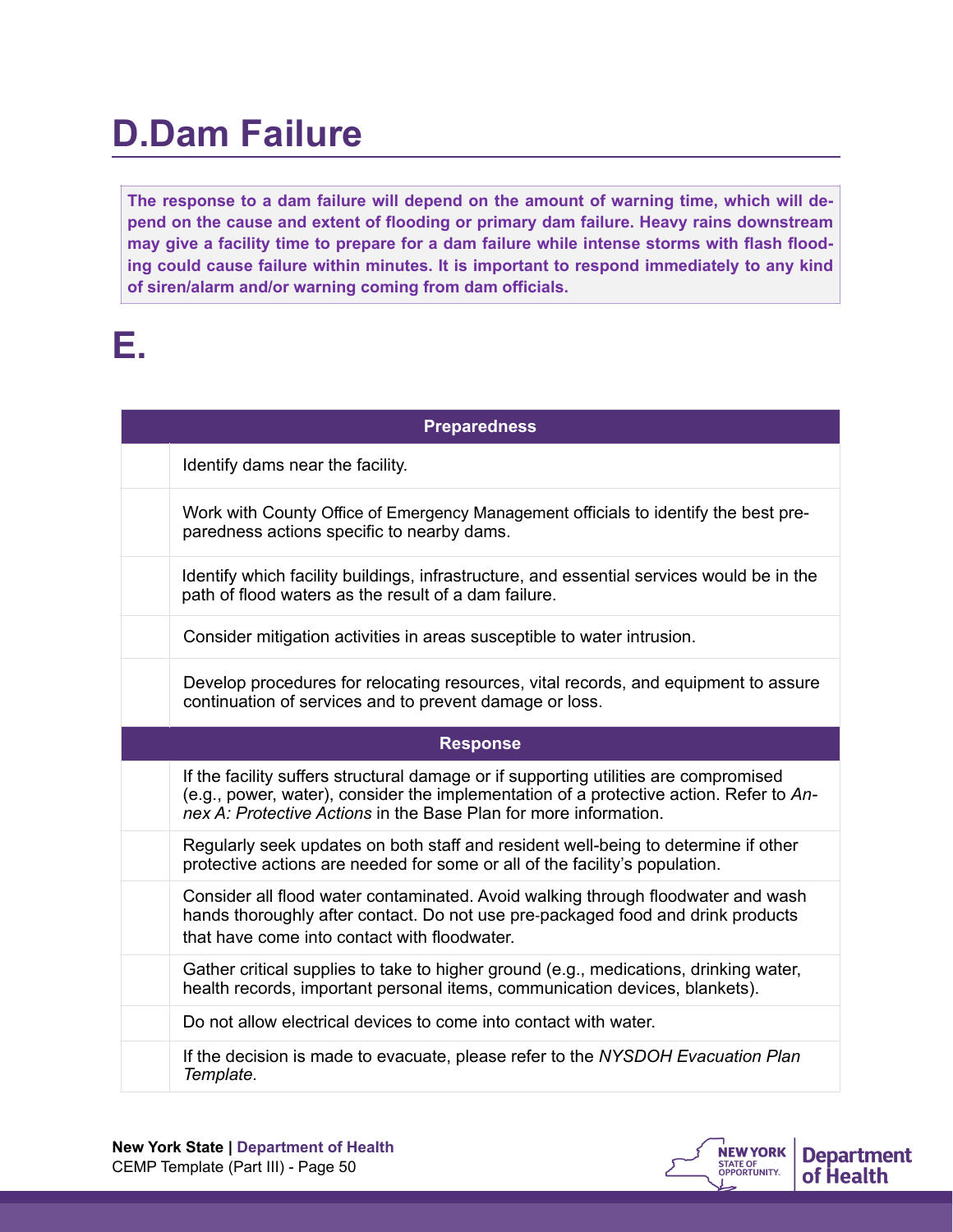## **E.Earthquake**

**Earthquakes cannot be predicted and are considered "no-notice" incidents. Hazards associated with earthquakes include: tsunami (flooding); power outages; fires, and landslides.**

### **F.**

| <b>Preparedness</b> |                                                                                                                                                 |  |
|---------------------|-------------------------------------------------------------------------------------------------------------------------------------------------|--|
|                     | Ensure structures are in full compliance with regional building codes.                                                                          |  |
|                     | Implement earthquake protection measures for utilities:                                                                                         |  |
|                     | Repair defective electrical wiring.<br>٠                                                                                                        |  |
|                     | Repair leaky gas lines.<br>ш                                                                                                                    |  |
|                     | Install automatic shut off valves triggered by strong vibrations.                                                                               |  |
|                     | Repair or replace inflexible utility connections and fittings.<br>a,                                                                            |  |
|                     | Protect staff and residents from movable objects:                                                                                               |  |
|                     | - Secure water heaters, refrigerators, furnaces and/or boilers, washing machines                                                                |  |
|                     | and dryers, and other gas appliances.                                                                                                           |  |
|                     | - Secure top-heavy items.                                                                                                                       |  |
|                     | Store large or heavy items on lower shelves.<br>È,                                                                                              |  |
|                     | Secure cabinets.                                                                                                                                |  |
|                     | Secure overhead lighting.                                                                                                                       |  |
|                     | Stage multiple small fire extinguishers throughout the facility and provide training on<br>fire extinguisher use and associated hazards.        |  |
|                     | <b>Response</b>                                                                                                                                 |  |
|                     | <b>During Earthquake</b>                                                                                                                        |  |
|                     | Do not attempt to leave the building during an earthquake.                                                                                      |  |
|                     | Instruct residents in wheelchairs to lock their wheels in a safe position and cover their<br>head and neck with their arms if they are able to. |  |
|                     | Instruct residents in beds to remain in their beds.                                                                                             |  |
|                     |                                                                                                                                                 |  |

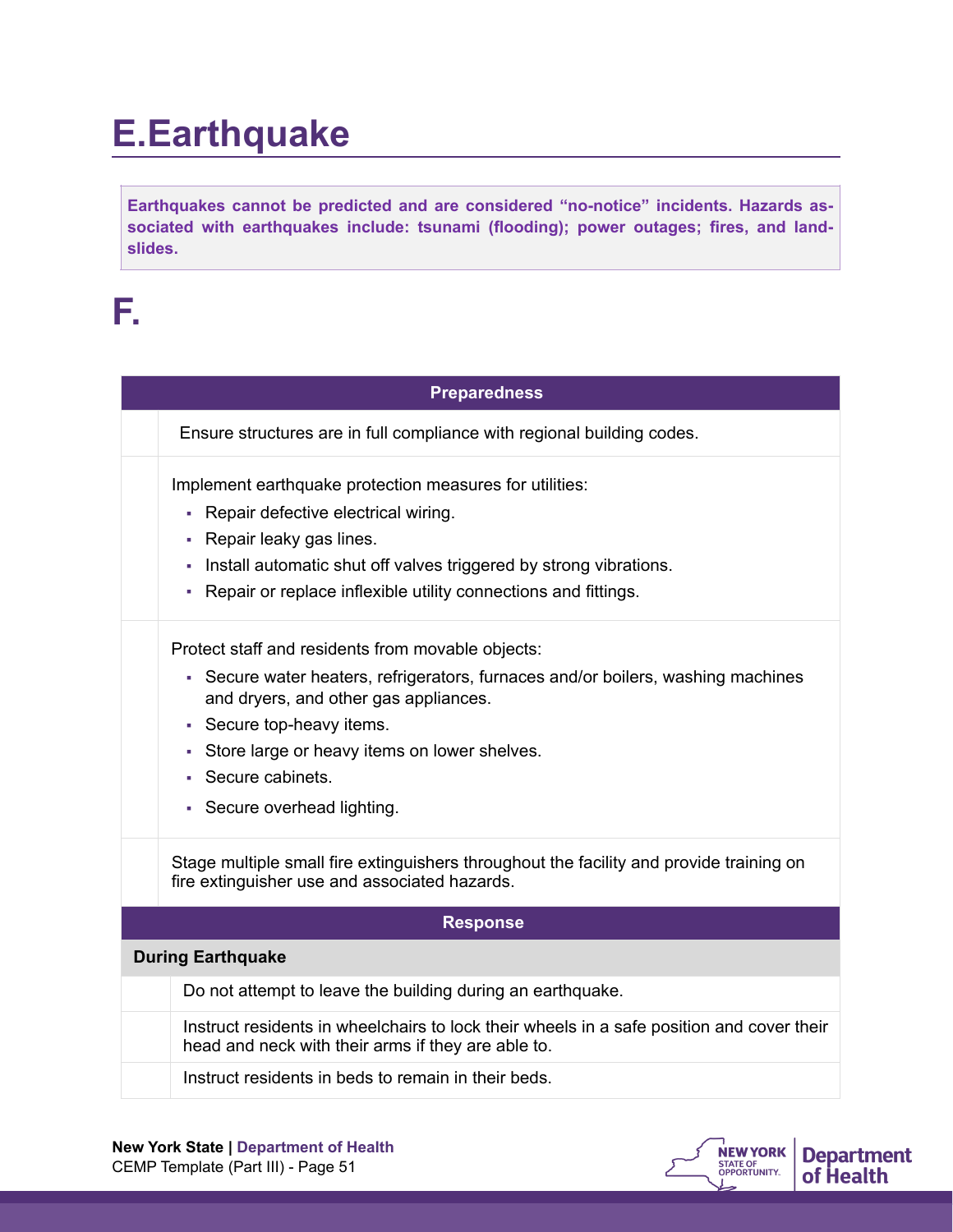| Instruct personnel to take cover under a desk, table, in a doorway. Place hands over<br>your head for protection. Stay away from windows, glass, and exterior doors.                                                                                     |
|----------------------------------------------------------------------------------------------------------------------------------------------------------------------------------------------------------------------------------------------------------|
| Encourage everyone to remain in place for a few minutes after the initial shock as af-<br>tershocks may occur.                                                                                                                                           |
| <b>After Earthquake</b>                                                                                                                                                                                                                                  |
| Survey the facility for injuries, structural damage, fire, ruptured gas or water pipes,<br>etc. If necessary, shut off utility lines and/or panels.                                                                                                      |
| Assign staff to assess residents for any injuries that require immediate attention.                                                                                                                                                                      |
| Assess the facility for damage that requires immediate attention (e.g., gas leaks,<br>fires, broken glass, spills).                                                                                                                                      |
| If there is a fire, follow facility protocol.                                                                                                                                                                                                            |
| If a gas leak is suspected, notify the Plant Manager.                                                                                                                                                                                                    |
| If electrical system damage is suspected, follow facility protocol.                                                                                                                                                                                      |
| If sewage and water line damage is identified, follow facility protocol.                                                                                                                                                                                 |
| Comply with public health notices/orders regarding water contamination and utilize<br>emergency potable water resources.                                                                                                                                 |
| If the facility has suffered structural damage, or if supporting utilities are compro-<br>mised (e.g., power, water), consider the implementation of a protective action. Refer<br>to Annex A: Protective Actions in the Base Plan for more information. |
| If the decision is made to evacuate, please refer to the NYSDOH Evacuation Plan<br>Template.                                                                                                                                                             |
| Seek updates from staff on both staff and resident well-being to determine if other<br>protective actions are needed for some or all of the facility's population.                                                                                       |

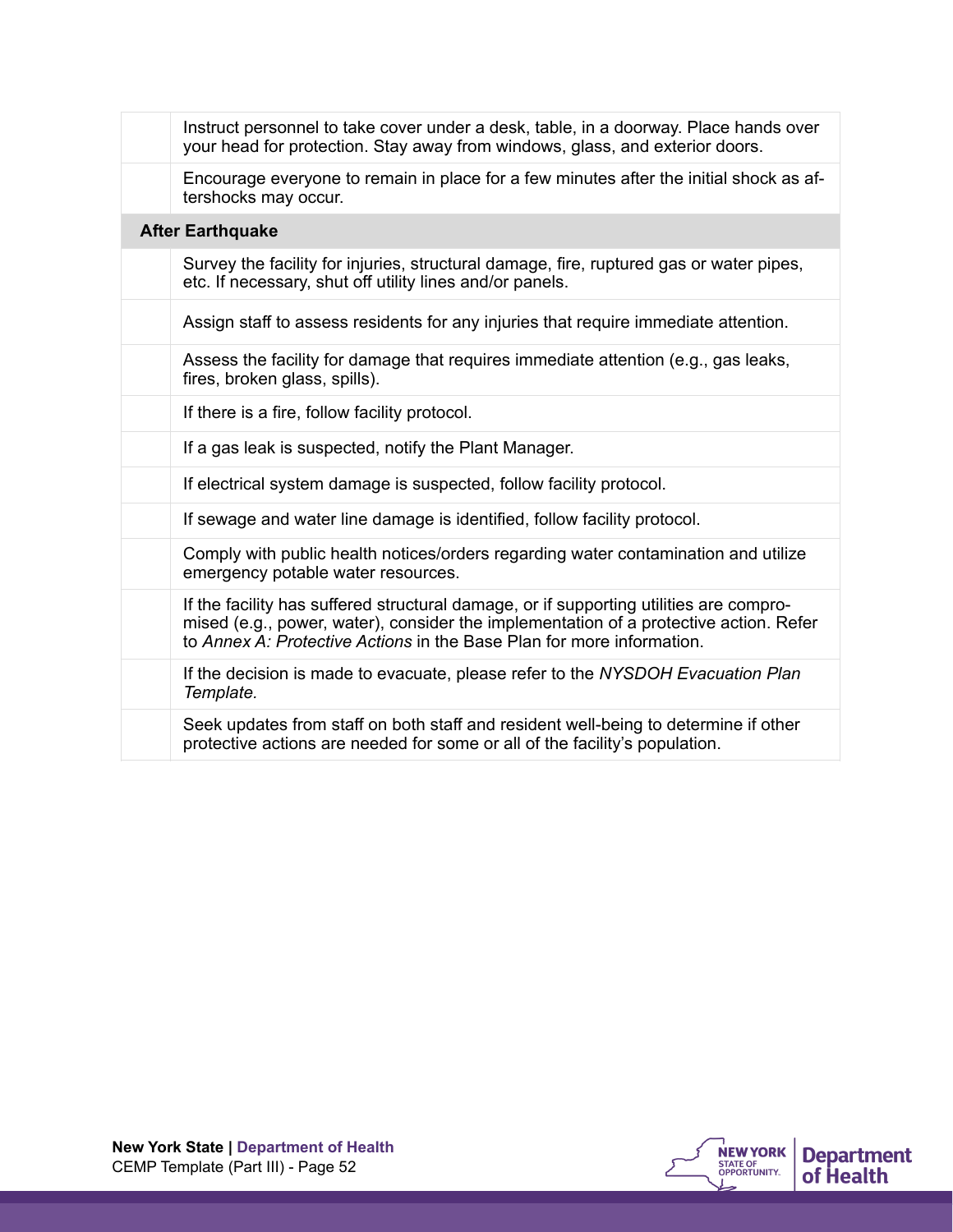### **F.Extreme Cold**

**Extreme cold can occur independent of any snow, ice, or storm systems. Extreme cold events involve an extended period with temperatures at or below 32°F. The risk to health and personal safety during extreme cold is exacerbated by utility service interruption or loss. Therefore, the facility maintains its building systems ahead of any extreme weather projections. The facility acknowledges and prepares for the possibility of short staffing due to road conditions.**

## **G.**

#### **Preparedness**

Conduct regular building maintenance and inspection, including maintenance of heating and air conditioning systems and thermostats.

Test all generators involved in supplying power to areas for resident care and ensure the facility has sufficient fuel on-site to fuel the generator for the period of extreme cold.

Routinely monitor the indoor facility temperature when the outdoor temperature is below 65 degrees Fahrenheit to ensure the indoor temperature in residents' rooms and all common areas is maintained at a minimum of 75 degrees Fahrenheit.

Develop resident assessment protocol, including vital sign checks focusing on core temperature and comfort checks.

Develop procedures for internal relocation of residents to warmer parts of the facility.

Document vendors for additional heating units. Establish agreements and/or contracts with vendors, as possible.

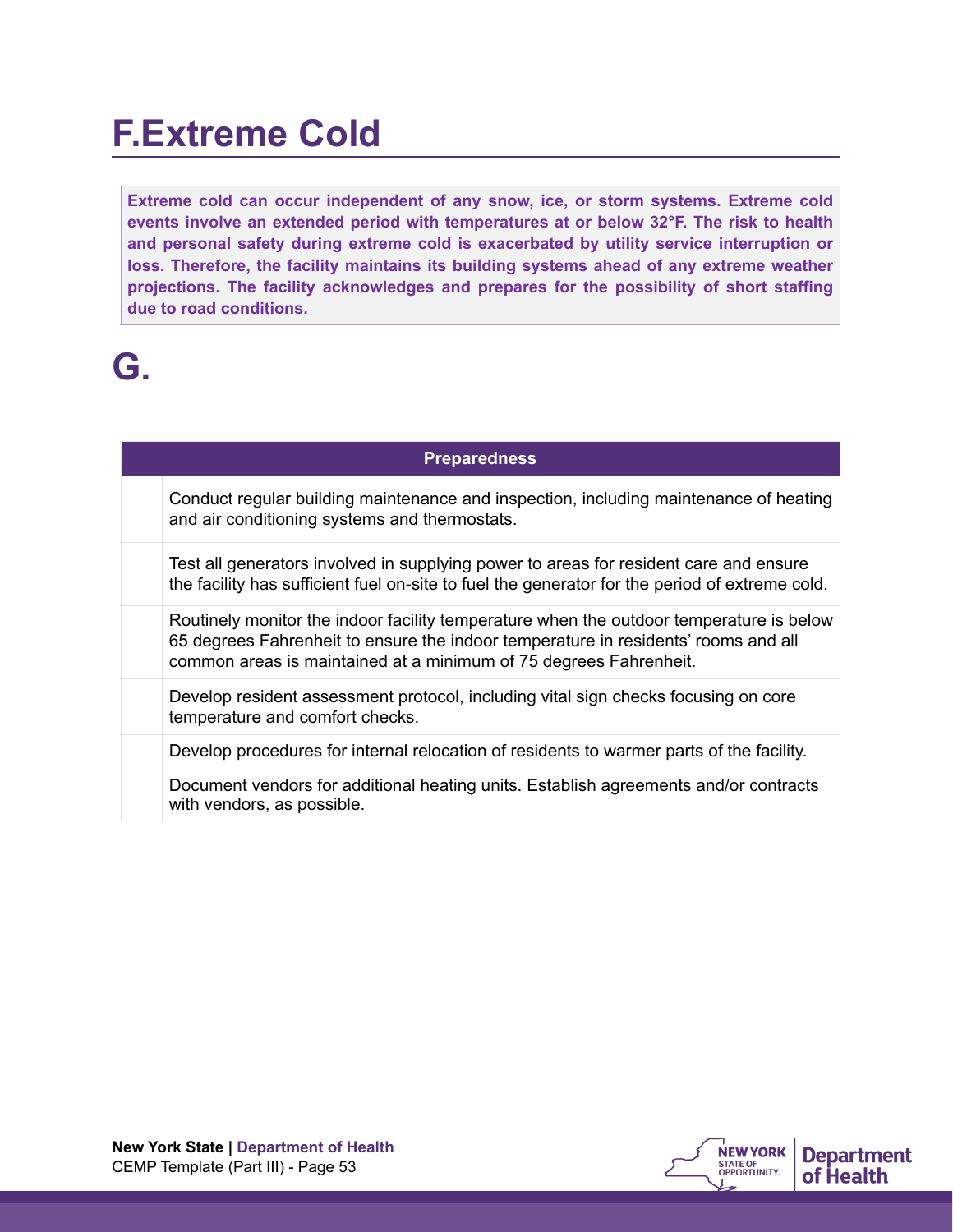| <b>Response</b>                                                                                                                                                                                                                                                                                                                      |
|--------------------------------------------------------------------------------------------------------------------------------------------------------------------------------------------------------------------------------------------------------------------------------------------------------------------------------------|
| Conserve heat:<br>- Avoiding unnecessary opening of doors/windows<br>- Close off unoccupied rooms<br>Cover windows<br>a.                                                                                                                                                                                                             |
| If the facility experiences heating equipment malfunctions during normal business<br>hours, immediately contact heating equipment service provider and notify the NYSDOH<br>Regional Office. For malfunctions that occur on nights, weekends or holidays, notify the<br>New York State Watch Center (Warning Point) at 518-292-2200. |
| If heating equipment has failed, regularly monitor individual room temperatures.                                                                                                                                                                                                                                                     |
| Initiate actions to safely increase resident comfort (e.g., provide additional blankets to<br>residents); offer warm liquids (keeping in mind relevant dietary modifications/restric-<br>tions).                                                                                                                                     |
| Assess residents for signs of distress and/or discomfort.                                                                                                                                                                                                                                                                            |
| If the internal temperature of the facility remains low and potentially jeopardizes the<br>safety and health of residents, consider internal relocation to a warmer part of the facili-<br>ty (on sunny side; downwind) or evacuation.                                                                                               |
| If the decision is made to evacuate, refer to the NYSDOH Evacuation Plan Template.                                                                                                                                                                                                                                                   |

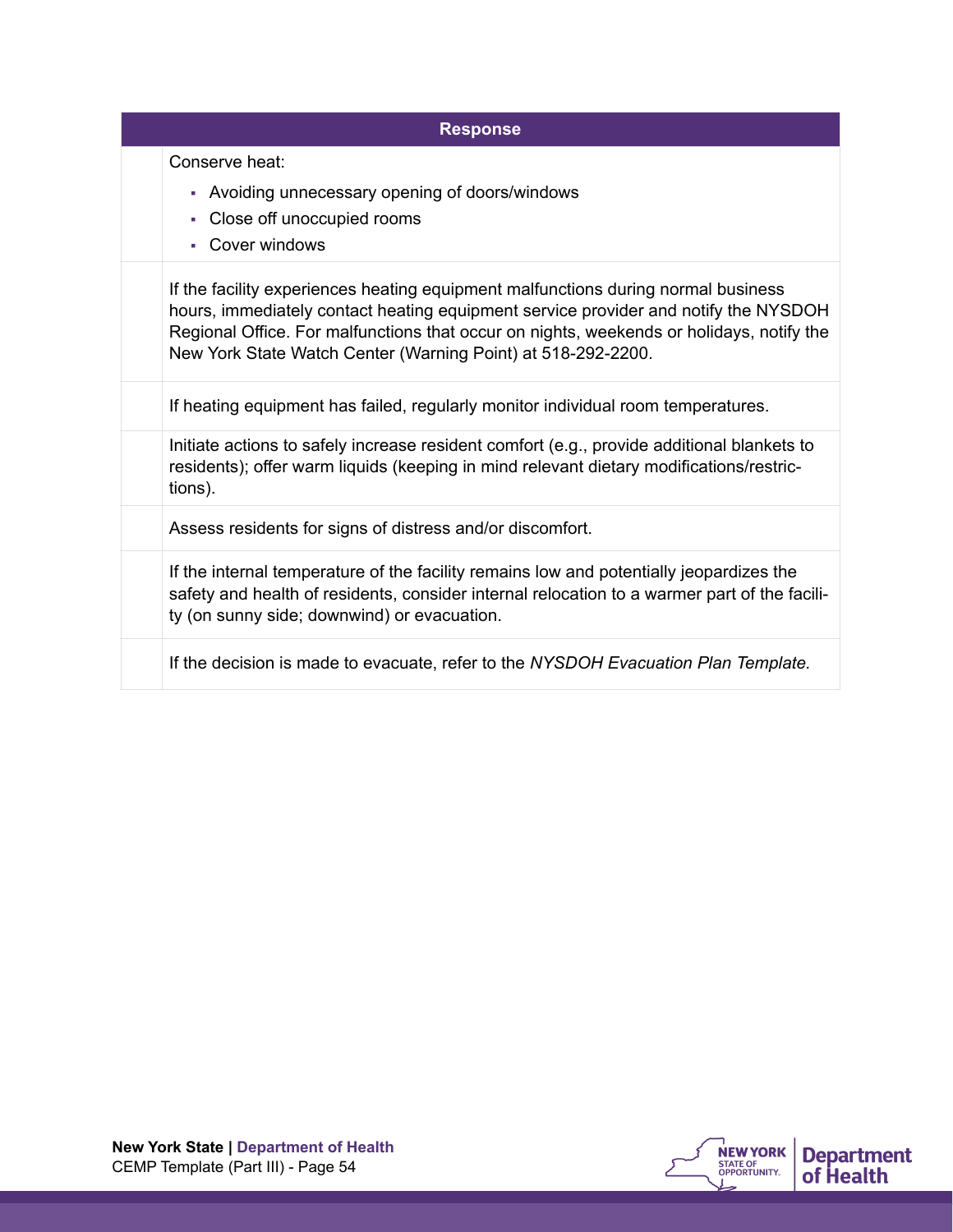### **G.Extreme Heat**

**Extreme heat events are defined as periods when the heat index is 100°F or higher for one or more days, or when the heat index is 95°F or higher for two or more consecutive days. Prolonged periods of this heat accompanied by high humidity create a dangerous situation for vulnerable populations. Elderly residents and those with chronic medical conditions such as cardiopulmonary conditions, high blood pressure and residents with mental illness are at increased risk for heat exhaustion, heat stroke and heat cramps.**

# **H.**

| <b>Preparedness</b>                                                                                                                                                                                                           |
|-------------------------------------------------------------------------------------------------------------------------------------------------------------------------------------------------------------------------------|
| Regularly inspect the building's HVAC system.                                                                                                                                                                                 |
| Maintain cooling supplies:                                                                                                                                                                                                    |
| • Portable fans and temporary cooling devices<br>• Non-perishable foods and fluids                                                                                                                                            |
| Develop procedures to monitor the physical environment of the facility (e.g., tempera-<br>ture, humidity, sun screening, ventilation).                                                                                        |
| Develop procedures for relocation to cooling centers inside the facility. Procedures for<br>the internal relocation of residents to air-conditioned, or cooler areas, of the facility.                                        |
| Educate staff on risks of extreme heat, including: heat cramp, heat exhaustion, heat<br>stroke, sunburn, and dehydration.                                                                                                     |
| Develop resident assessment protocol, including vital sign checks focusing on core<br>temperature, comfort checks, and checking for resident dehydration.                                                                     |
| <b>Response</b>                                                                                                                                                                                                               |
| Conduct wellness checks and safety precautions:                                                                                                                                                                               |
| - Check rooms regularly to ensure that air-conditioning is operational.                                                                                                                                                       |
| • Keep drapes and windows closed.                                                                                                                                                                                             |
| - Decrease physical activity for residents.<br>- Keep residents inside facility.                                                                                                                                              |
| Monitor resident exposure and reactions to heat. Follow protocol for transfer to hospital<br>if resident appears to be suffering from heat-related illness such as heat cramps, heat<br>exhaustion, or heat stroke.           |
| Consider re-locating residents to the coolest locations in the facility or creating "cooling"<br>centers" where residents can congregate with limited air conditioning, cool cloths, cold<br>beverages, and similar measures. |
|                                                                                                                                                                                                                               |

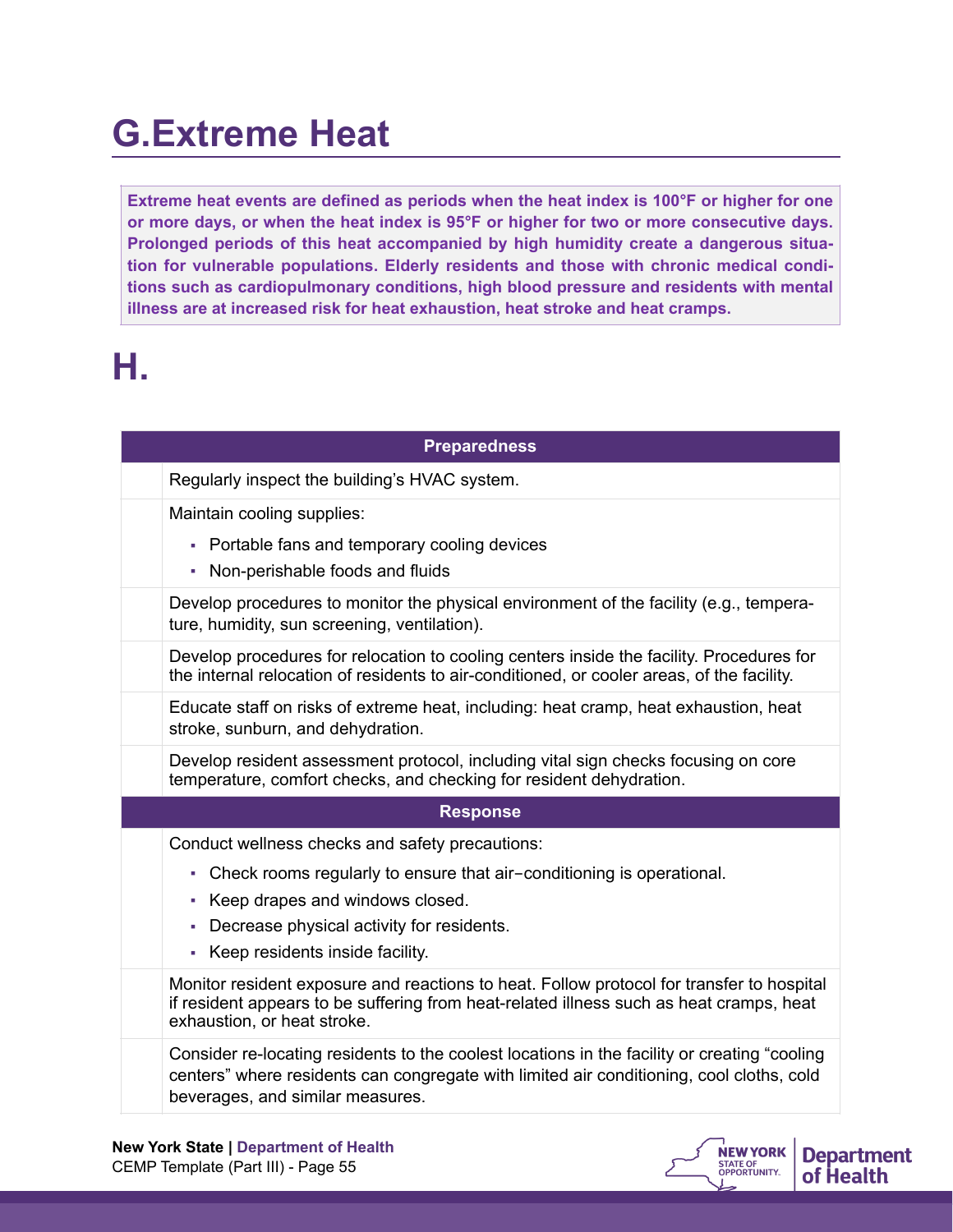If the internal temperature of the facility remains high and potentially jeopardizes the safety and health of residents, notify the NYSDOH Regional Office. On nights, weekends or holidays, notify the New York State Watch Center (Warning Point) at 518-292-2200.

If the decision is made to evacuate, please refer to the *NYSDOH Evacuation Plan Template.*

Encourage residents to drink fluids to maintain hydration.

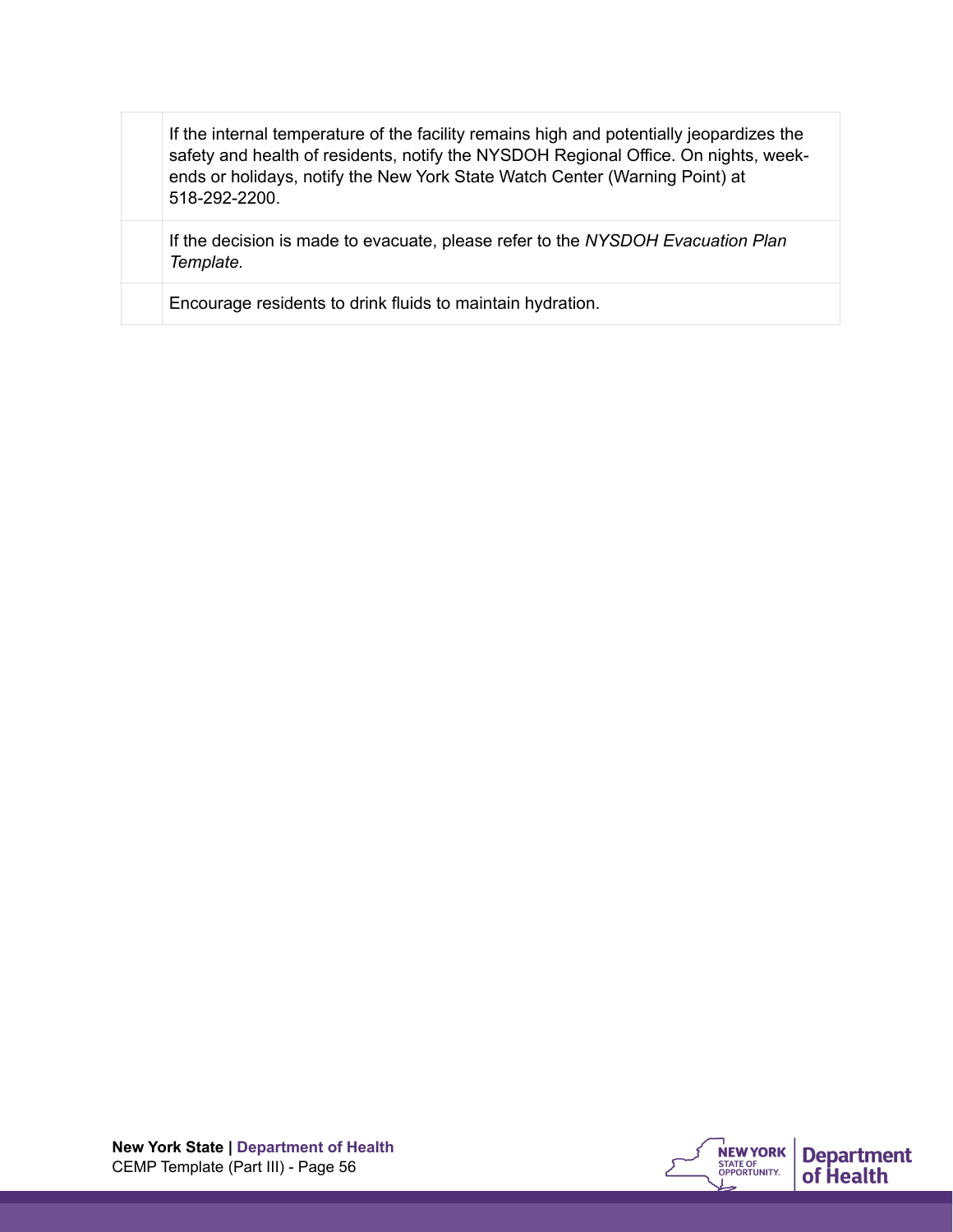## **H.Fire**

**Fires may occur within the facility or may be a result of external fire activity, including wildfires.**

## **I.**

| <b>Preparedness</b>                                                                                                                                                                                                                                         |                                                                                                                                                                                        |
|-------------------------------------------------------------------------------------------------------------------------------------------------------------------------------------------------------------------------------------------------------------|----------------------------------------------------------------------------------------------------------------------------------------------------------------------------------------|
| Identify fire and life safety hazards inside the facility:<br>- Missing or broken fire safety equipment<br>Blocked fire doors and evacuation routes<br>$\mathcal{L}_{\mathcal{A}}$<br>• Accumulated trash<br>• Burned out exit lights                       |                                                                                                                                                                                        |
| tems, including:<br>• Manual pull alarms<br>Smoke detectors<br><b>Exit doors and stairwells</b><br>×.<br><b>Sprinklers System</b><br>$\mathcal{L}_{\mathcal{A}}$<br>Fire extinguishers<br>×<br>• Fire alarm monitoring service<br>• Self-closing fire doors | Plant Manager will document and inspect facility's fire and life safety emergency sys-                                                                                                 |
| ulation.                                                                                                                                                                                                                                                    | Test the facility's fire alarm system and record outcomes, as required by NYSDOH reg-                                                                                                  |
| cess them, and the types of fires they should be used on.                                                                                                                                                                                                   | Train all staff on the type of fire extinguishers in the building, their location, how to ac-                                                                                          |
| shift.                                                                                                                                                                                                                                                      | Conduct quarterly fire drills at unexpected times, under varying conditions, and on each                                                                                               |
| <b>Response</b>                                                                                                                                                                                                                                             |                                                                                                                                                                                        |
| a fire watch until the fire alarm system has been returned to service.                                                                                                                                                                                      | If the fire alarm system is out of service for more than four hours in a 24-hour period,<br>notify the Authority Having Jurisdiction, evacuate the building, or if approved, implement |

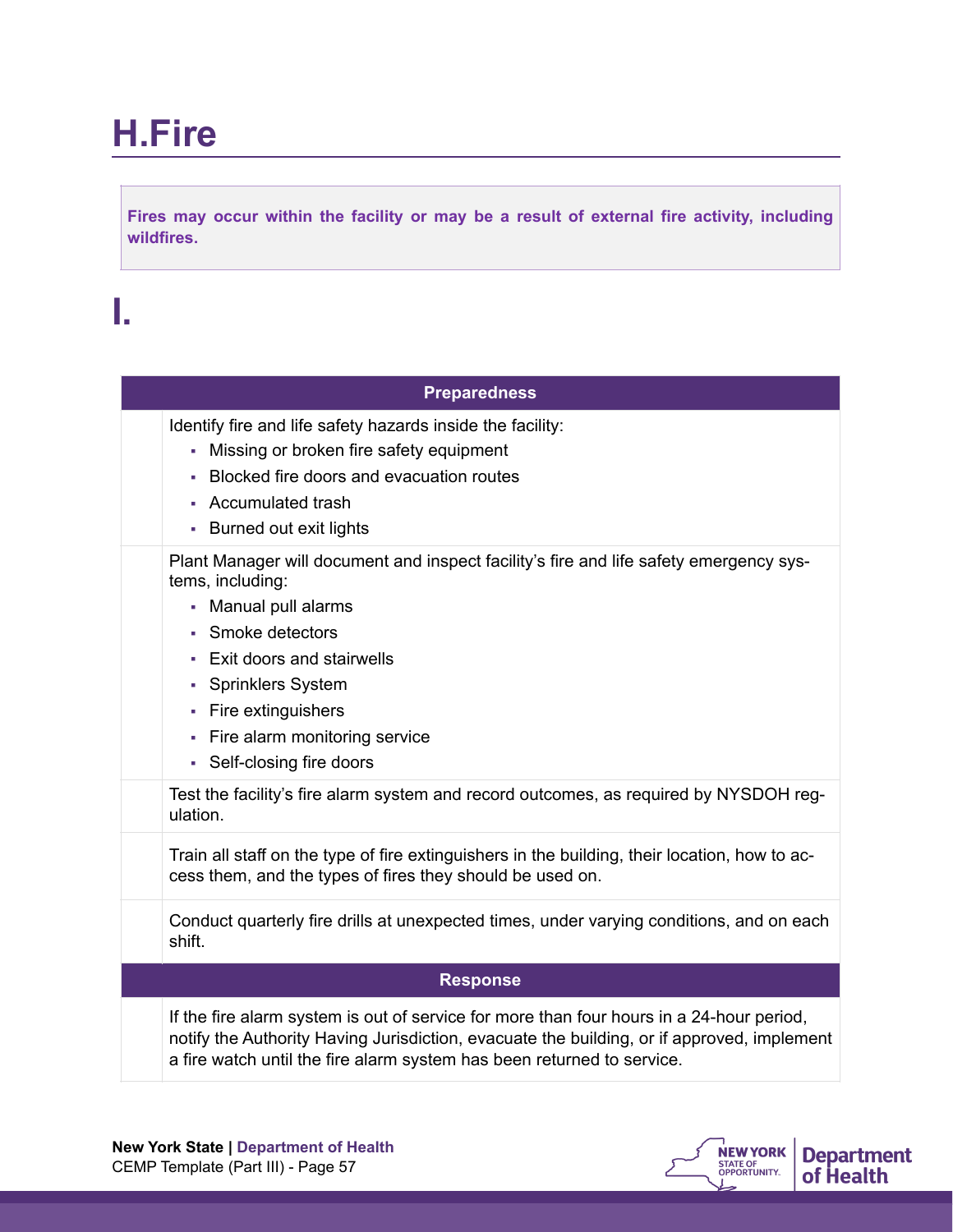| Rescue those in immediate danger in accordance with the facility's fire rescue proce-<br>dures.                                                                                                                                                                                |
|--------------------------------------------------------------------------------------------------------------------------------------------------------------------------------------------------------------------------------------------------------------------------------|
| Pull the fire alarm and then alert residents and staff members.                                                                                                                                                                                                                |
| Contain the fire if possible.<br>• Shut off air flow, as much as possible.<br>• Close all fire doors and shut off fans, ventilation systems, and air conditioning/<br>heating systems.<br>- Use available fire extinguishers if the fire is small and this can be done safely. |
| Relocate oxygen-dependent residents away from fire since oxygen supply lines<br>(whether portable or central) may lead to combustion in the presence of sparks or fire. If<br>necessary, remove oxygen and reconnect one resident is in a safe area.                           |
| If the decision is made to evacuate, please refer to the NYSDOH Evacuation Plan<br>Template.                                                                                                                                                                                   |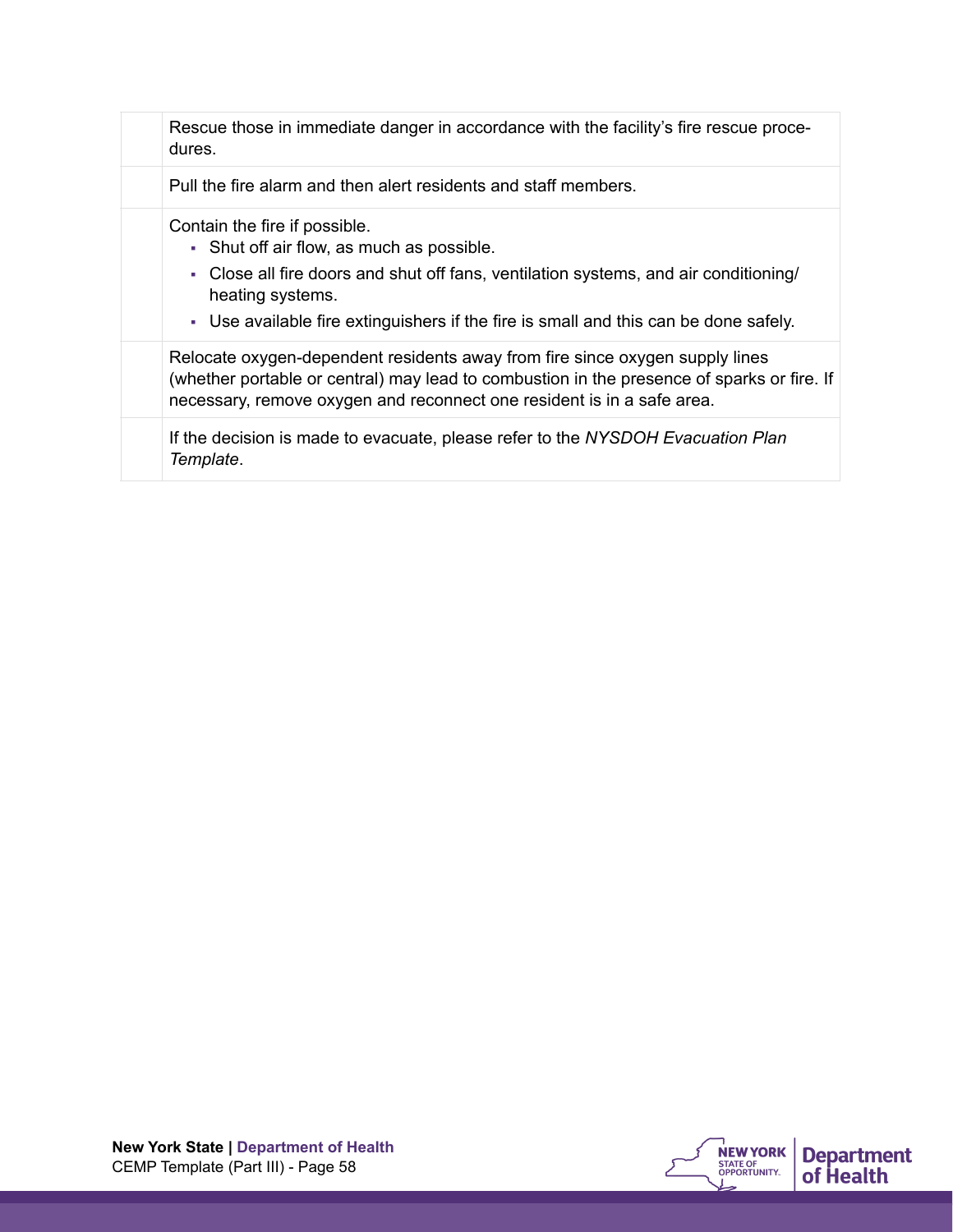## **I.Flood**

**Floods may be the result of coastal, lake, river, inland, or indoor flooding.** 

## **J.**

| <b>Preparedness</b>                                                                                                                                                                                                                                                                                                                                                                           |
|-----------------------------------------------------------------------------------------------------------------------------------------------------------------------------------------------------------------------------------------------------------------------------------------------------------------------------------------------------------------------------------------------|
| Implement indoor flooding protection measures for buildings:<br>- Repair and replace leaky or broken pipes.<br>- Perform maintenance inspections on water heaters and washing machines.<br>Identify clogged sewer or drain lines and contact plumbing services, as needed.                                                                                                                    |
| Determine which buildings, infrastructure, and essential services may be at risk of<br>flooding.                                                                                                                                                                                                                                                                                              |
| Consider mitigating risks associated with flooding:<br>- Elevate the furnace, water heater, emergency generator, and electrical panel if<br>susceptible to flooding.<br>- Install sewer backwater valves to prevent sewer backups.<br>- Build barriers to prevent floodwater from entering the facility.<br>- Utilize waterproofing materials to seal walls in basements or identified rooms. |
| <b>Response</b>                                                                                                                                                                                                                                                                                                                                                                               |
| Maintain contact and communication with the County Office of Emergency Manage-<br>ment and Health Emergency Preparedness Coalition to receive flooding reports for<br>the area.                                                                                                                                                                                                               |
| If the facility has suffered structural damage, or if supporting utilities are compro-<br>mised (e.g., power, water), consider the implementation of a protective action. Refer<br>to Annex A: Protective Actions in the Base Plan for more information.                                                                                                                                      |
| If the decision is made to evacuate, please refer to the NYSDOH Evacuation Plan<br>Template.                                                                                                                                                                                                                                                                                                  |
| If the decision is made to internally relocate, gather critical supplies to take to higher<br>ground (e.g., medications, drinking water, resident records, important personal items,<br>communication devices, blankets).                                                                                                                                                                     |
| Regularly seek updates from staff to determine if other protective actions are needed<br>for some or all of the facility's population.                                                                                                                                                                                                                                                        |

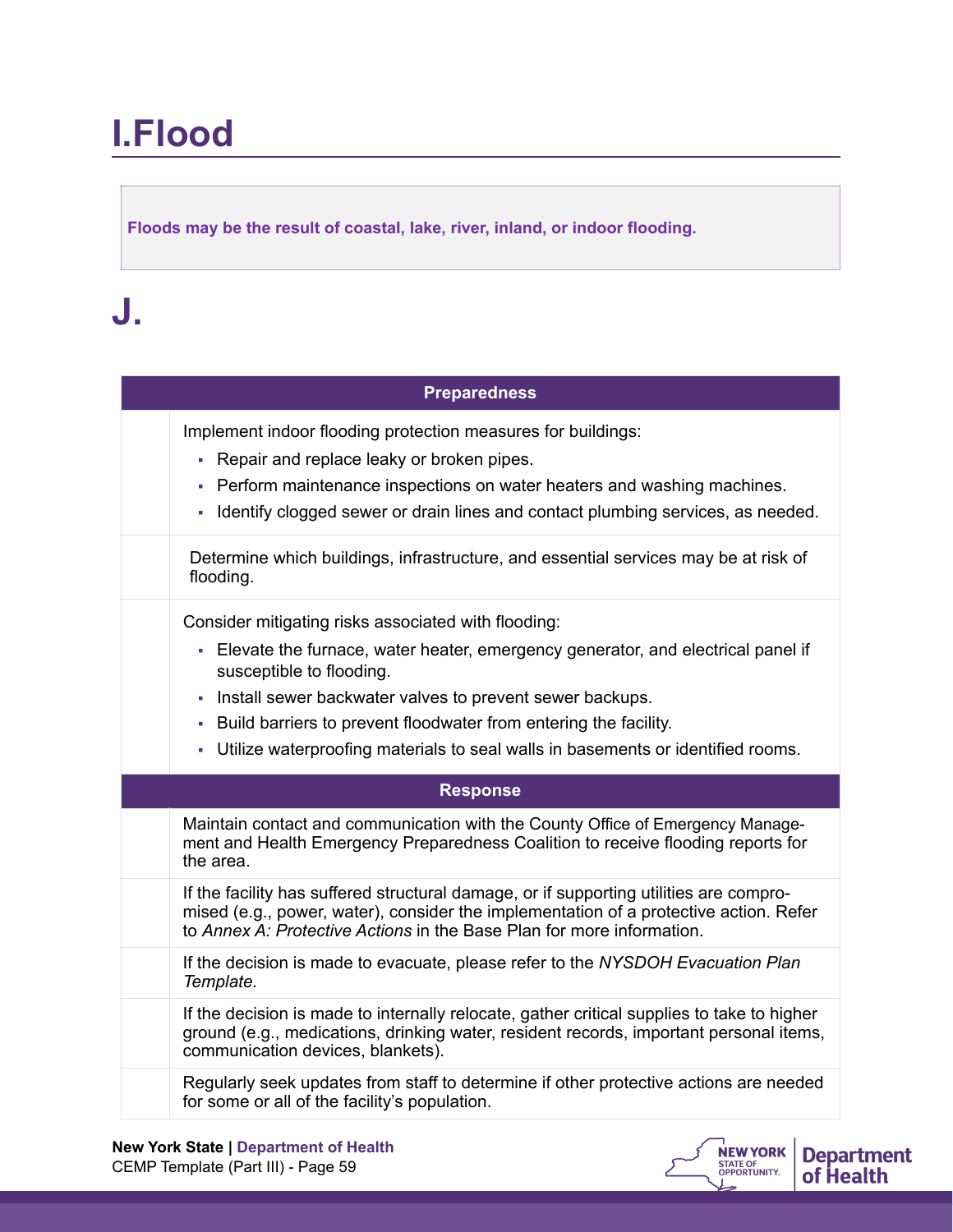| Unplug non-essential appliances, equipment, and computers. Do not allow electrical<br>devices to come into contact with water.                                                                                      |
|---------------------------------------------------------------------------------------------------------------------------------------------------------------------------------------------------------------------|
| If a gas leak is suspected, notify the Plant Manager.                                                                                                                                                               |
| Check for water line ruptures and sewage contamination and report utility problems to<br>the utility company.                                                                                                       |
| If water lines are disrupted, consider the water supply to be contaminated and utilize<br>the facility's emergency potable water resources.                                                                         |
| Comply with public health notices regarding water contamination (e.g., Boil Water, Do<br>Not Drink Water, Do Not Use Water).                                                                                        |
| Consider all flood water contaminated. Avoid walking through floodwater and wash<br>hands thoroughly after contact. Do not use pre-packaged food and drink products that<br>have come into contact with floodwater. |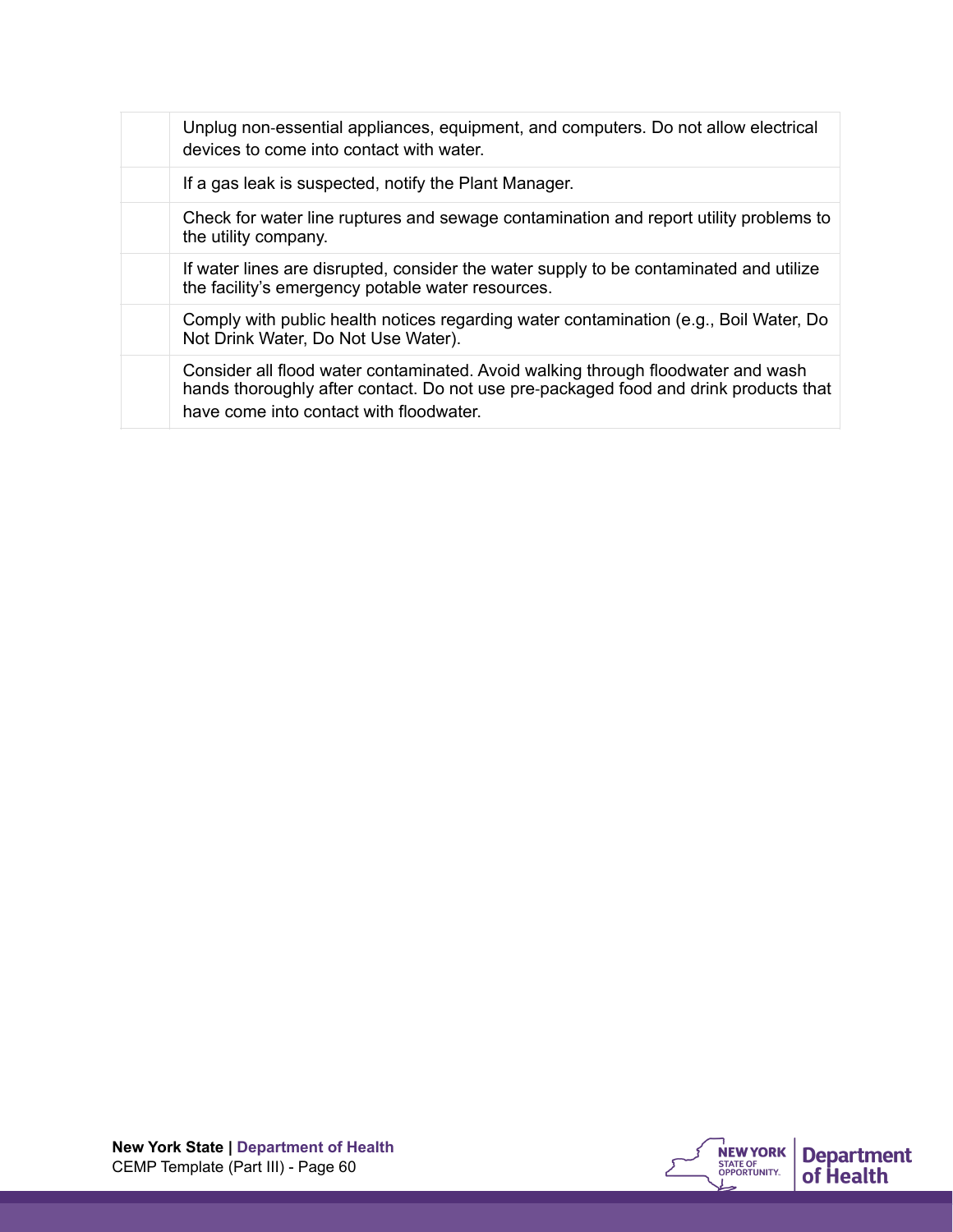## **J.Chemical, Biological, Radiological, Nuclear, Explosive (CBRNE)**

**CBRNE incidents occur when a hazardous substance is released into the environment, causing potential harm to the staff and residents of the facility. CBRNE emergencies are particularly dangerous for facilities, as populations are typically confined indoors with compromised health and immune systems. Released toxic substances, even in small amounts, can further weaken the health and well-being of residents.**

| <b>Preparedness</b>                                                                                                                                                                                                                     |
|-----------------------------------------------------------------------------------------------------------------------------------------------------------------------------------------------------------------------------------------|
| Determine the facility's proximity to potential sources of CBRNE exposure (e.g.,<br>transportation corridors, nuclear power plant).                                                                                                     |
| Work with local emergency management, public health, environmental health, and<br>other identified stakeholders to develop a decontamination plan.                                                                                      |
| Properly dispose of potentially toxic substances like unused chemicals, pharmaceu-<br>ticals, and other substances.                                                                                                                     |
| Conduct trainings on safe handling, transportation, and disposal of hazardous<br>wastes.                                                                                                                                                |
| <b>Response</b>                                                                                                                                                                                                                         |
| Maintain contact and communication with the County Office of Emergency Manage-<br>ment and Health Emergency Preparedness Coalitions to receive updated CBRNE<br>threat information for the area.                                        |
| Based on the type and location of incident, assess potential impacts of a hazardous<br>materials release.                                                                                                                               |
| Review threat information and intelligence, anticipated impacts, and resource levels<br>to determine facility readiness to implement protective actions. Refer to Annex A:<br>Protective Actions in the Base Plan for more information. |
| If the decision is made to evacuate, refer to the NYSDOH Evacuation Plan Template.                                                                                                                                                      |
| Assess the need to set up "hot, warm, and cold" zones for which access would be re-<br>stricted. Secure zones accordingly.                                                                                                              |
| Provide guidance and implement protective measures for food handling, mass feed-                                                                                                                                                        |

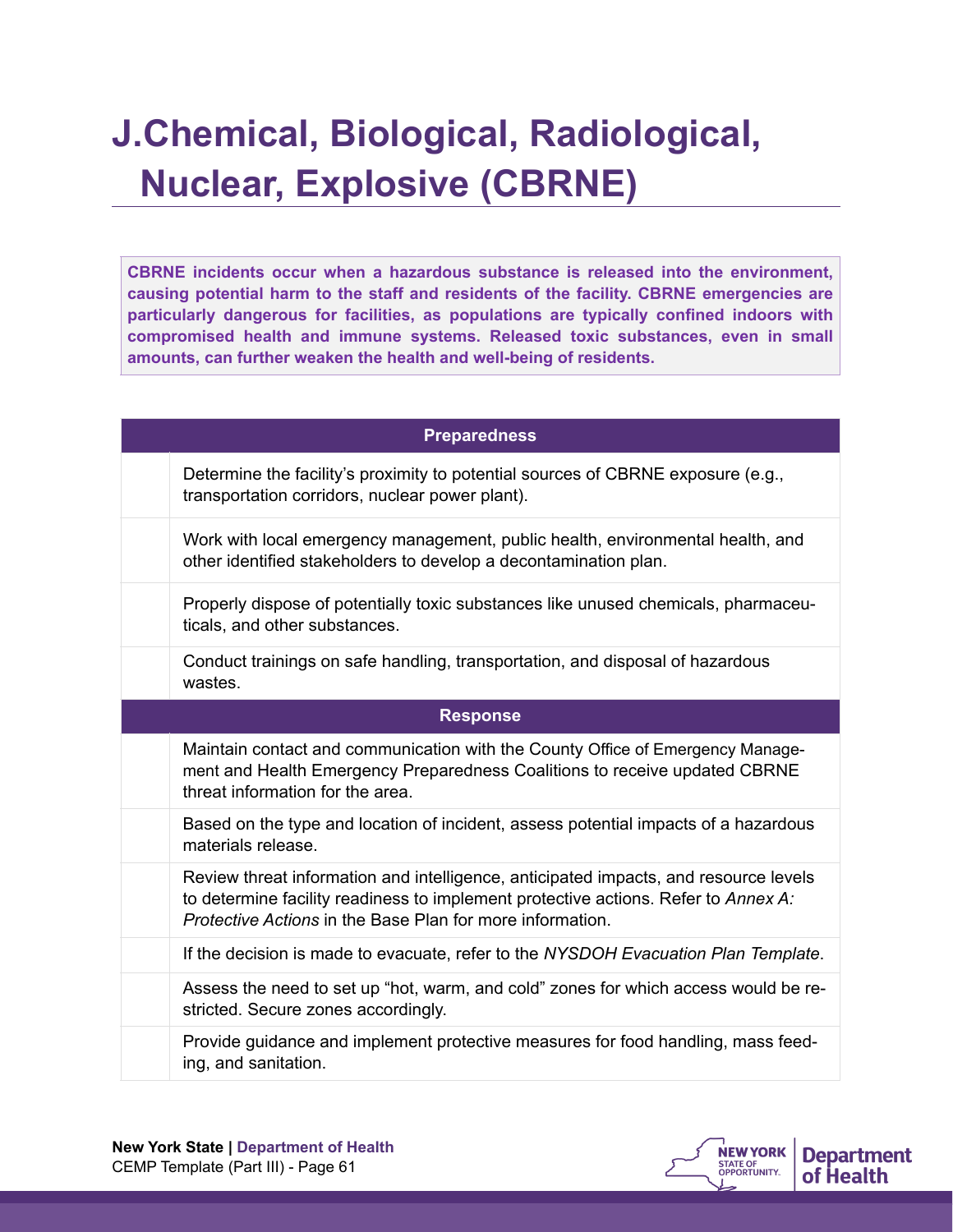| Preemptive methods to mitigate exposure to hazardous substance outside the facility:                          |
|---------------------------------------------------------------------------------------------------------------|
| • Close all windows, doors, and vents.                                                                        |
| - Limit the amount of foot traffic in and out of the facility.                                                |
| • Do not allow residents outside, as possible.                                                                |
| - If using heating or air conditioning, set to re-circulate indoor air to shut down ex-<br>terior air intake. |
| Carry out established decontamination procedures, as needed.                                                  |
| Monitor staff and residents for delayed physical responses as a direct result of the<br>incident.             |
| Assess residents for worsened health outcomes as an indirect result of the incident.                          |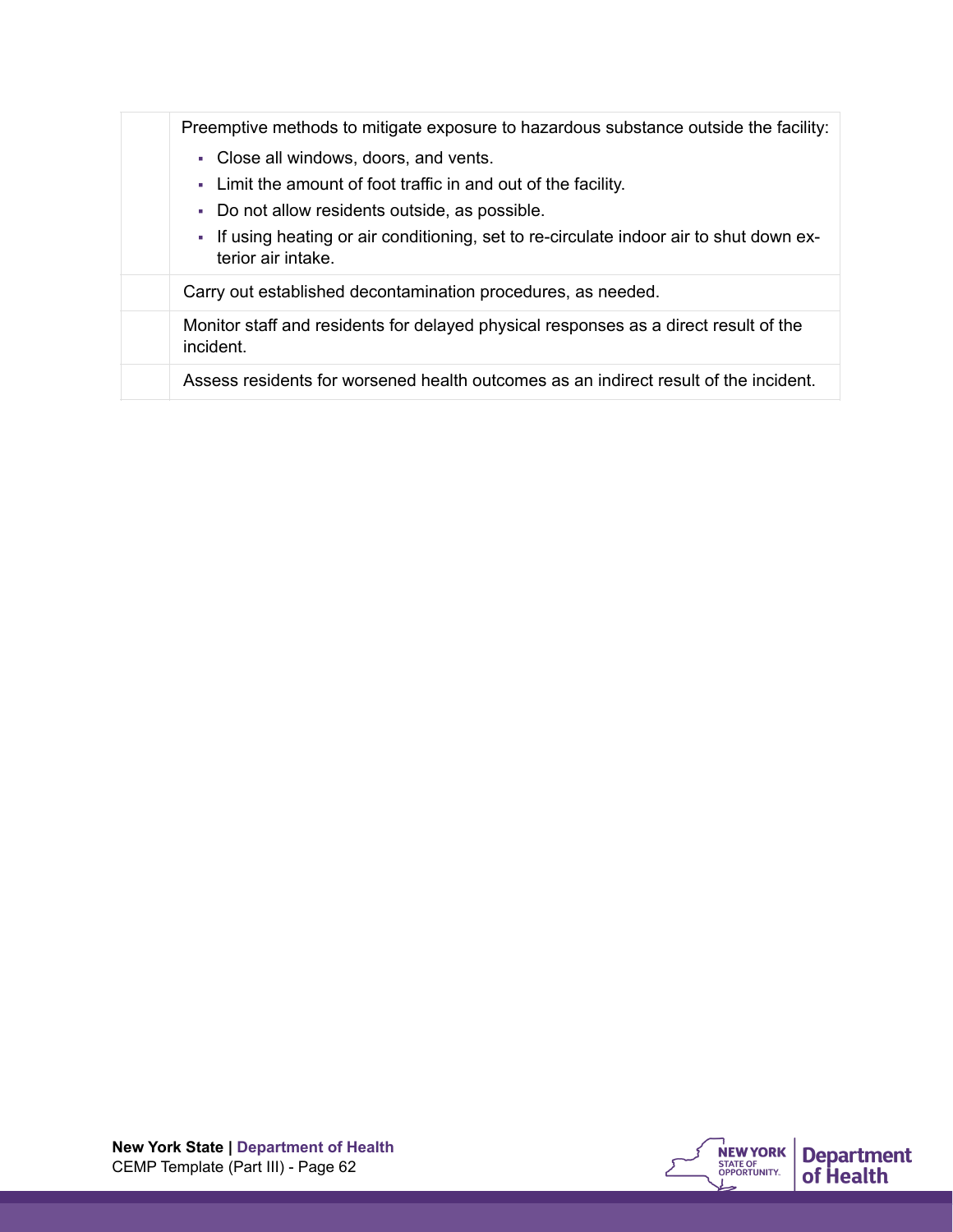## **K.Infectious Disease**

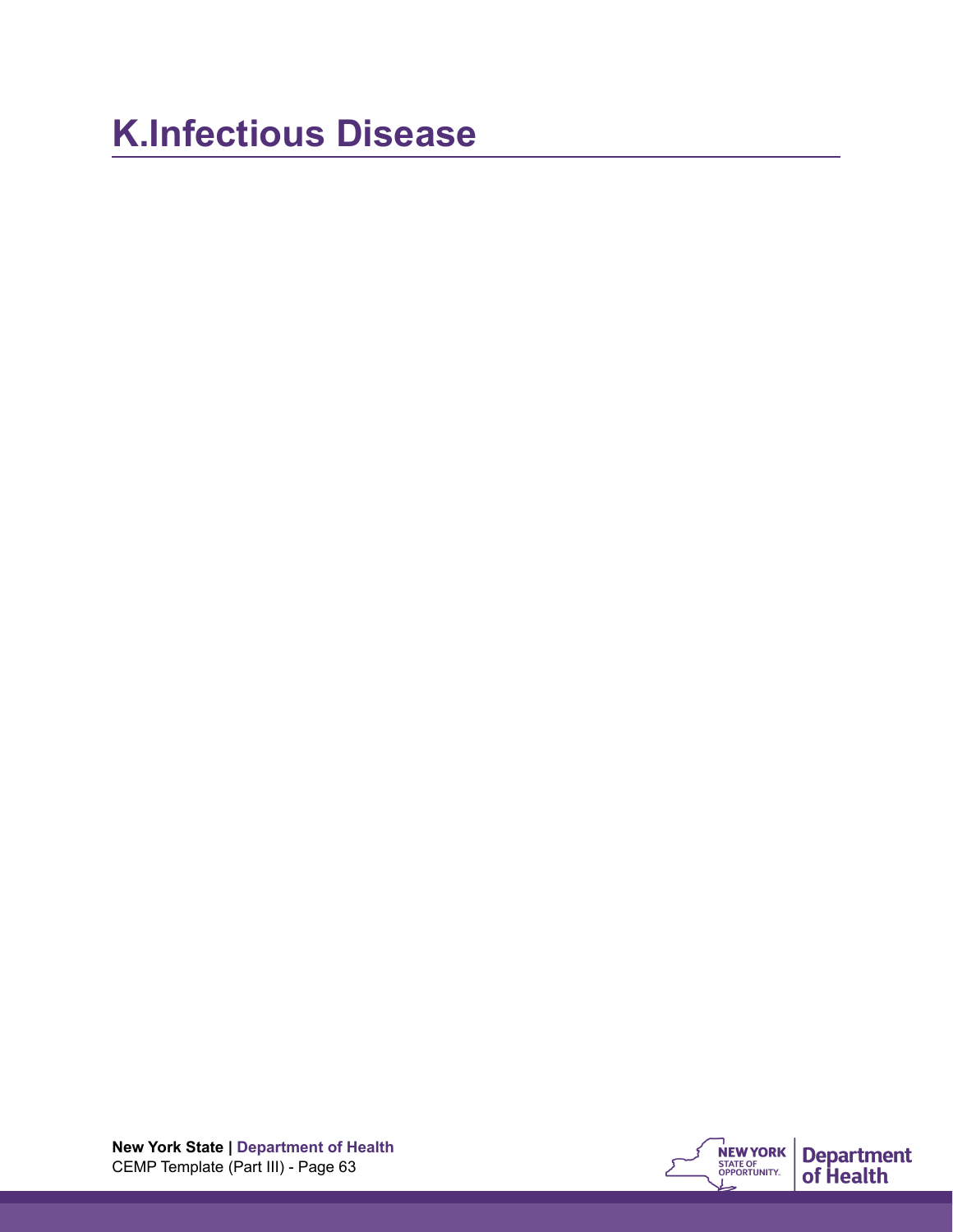Infectious diseases are caused by pathogenic microorganisms, such as bacteria, viruses, parasites or fungi. The circumstances of infectious disease emergencies, including ones that rise to the level of a pandemic, vary by multiple factors, including type of biological agent, scale of exposure, mode of transmission and intentionality.

The facility follows effective strategies for preventing infectious diseases. Each county Local Health Department-(LHD) has prevention agenda priorities compiled from community health assessments that can be reviewed and utilized by the facility in fully developing your CEMP Annex E, planning and response checklist for infectious disease and pandemic situations. The information within this Annex includes the identified priorities and focus areas.

Under the Pandemic Emergency Plan (PEP) requirements of Chapter 114 of the Laws of 2020, special focus is required for pandemics. Please use the template's Appendix E and this Hazard Annex, with prompts for the PEP requirements, to ensure that the plans developed meet all requirements.

### **Chapter 114 of the Laws of 2020 (full text):**

Section 2803 of the public health law is amended by adding a new subdivision 12 to read as follows:

 12. (a) each residential health care facility shall, no later than Ninety days after the effective date of this subdivision and annually thereafter, or more frequently as may be directed by the commissioner, prepare and make available to the public on the facility's website, and immediately upon request, in a form acceptable to the commissioner, a pandemic emergency plan which shall include but not be limited to:

(i) a communication plan:

 (a) to update authorized family members and guardians of infected residents at least once per day and upon a change in a resident's condition and at least once a week to update all residents and authorized families and guardians on the number of infections and deaths at the facility, by electronic or such other means as may be selected by each authorized family member or guardian; and

(b) that includes a method to provide all residents with daily access,

At no cost, to remote videoconference or equivalent communication methods with family members and guardians; and

(ii) protection plans against infection for staff, residents and families, including:

 (a) a plan for hospitalized residents to be readmitted to such residential health care facility after treatment, in accordance with all applicable laws and regulations; and

 (b) a plan for such residential health care facility to maintain or contract to have at least a two-month supply of personal protective equipment; and

 (iii) a plan for preserving a resident's place in a residential healthcare facility if such resident is hospitalized, in accordance with all applicable laws and regulations.

(b) the residential health care facility shall prepare and comply with the pandemic emer-

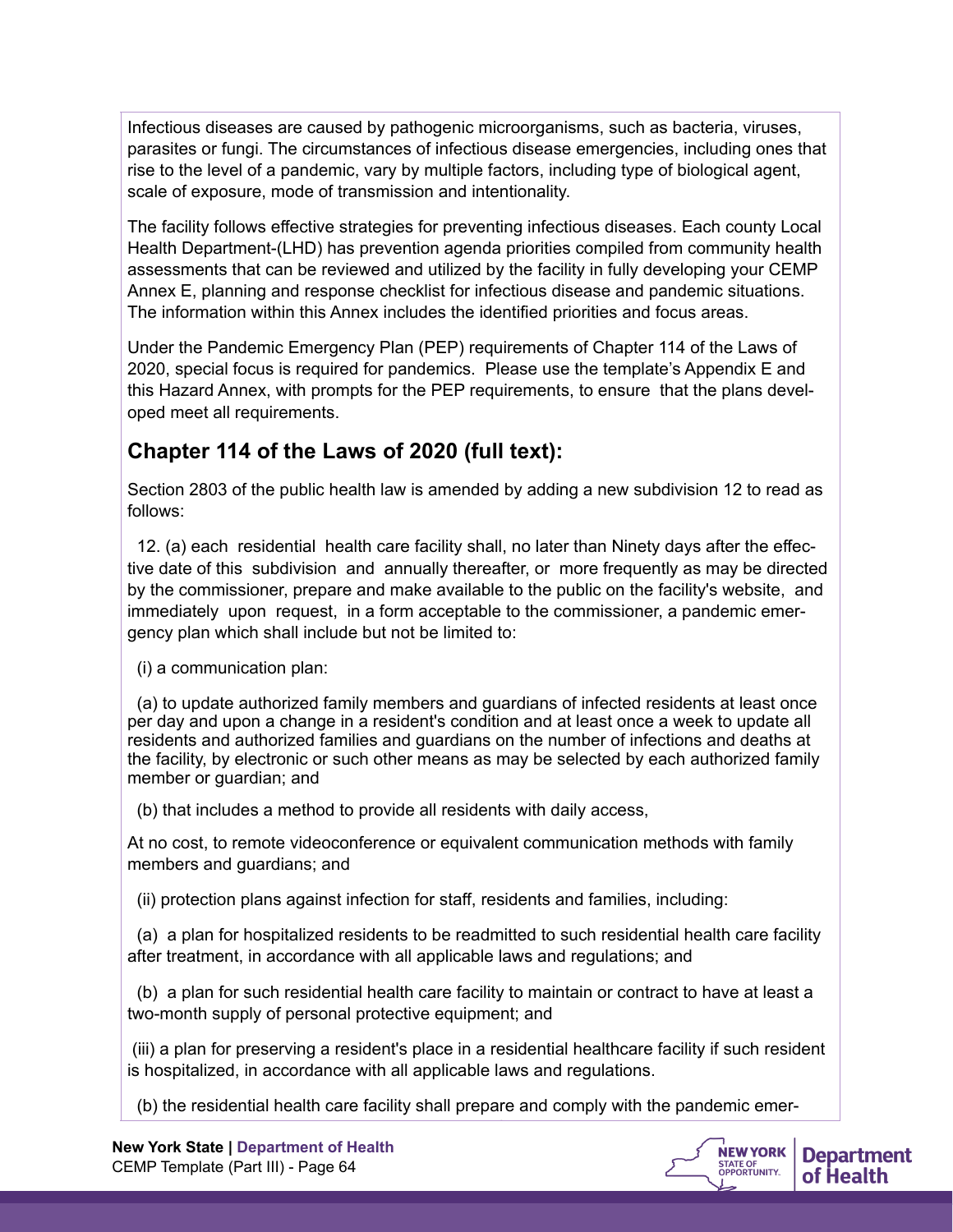# **L.**

### **1. Communicable Disease Reporting:**

### 1. Importance of Reporting

- NYSDOH is charged with the responsibility of protecting public health and ensuring the safety of health care facilities.
- Reporting is required to detect intra-facility outbreaks, geographic trends, and identify emerging infectious diseases.
- The collection of outbreak data enables the NYSDOH to inform health care facilities of potential risks and preventive actions.
- Reporting facilities can obtain consultation, laboratory support and on-site assistance in outbreak investigations, as needed.

### 2. What must be reported?

#### **NYSDOH Regulated Article 28 nursing homes:**

- Reporting of suspected or confirmed communicable diseases is mandated under the New York State Sanitary Code (10 NYCRR 2.10), as well as by 10 NYCRR 415.19.[1](#page-64-0)
- Any outbreak or significant increase in nosocomial infections above the norm or baseline in nursing home residents or employees must be reported to NYSDOH. This can be done electronically via the Nosocomial Outbreak Reporting Application (NORA). NORA is a NYSDOH Health Commerce System Application. Alternately, facilities may fax an [Infection Control Nosocomial Report Form \(DOH 4018](https://www.health.ny.gov/forms/doh-4018.pdf)) on the DOH public website.
	- − Facilities are expected to conduct surveillance that is adequate to identify background rates and detect significant increases above those rates. Healthcare associated infection outbreaks may also be reported to the LHD.

A single case of a [reportable communicable disease](https://www.health.ny.gov/forms/instructions/doh-389_instructions.pdf) or any unusual disease (defined as a newly apparent or emerging disease or syndrome that could possibly be caused by a transmissible infectious agent or microbial toxin) must be reported to the local health department (LHD) where the patient/resident resides. In addition, if the reportable communicable disease is suspected or confirmed to be acquired at the NYSDOH regulated Article 28 nursing home, it must also be reported to the NYSDOH. This can be done electronically via the NORA, or, by faxing an [Infection Control Nosocomial Report Form](https://www.health.ny.gov/forms/doh-4018.pdf) [\(DOH 4018\)](https://www.health.ny.gov/forms/doh-4018.pdf).

Reports must be made to the local health department in the county in which the facility is located (as the resident's place of residence) and need to be submitted within 24 hours of diagnosis. However, some diseases warrant prompt action and should be reported immediately by phone.

<span id="page-64-1"></span>

<span id="page-64-0"></span> $1$  A list of diseases and information on properly reporting them can be found below.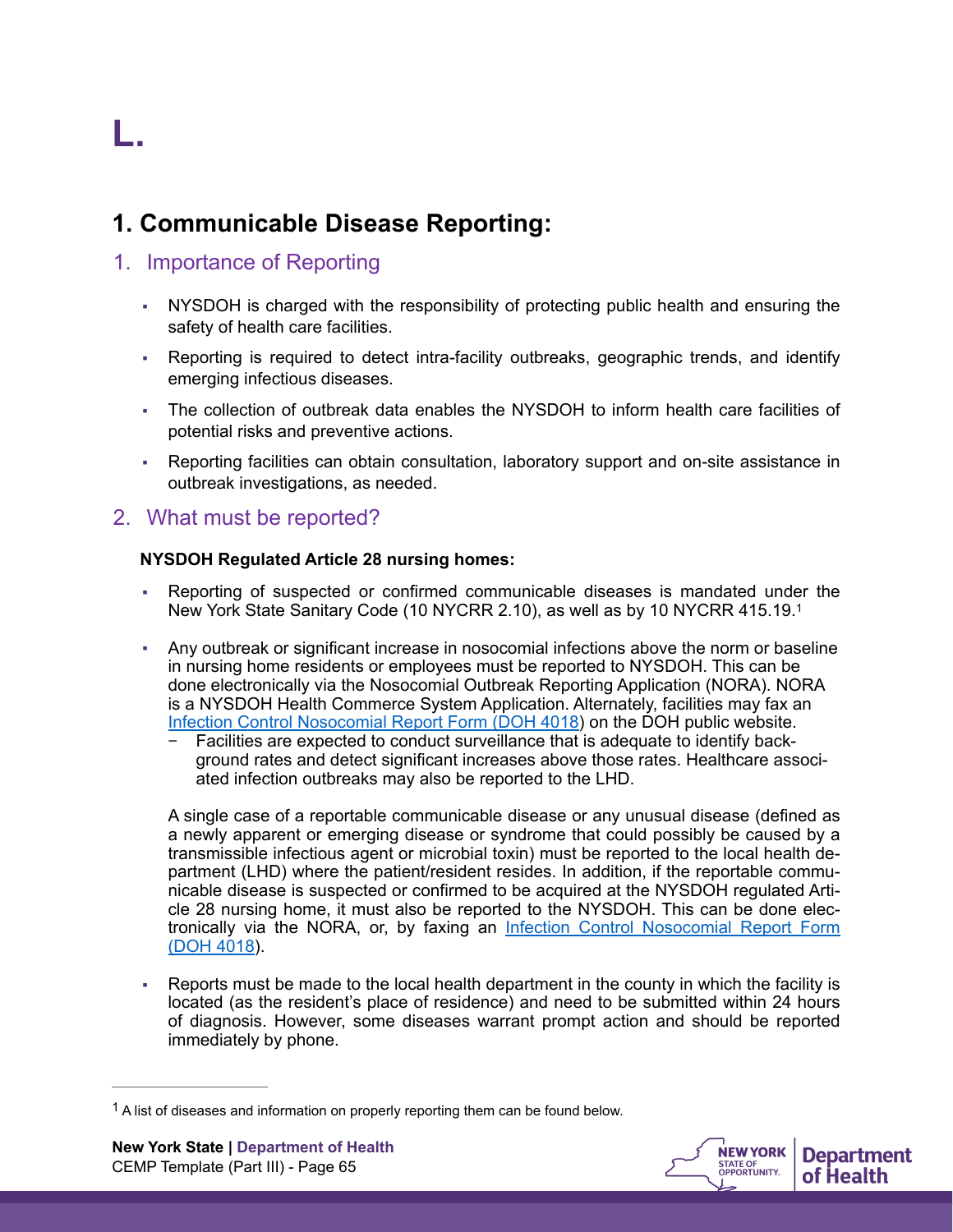- Categories and examples of reportable healthcare-associated infections include:
	- − An outbreak or increased incidence of disease due to any infectious agent (e.g. staphylococci, vancomycin resistant enterococci, Pseudomonas, Clostridioides difficile, Klebsiella, Acinetobacter) occurring in residents or in persons working in the facility.
	- − Intra-facility outbreaks of influenza, gastroenteritis, pneumonia, or respiratory syncytial virus.
	- − Foodborne outbreaks.
	- − Infections associated with contaminated medications, replacement fluids, or commercial products.
	- − Single cases of healthcare-associated infection due to any of the diseases on the Communicable Disease Reporting list. For example, single cases of nosocomial acquired Legionella, measles virus, invasive group A beta hemolytic Streptococcus.
	- − A single case involving Staphylococcus aureus showing reduced susceptibility to vancomycin.
	- − Clusters of tuberculin skin test conversions.
	- − A single case of active pulmonary or laryngeal tuberculosis in a nursing home resident or employee.
	- − Increased or unexpected morbidity or mortality associated with medical devices, practices or procedures resulting in significant infections and/or hospital admissions.
	- − Closure of a unit or service due to infections.
- Additional information for making a communicable disease report:
	- − Facilities should contact their NYSDOH regional epidemiologist or the NYSDOH Central Office Healthcare Epidemiology and Infection Control Program for general questions and infection control guidance or if additional information is needed about reporting to NORA. Contact information for NYSDOH regional epidemiologists and the Central Office Healthcare Epidemiology and Infection Control Program is located [here: https://www.health.ny.gov/professionals/diseases/reporting/communicable/in](https://www.health.ny.gov/professionals/diseases/reporting/communicable/infection/regional_epi_staff.htm)[fection/regional\\_epi\\_staff.htm.](https://www.health.ny.gov/professionals/diseases/reporting/communicable/infection/regional_epi_staff.htm) For assistance after hours, nights and weekends, call New York State Watch Center (Warning Point) at 518-292-2200.
	- − Call your local health department or the New York State Department of Health's Bureau of Communicable Disease Control at (518) 473-4439 or, after hours, at 1 (866) 881-2809; to obtain reporting forms (DOH-389), call (518) 474-0548.
	- − For facilities in New York City:
		- o Call 1 (866) NYC-DOH1 (1-866-692-3641) for additional information.
		- $\circ$  Use the [downloadable Universal Reporting Form \(PD-16\);](https://www1.nyc.gov/assets/doh/downloads/pdf/hcp/urf-0803.pdf) those belonging to NYC MED can [complete and submit the form online.](http://www.nyc.gov/health/nycmed)

### **2. PEP Communication Requirements**

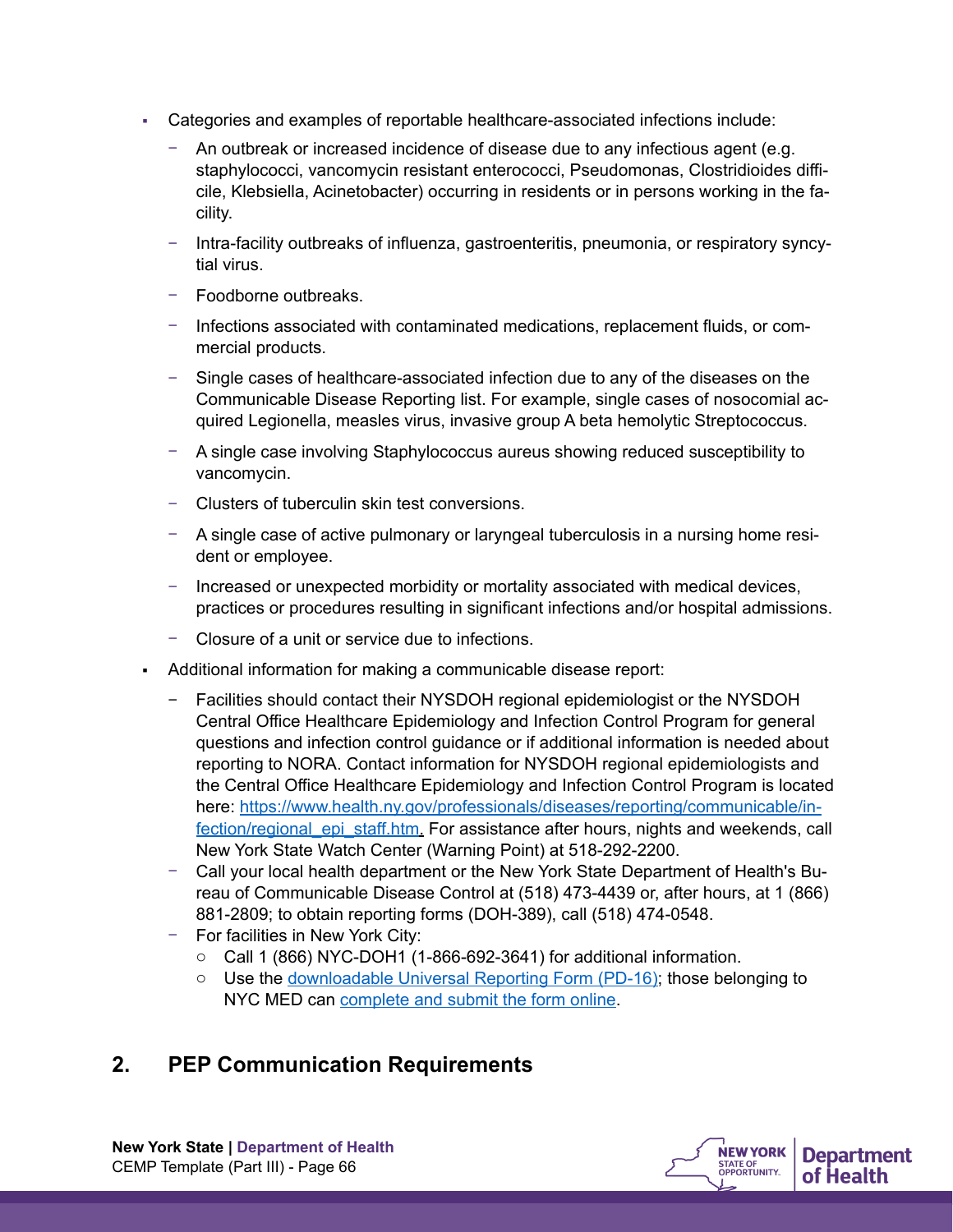As per the requirements of the PEP, a facility must develop external notification procedures directed toward authorized family members and guardians of residents.

To adequately address this requirement, the facility will need to develop a record of all authorized family members and guardians, which should include secondary (back-up) authorized contacts, as applicable.

Under the PEP, facilities must include plans and/or procedures that would enable them to (1) provide a daily update to authorized family members and guardians and upon a change in a resident's condition; and (2) update all residents and authorized families and guardians at least once per week on the number of pandemic-related infections and deaths, including residents with a pandemic-related infection who pass away for reasons other than such infection (e.g., COVID positive residents who pass away for reasons other than COVID-19).

Such updates must be provided electronically or by such other means as may be selected by each authorized family member or guardian. This includes a method to provide all residents with daily access, at no cost, to remote videoconference or equivalent communication methods with family members and guardians.

### **3.0 PEP Infection Control Requirements**

In addition to communication-related PEP requirements address above, the facility must develop pandemic infection control plans for staff, residents, and families, including plans for (1) developing supply stores and specific plans to maintain, or contract to maintain, at least a twomonth (60 day) supply of personal protective equipment based on facility census, including consideration of space for storage; and (2) hospitalized residents to be admitted or readmitted to such residential health care facility or alternate care site after treatment, in accordance with all applicable laws and regulations, including but not limited to 10 NYCRR 415.3(i)(3)(iii), 415.19, and 415.26(i); 42 CFR 483.15(e) and 42 CFR § 483.80. .

Additional infection control planning and response efforts and that should be addressed include:

- Incorporating lessons learned from previous pandemic responses into planning efforts to assist with the development of policies and procedures related to such elements as the management of supplies and PPE, as well as implementation of infection control protocols to assist with proper use and conservation of PPE.
- All personal protective equipment necessary for both residents and staff in order to continue to provide services and supports to residents. COVID-specific guidance on optimizing PPE and other supply strategies is available on CDC's website: [https://www.cdc.](https://www.cdc.gov/coronavirus/2019-ncov/hcp/ppe-strategy/index.html) [gov/coronavirus/2019-ncov/hcp/ppe-strategy/index.html](https://www.cdc.gov/coronavirus/2019-ncov/hcp/ppe-strategy/index.html). Supplies to be maintained include, but are not limited to:
	- − N95 respirators;
	- − Face shield;
	- − Eye protection;
	- − Gowns/isolation gowns;
	- − gloves;
	- − masks; and
	- − sanitizers and disinfectants ([EPA Guidance for Cleaning and Disinfecting](https://www.epa.gov/pesticide-registration/list-n-disinfectants-use-against-sars-cov-2-covid-19f)):

Other considerations to be included in a facility's plans to reduce transmission regard when there are only one or a few residents with the pandemic disease in a facility:

▪ Plans for cohorting, including:



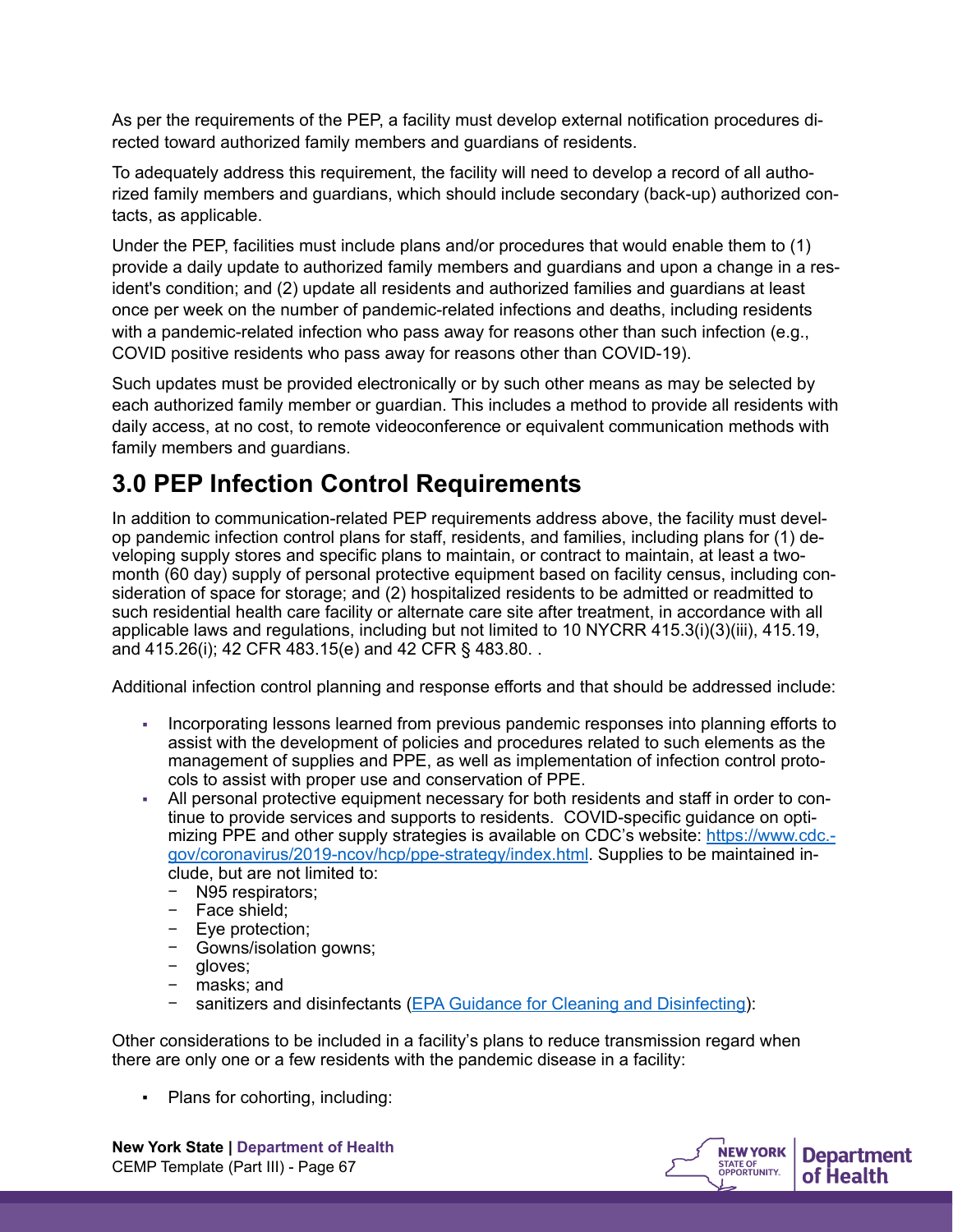- − Use of a part of a unit, dedicated floor, or wing in the facility or a group of rooms at the end of the unit, such as at the end of a hallway.
- Discontinue any sharing of a bathroom with residents outside the cohort
- Proper identification of the area for residents with COVID-19, including demarcating reminders for healthcare personnel; and
- Procedures for preventing other residents from entering the area.

### **4.0 Other PEP Requirements**

PEP further requires that facilities include a plan for preserving a resident's place at the facility when the resident is hospitalized. Such plan must comply with all applicable State and federal laws and regulations, including but not limited to 18 NYCRR 505.9(d)(6) and 42 CFR 483.15(e).

### **L.IT/Communications Failure**

**IT/Communications systems failure can impact the following critical systems: computer network; telephone network; on-site data storage; medical devices; medication replenishment; and HVAC system.** 

**An IT/communications failure incident may hinder standard notification methods. Alternate forms of notification with staff, residents and external agencies include: pagers, hand-held radios, runners, personal cell phones, and social media.**

### **M.**

| <b>Preparedness</b>                                                                                                                                                                                                |
|--------------------------------------------------------------------------------------------------------------------------------------------------------------------------------------------------------------------|
| Utilize cloud-based or off-site servers to store data that also meet resident confiden-<br>tiality requirements.                                                                                                   |
| Provide staff with training on use of facility computers and potential risks of personal<br>use (e.g., opening attachments from unknown senders).                                                                  |
| Ensure redundant communications mechanisms:<br>Consider procurement of handheld radios or walkie-talkies.<br>m.<br>- Store paper-based versions of critical forms and documentation, including con-<br>tact lists. |



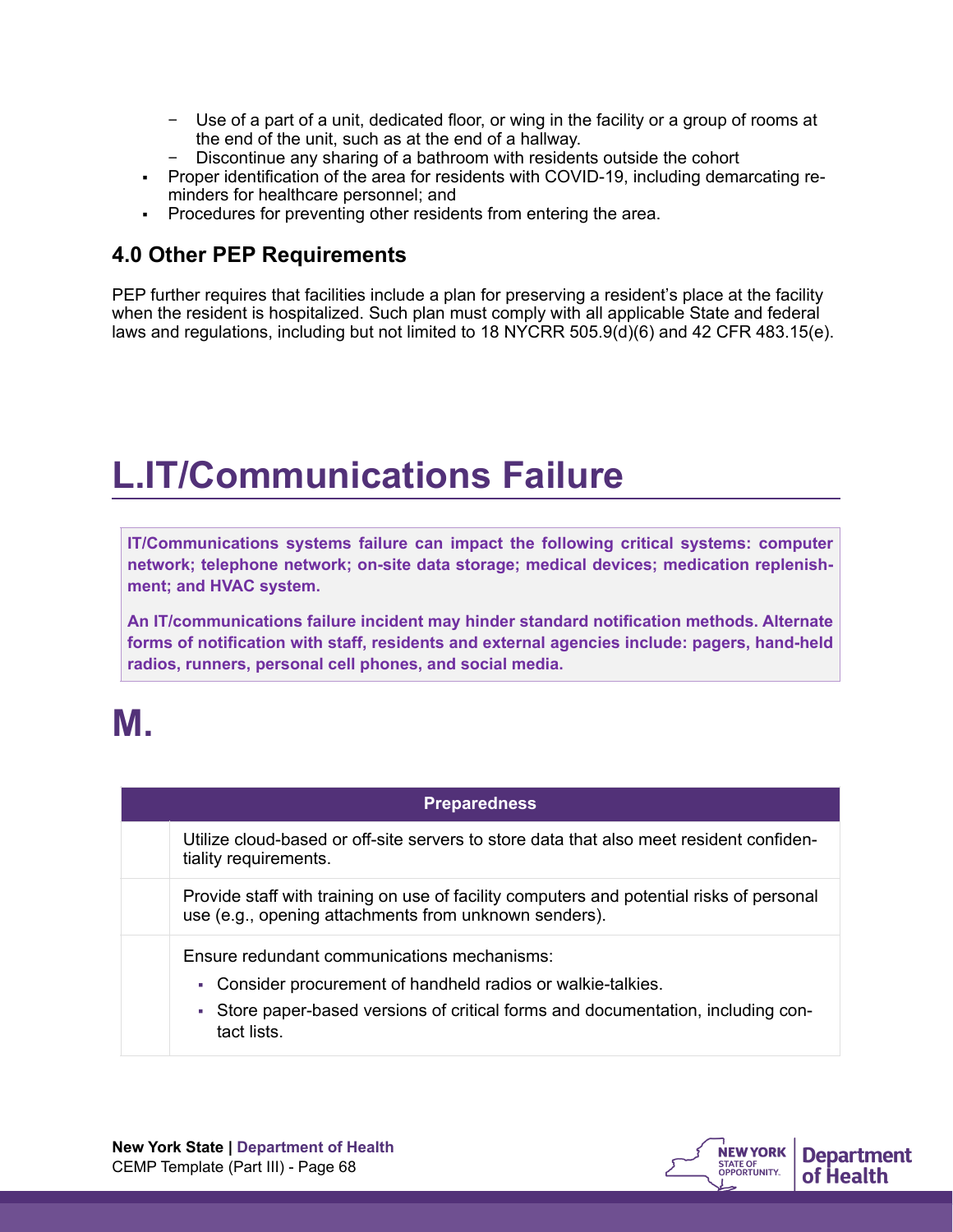| Identify and protect resident care systems and records, including resident manage-<br>ment systems, medical/resident records, resource availability, etc. |
|-----------------------------------------------------------------------------------------------------------------------------------------------------------|
| Identify and protect clinical support systems including:                                                                                                  |
| - Computer desktops, laptops, and tablets at nursing stations, hallways, bedside,<br>laptops, etc.                                                        |
| - Electronic and automatic transfer of information between IT systems, dietary, etc.                                                                      |
| Identify and protect administrative systems including:                                                                                                    |
| - Telephones, fax machines, databases, networks, wireless network, modems, etc.                                                                           |
| - Fire protection systems, security access, external email, website, etc.                                                                                 |

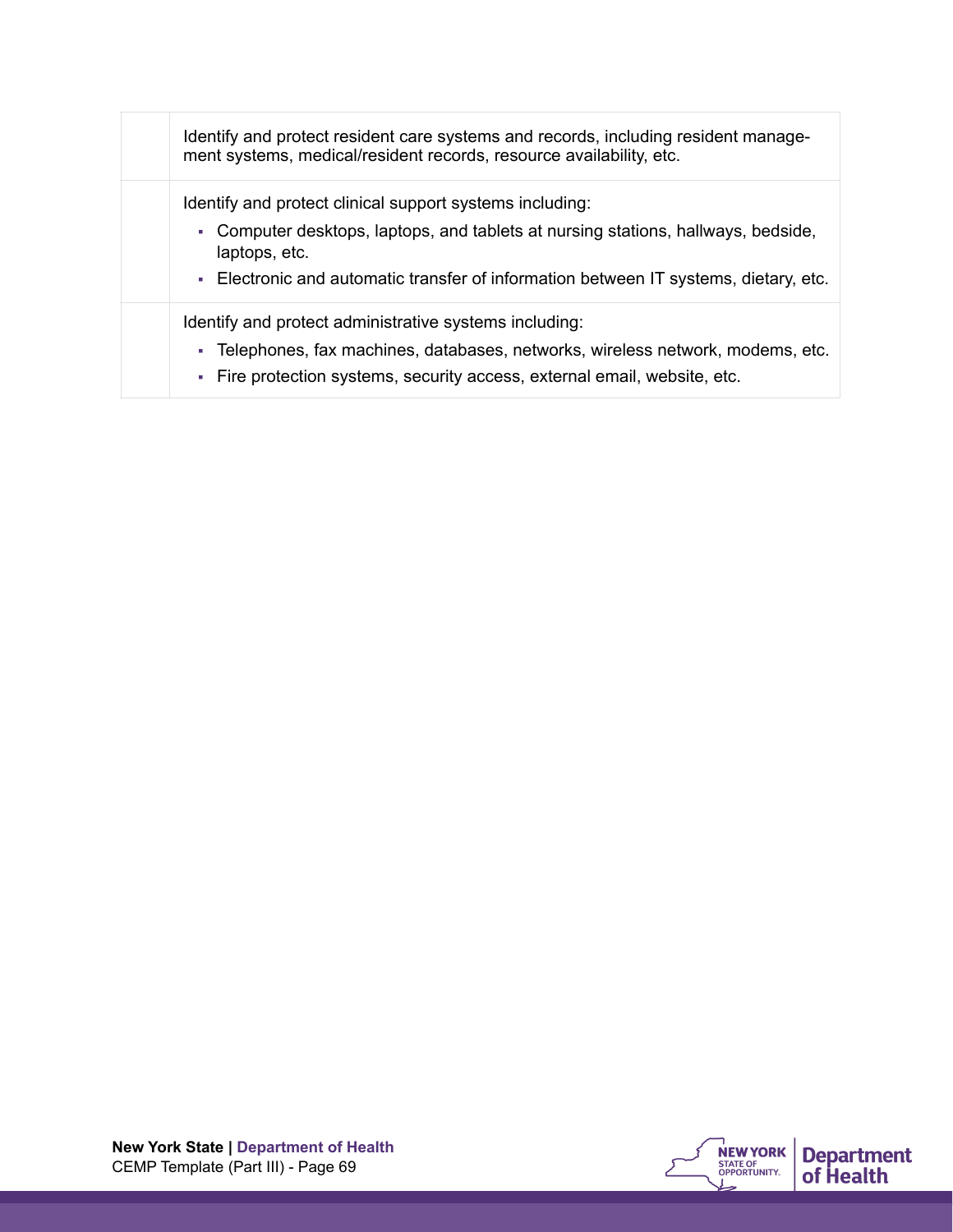| <b>Response</b>                                                                                                                                                                                                                                                                                                    |
|--------------------------------------------------------------------------------------------------------------------------------------------------------------------------------------------------------------------------------------------------------------------------------------------------------------------|
| Implement the facility's business continuity plan, if one exists.                                                                                                                                                                                                                                                  |
| If the disruption is deliberate, contact local law enforcement, the Federal Bureau of<br>Investigation's Cyber Division, and the state cyber terrorism division, as appropriate.                                                                                                                                   |
| Conduct a risk assessment of affected environmental systems (e.g., utilities) and im-<br>plement plans to maintain affected systems that support operations. If necessary,<br>consider the implementation of a protective action. Refer to Annex A: Protective Ac-<br>tions in the Base Plan for more information. |
| Isolate and repair, replace, or remove affected systems from the facility network.                                                                                                                                                                                                                                 |
| Address social media issues as warranted and use social media for messaging as<br>situation dictates.                                                                                                                                                                                                              |
| Implement manual documentation systems (e.g., paper-based systems).                                                                                                                                                                                                                                                |
| Implement manual inventory and resupply processes, including medication distribu-<br>tion.                                                                                                                                                                                                                         |
| In the event of heating or air conditioning system failure and/or failure of medical de-<br>vices, it may be necessary to evacuate some or all residents. If the decision is made<br>to evacuate, please refer to the NYSDOH Evacuation Plan Template.                                                             |

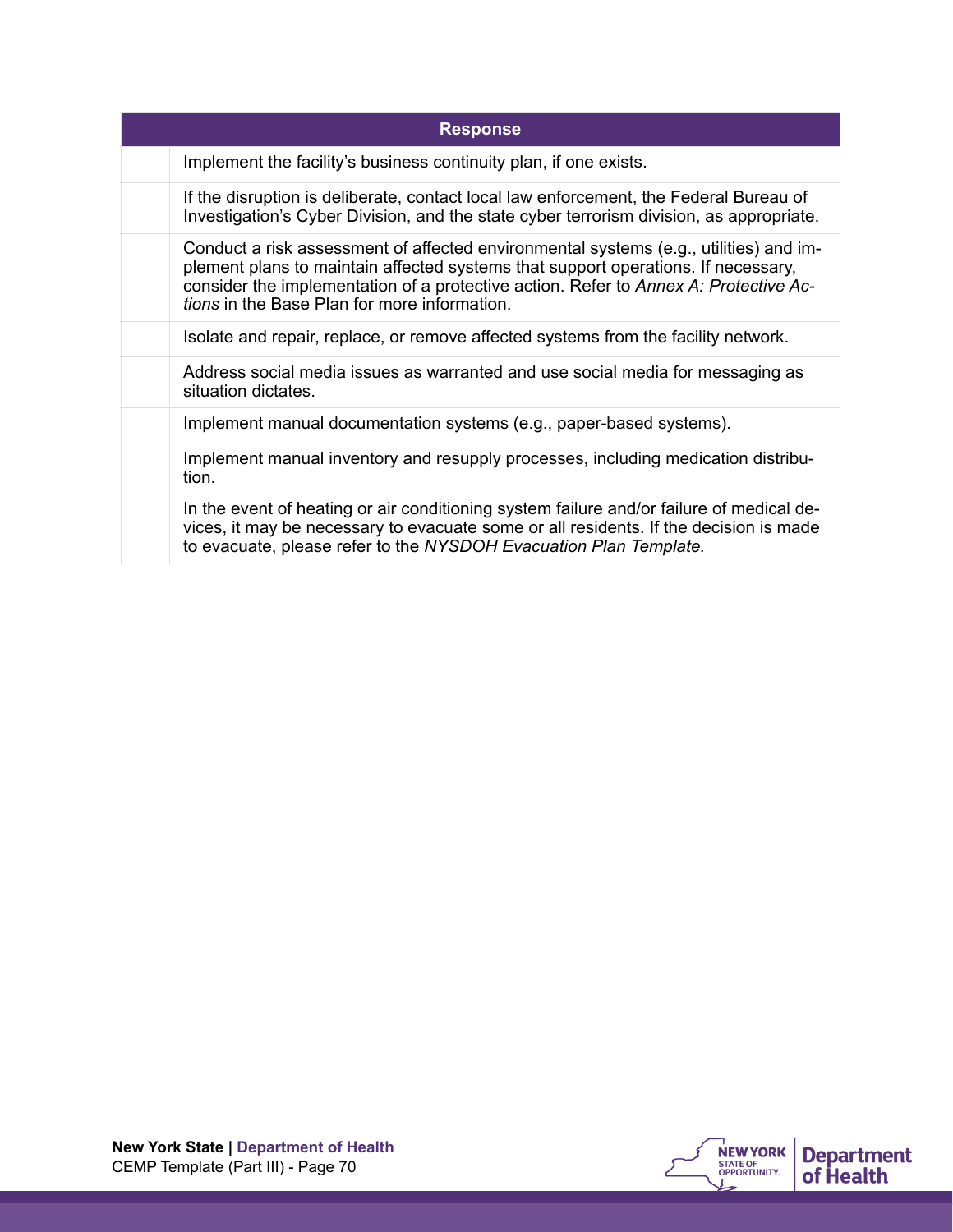### **M.Landslide**

**Landslides occur when masses of rock, earth, or debris move down a slope. Mudslides, also known as debris flows, are a fast-moving landslide. Landslides can occur within mere minutes and can travel several miles. Hazards associated with landslides include:** 

- **Rapidly moving water and debris that can lead to injury;**
- **Broken electrical, water, gas, and sewage lines that can result in injury or illness; and**
- **Disrupted roadways and railways that can endanger motorists and disrupt transport and access to health care.**

**N.**

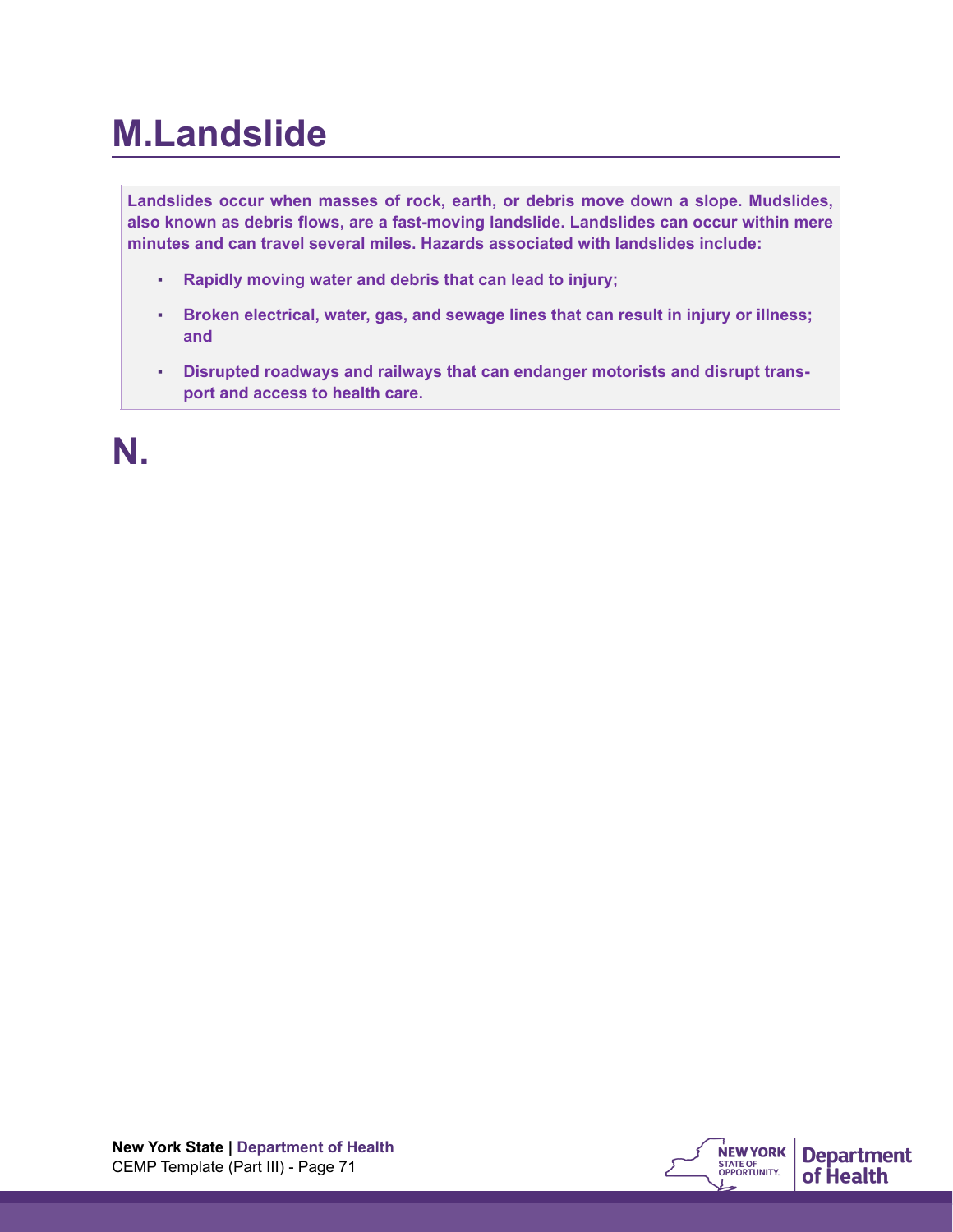| <b>Preparedness</b>                                                                                                                                                                                                                                                                    |
|----------------------------------------------------------------------------------------------------------------------------------------------------------------------------------------------------------------------------------------------------------------------------------------|
| Evaluate the facility for landslide hazards (e.g., recent wildfires or other incidents<br>that have destroyed ground cover, which mitigates against landslides).                                                                                                                       |
| Ensure structures are in full compliance with regional building codes.                                                                                                                                                                                                                 |
| Educate staff on landslide warning signs, including:<br>• Springs or saturated ground in areas that are not usually wet.<br>Bulges in the ground; buckling in the ground.<br>٠<br>Increasing space between soil and foundations.<br>٠<br>Cracks in foundation.                         |
|                                                                                                                                                                                                                                                                                        |
| <b>Response</b>                                                                                                                                                                                                                                                                        |
| If indoors, staff and residents should take cover under desks, tables, or other heavy<br>pieces of furniture. Residents with wheelchairs should be told to lock their wheels. If<br>outdoors, staff and residents should get out of the path of the mudflow and get to high<br>ground. |
| Monitor surrounding area for flooding.                                                                                                                                                                                                                                                 |
| Direct emergency response personnel to possible victims.                                                                                                                                                                                                                               |
| Check building and surrounding area for damage or other safety issues once given<br>the "all clear" by emergency response personnel.                                                                                                                                                   |
| Listen to local radio and TV for emergency information and updates.                                                                                                                                                                                                                    |

### **N.Power Outage**

**Loss of electrical services may be the result of natural disasters, industrial accidents at power generation facilities, or damage to power transmission systems. Natural hazards and weather-related incidents that often cause with power outages include: coastal storms; floods; tornados; and blizzards/ice storms.**



**Preparedness**

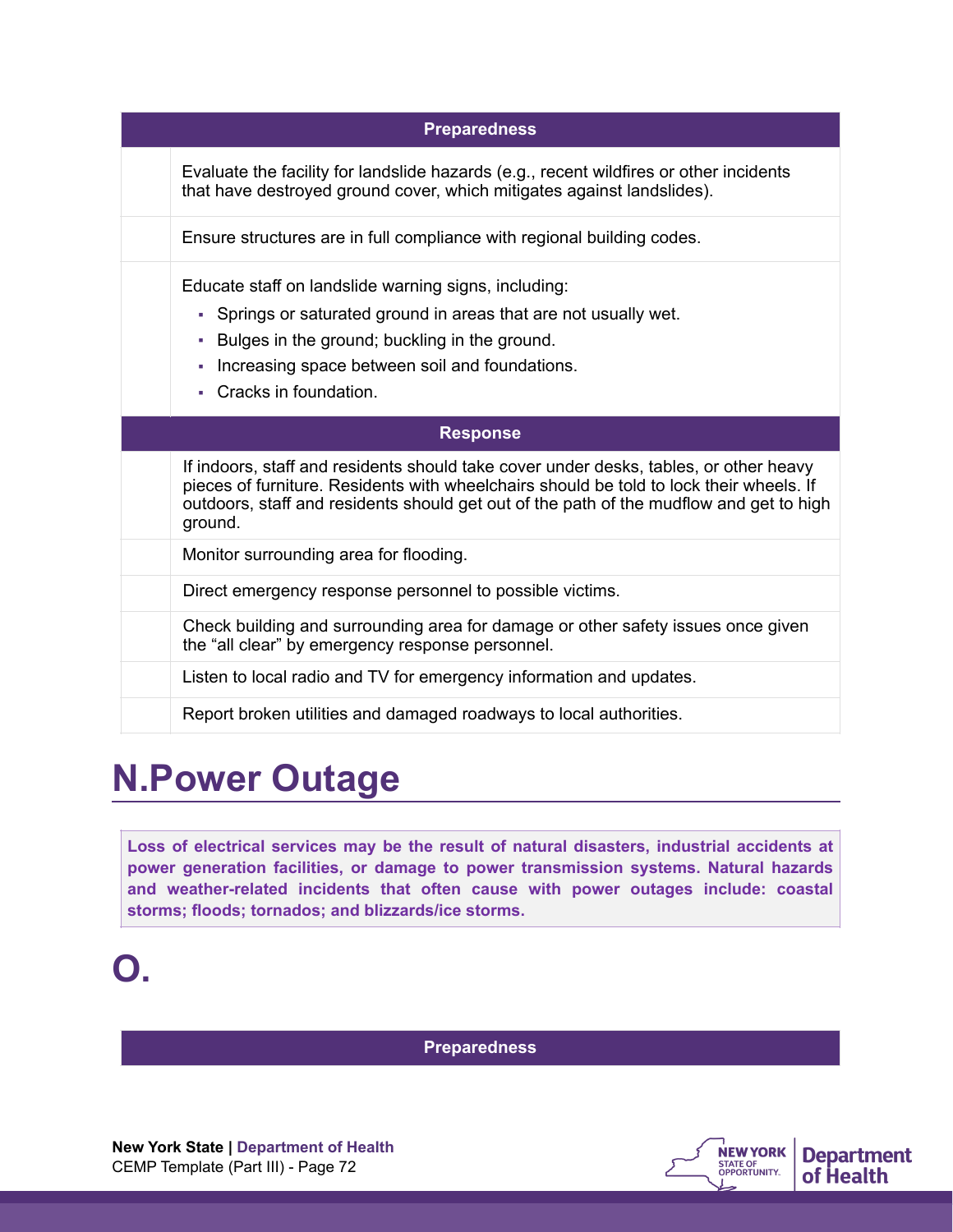|                 | Regularly inspect and test all generators involved in supplying emergency power to<br>areas for resident care and ensure the facility has sufficient fuel on-site to fuel the<br>generator.                                                                                 |  |
|-----------------|-----------------------------------------------------------------------------------------------------------------------------------------------------------------------------------------------------------------------------------------------------------------------------|--|
|                 | See Hazard Annex L: IT/Communications Failure for additional preparedness activi-<br>ties.                                                                                                                                                                                  |  |
| <b>Response</b> |                                                                                                                                                                                                                                                                             |  |
|                 | Assess the situation. Consult decision support considerations (information and intel-<br>ligence, anticipated impacts, resources).                                                                                                                                          |  |
|                 | Maintain contact and communication with the utility company, County Office of<br>Emergency Management, and Health Emergency Preparedness Coalition to receive<br>utilities restoration reports.                                                                             |  |
|                 | Based on facility decision-making criteria, consider the implementation of a protec-<br>tive action. Refer to Annex A: Protective Actions in the Base Plan for more informa-<br>tion. If the decision is made to evacuate, refer to the NYSDOH Evacuation Plan<br>Template. |  |
|                 | Continually seek updates from staff on both staff and resident well-being to deter-<br>mine if other protective actions are needed for some or all of the facility's population.                                                                                            |  |
|                 | The emergency generator will start automatically within [15 seconds] of an outage.                                                                                                                                                                                          |  |
|                 | If the emergency generator does not start automatically, notify the Plant Manager. If<br>necessary, attempt to start the generator manually by following instructions posted<br>at <i>[front desk]</i> .                                                                    |  |
|                 | Use available flashlights as temporary sources of light. These can be found at <i>[front</i> ]<br>desk/ and Nuring stations].                                                                                                                                               |  |
|                 | Take all reasonable steps to protect food and water supplies and maintain a safe en-<br>vironment of care for residents and staff.                                                                                                                                          |  |

## **O.Tornado**

**A tornado is a violently rotating column of air touching the ground, usually attached to the base of a thunderstorm. Winds of a tornado may reach 300 miles per hour. Damage paths can be in excess of one mile wide and 50 miles long.**

## **P.**

**Preparedness**

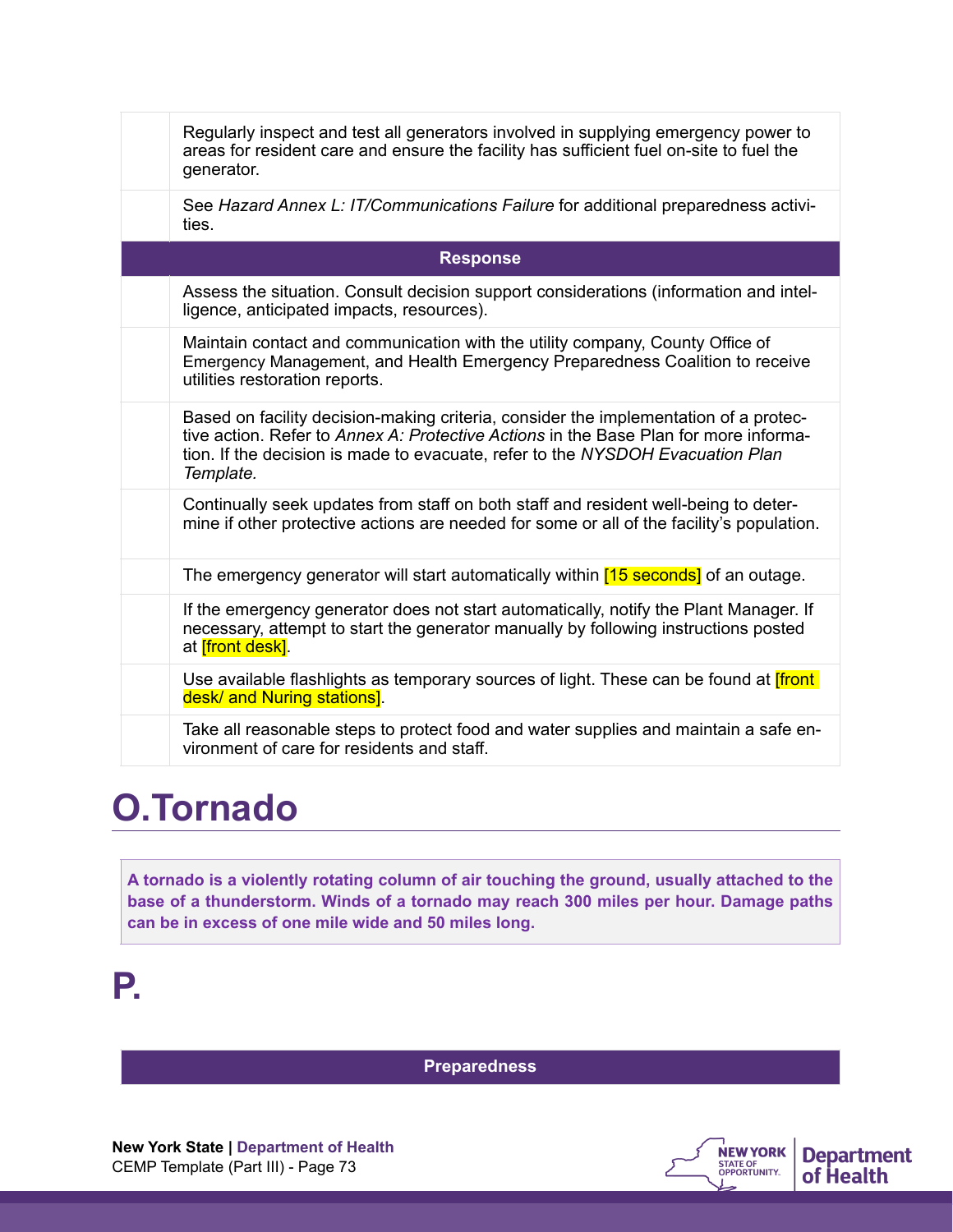| Develop procedures for quickly moving residents away from spaces with flat, wide-<br>span roofs (e.g. cafeterias, auditoriums), which can collapse in the event of a torna-<br>do.                                                                                                                                                                                                         |
|--------------------------------------------------------------------------------------------------------------------------------------------------------------------------------------------------------------------------------------------------------------------------------------------------------------------------------------------------------------------------------------------|
| Train staff on what not to do during a tornado, e.g. move to higher floors or shelter<br>in corners, both of which are dangerous.                                                                                                                                                                                                                                                          |
| Monitor local news and radio outlets for tornado watches or warnings issued by the<br>National Weather Service.                                                                                                                                                                                                                                                                            |
| <b>Response</b>                                                                                                                                                                                                                                                                                                                                                                            |
| If a tornado watch is issued:<br>Ensure all residents and assigned staff are inside the facility and accounted for.<br>a.<br>Check outdoors and indoors for any objects that might become projectiles.<br>÷,<br>Ensure that windows are kept tightly closed.<br>×,<br>Move residents, staff, and visitors away from windows, skylights, and exterior<br>×,<br>walls, as possible.          |
| After tornado impact, assign staff to assess residents for any injuries that require im-<br>mediate attention. Encourage staff to keep residents as calm as possible.                                                                                                                                                                                                                      |
| Survey the facility for injuries, structural damage, fire, ruptured gas or water pipes,<br>etc. If necessary, shut off utility lines and/or panels.                                                                                                                                                                                                                                        |
| Look for electrical system damage. If there are sparks or broken or frayed wires, or<br>the smell of hot insulation, turn off the electricity at the main fuse box or circuit break-<br>er. If you have to step in water to get to the fuse box or circuit breaker, call an electri-<br>cian before proceeding. Panel(s) can be found at A Side and B Side Basement elec-<br>trical rooms. |

## **P.Wildfire**

**Wildfires threatening the facility may emerge with or without warning, however a wildfire evacuation will most likely occur very quickly, as opposed to a coastal storm.** 

## **Q.**

**Preparedness**